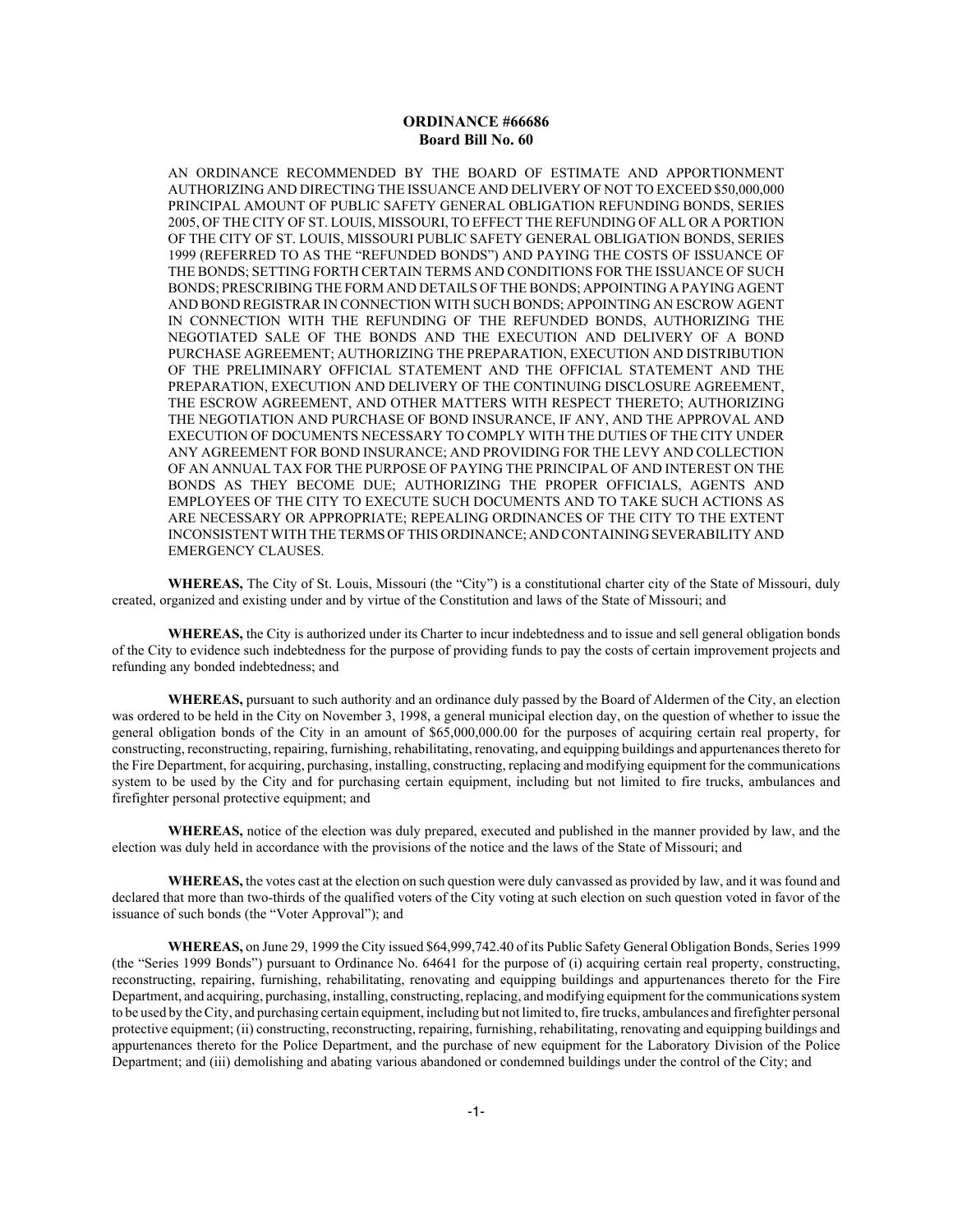**WHEREAS,** the City has determined that it is in the best interest of the City to effect debt service savings by issuing bonds to provide for the refunding of any or all of the outstanding Series 1999 Bonds (the Series 1999 Bonds to be refunded are referred to as the "Refunded Bonds"); and

**WHEREAS,** pursuant to Section 3 of Article XVII of the St. Louis City Charter, refunding bonds do not count against the \$65,000,000.00 of Series 1999 Bonds authorized pursuant to Voter Approval; and

**WHEREAS,** the Board of Aldermen of the City has determined that it is in the best interest of the City to sell such Bonds at a private sale; and

**WHEREAS,** it is necessary at this time to authorize the issuance and delivery of up to \$50,000,000 principal amount of its Public Safety General Obligation Refunding Bonds, Series 2005 (the "Bonds") for the purpose of refunding the Refunded Bonds and paying the costs of issuance of the Bonds and approving certain actions and the execution of certain agreements in connection with such Bonds.

# **NOW THEREFORE, BE IT ORDAINED BY THE CITY OF ST. LOUIS AS FOLLOWS:**

# **SECTION ONE. DEFINITIONS**

**101. Definitions of Words and Terms.** In addition to words and terms defined elsewhere in this Ordinance, the following words and terms as used in this Ordinance shall have the meanings set forth below. Any terms not defined in this Ordinance shall have the definitions and meanings set forth in the Bond Purchase Agreement.

"Beneficial Owner" means, whenever used with respect to a Bond, the person in whose name such Bond is recorded as the beneficial owner of such Bond by a Participant on the records of such Participant, or such person's subrogee.

"Bond Purchase Agreement" means the Bond Purchase Agreement between the City and the Underwriters.

"Bond Registrar" means UMB Bank, N.A., and any successor.

"Bonds" means the Public Safety General Obligation Refunding Bonds, Series 2005, authorized and issued by the City pursuant to this Ordinance.

"Bond Insurance Policy" means the municipal bond insurance policy issued by the Bond Insurer that guarantees payment on the Bonds.

"Bond Insurer" means if bond insurance is obtained, the company selected by the City to issue a municipal bond insurance policy insuring the payment on some or all of the Bonds.

"Business Day" means any day except Saturday, Sunday, a legal holiday, or a day on which banking institutions located in the State of Missouri are authorized by law to close.

"Cede & Co." means Cede & Co., the nominee of DTC, and any successor nominee of DTC with respect to the Bonds.

"Code" means the Internal Revenue Code of 1986, as amended.

"Continuing Disclosure Agreement" shall mean that certain Continuing Disclosure Agreement between the City and UMB Bank, N.A., as Dissemination Agent thereunder, and dated the date of issuance and delivery of the Bonds, as originally executed and as it may be amended from time to time in accordance with the terms thereof.

"City" means The City of St. Louis, Missouri, and any successors or assigns.

"Debt Service Fund" means the Debt Service Fund referred to in Section Five, paragraph 501 of this Ordinance.

"DTC" means The Depository Trust Company of New York, New York.

"Governmental Obligations" means direct obligations of, or obligations the principal of and interest on which are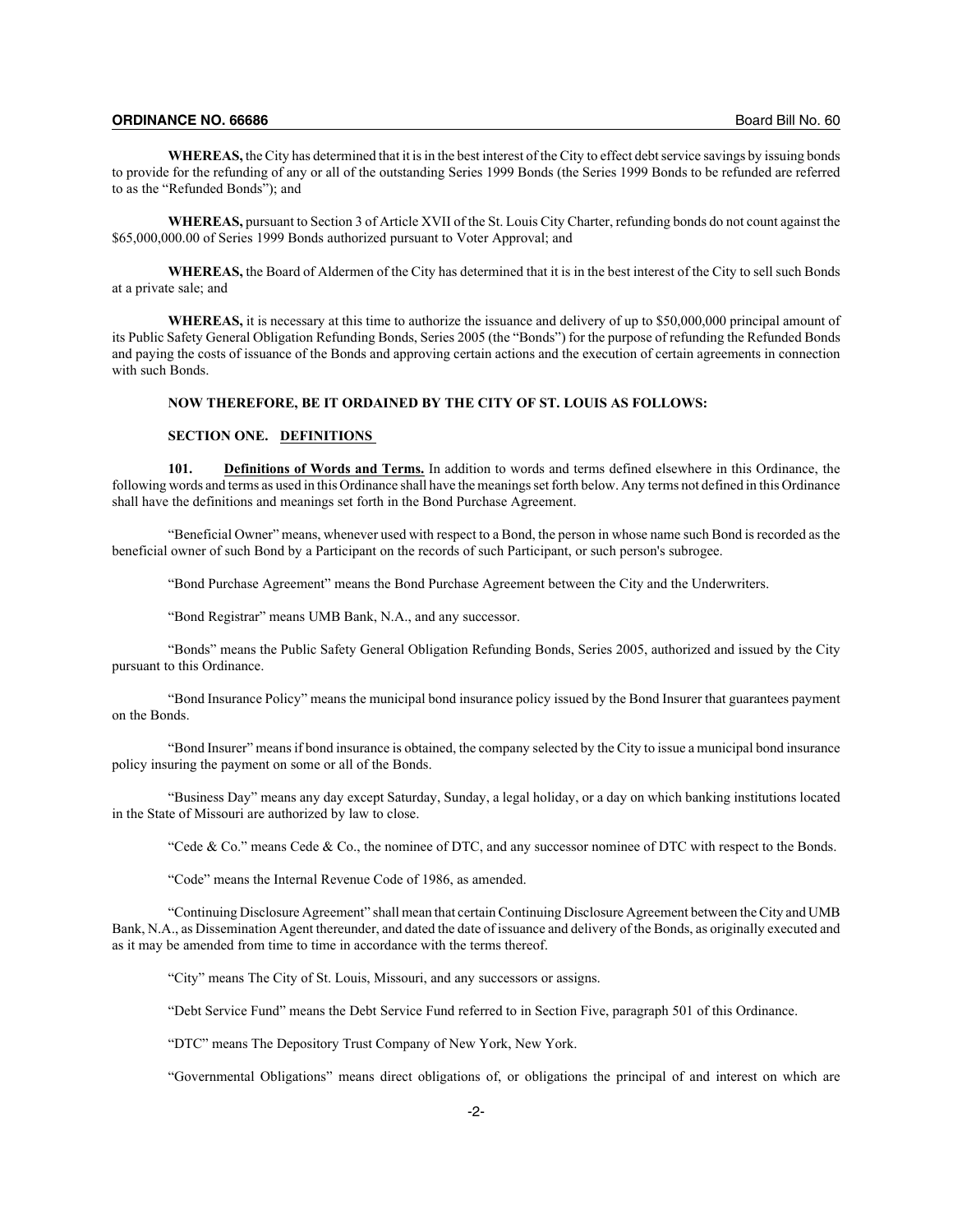guaranteed by, the United States of America or securities which represent an undivided interest in such obligations or securities to the extent that the Treasury of the United States is ultimately responsible for payment thereof.

"Outstanding," when used with reference to the Bonds, means as of any particular date, all Bonds theretofore authenticated and delivered under this Ordinance, except:

- (a) Bonds theretofore canceled by the Paying Agent and Bond Registrar or delivered to the Paying Agent and Bond Registrar for cancellation;
- (b) Bonds deemed paid in accordance with the provisions of this Ordinance; and
- (c) Bonds in exchange for or in lieu of which other Bonds have been authenticated and delivered pursuant to this Ordinance.

"Owner" means the person or persons in whose name or names a Bond shall be registered on the books of the Paying Agent and Bond Registrar kept for that purpose in accordance with the provisions of this Ordinance.

"Participant" means any broker-dealer, bank or other financial institution for which DTC holds Bonds as securities depository.

"Participating Underwriter" shall have the meaning ascribed thereto in the Continuing Disclosure Agreement.

"Paying Agent" means UMB Bank, N.A., and any successor.

"Representation Letter" means the Representation Letter from the City and the Paying Agent to DTC with respect to the Bonds.

"Tax Compliance Agreement" means the Tax Compliance Agreement, dated the date of issuance of the Bonds.

"Underwriters" means the underwriters who purchase the Public Safety General Obligation Refunding Bonds, Series 2005 pursuant to the Bond Purchase Agreement.

## **SECTION TWO. AUTHORIZATION OF THE BONDS**

**201. Authorization of the Bonds.** The City does hereby authorize and direct the issuance of the Bonds pursuant to and in full compliance with the Constitution and statutes of the State of Missouri, and the Charter of the City, to refund the Refunded Bonds and to pay costs of issuance, and does hereby find and declare that this Ordinance is being enacted pursuant to the laws of the State of Missouri, including particularly Chapter 108, Missouri Revised Statutes, 1994, as amended, and that the issuance of the Bonds is for the public purposes set forth in the recitals to this Ordinance.

The Board of Aldermen, acting as the governing authority of the City, does hereby authorize the City to issue the Public Safety General Obligation Refunding Bonds, Series 2005 in one or more series in an aggregate principal amount not to exceed Fifty Million Dollars (\$50,000,000). The proceeds of the Bonds will, together with other available funds, if any, be used to refund the Refunded Bonds and to pay certain costs of issuance of the Bonds. Subject to the terms of this Ordinance, the City hereby authorizes and directs the Mayor and the Comptroller of the City in the exercise of their sole discretion to determine and establish the aggregate principal amount and the other terms and conditions of the Bonds.

**202. Description of the Bonds.** The Bonds shall consist of fully registered Bonds without coupons, in the denomination of \$5,000 or any integral multiple thereof, numbered from R-1 consecutively upward in order of issuance. Interest on the Bonds shall be payable semiannually on an interest payment date each year (each an "Interest Payment Date") to be determined by the Comptroller of the City and set forth in the Bond Purchase Agreement. Interest shall be calculated on the basis of a 360-day year of twelve 30-day months. The Bonds shall bear interest from their dated date or from the most recent Interest Payment Date to which interest has been paid or duly provided for. The Bonds shall be substantially in the form set forth in Section Four of this Ordinance, and shall be subject to registration, transfer and exchange as provided in this Section.

**203. Designation of Paying Agent and Bond Registrar.** UMB Bank, N.A. is hereby designated as the City's paying agent for the payment of principal of, premium, if any, and interest on the Bonds and bond registrar and transfer agent with respect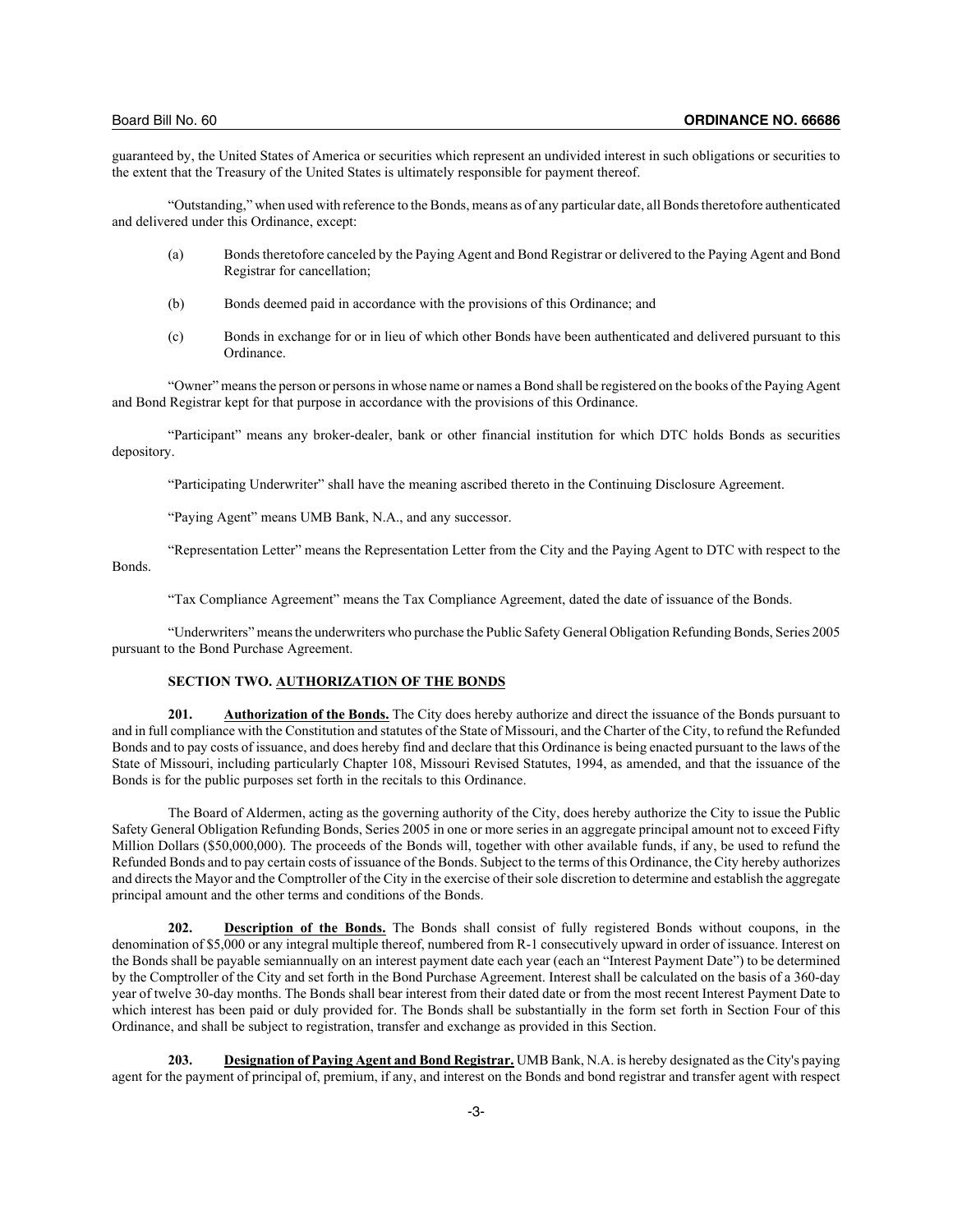to the registration, transfer and exchange of Bonds (the "Paying Agent" and "Bond Registrar").

**204. Method and Place of Payment of Bonds.** The principal of, and premium, if any, on the Bonds shall be payable to the registered Owners thereof in lawful money of the United States of America upon presentation and surrender of such Bonds as they respectively become due at the payment office of the Paying Agent and Bond Registrar.

The interest on the Bonds shall be payable to the registered Owners thereof by check or draft mailed by the Paying Agent and Bond Registrar to the persons in whose names the Bonds are registered on the close of business on the first day (whether or not a Business Day) of the month of each Interest Payment Date (the "Record Date") at their addresses as they appear on the bond registration books maintained by the Bond Registrar. Notwithstanding the foregoing, payment of the interest on each Bond shall be made by electronic transfer of immediately available funds to any registered Owner of \$1,000,000 or more in aggregate principal amount of Bonds at such electronic transfer address as such registered Owner shall specify if such registered Owner shall provide written notice to the Paying Agent and Bond Registrar not less than fifteen days prior to the Record Date on which any such payment is due requesting such electronic transfer and specifying such electronic transfer address which address shall include the name of the Bank, its ABA routing number and the account number to which such transfer shall be directed. Such notice may, if so stated therein, apply to all subsequent payments to such registered Owner while such registered Owner owns at least \$1,000,000 in principal amount of the Bonds.

**205. Registration Provisions.**The City shall, as long as any of the Bonds herein authorized remain Outstanding, cause to be kept at the payment office of the Bond Registrar books for the registration of Bonds as herein provided. The Bonds when issued shall be registered in the name of the owners on the books of registration of the City to be kept in the payment office of the Bond Registrar for that purpose. Each Bond shall be made payable to the registered Owner thereof. Each Bond shall be transferable only upon the registration books maintained by the Bond Registrar by the registered Owner thereof in person or by his attorney duly authorized in writing, upon surrender thereof at the payment office of the Bond Registrar together with a written instrument of transfer satisfactory to the Bond Registrar duly executed by the registered Owner or his duly authorized attorney. Upon the transfer of any Bond and the payment of any fee, tax or governmental charge, the Bond Registrar shall issue in the name of the transferee a Bond or Bonds of the same aggregate principal amount and maturity as the surrendered Bond, registered in the name of the transferee, in any denomination herein authorized.

Upon surrender of any Bonds at the payment office of the Bond Registrar with a written instrument of transfer satisfactory to the Bond Registrar, duly executed by the registered Owner or his duly authorized attorney, such Bonds may, at the option of the registered Owner thereof, and upon payment of any fee, tax or governmental charge required to be paid, be exchanged for an equal aggregate principal amount of Bonds of the same maturity, in any denomination herein authorized.

The Paying Agent and Bond Registrar shall not be required to exchange or register a transfer of (a) any Bonds during the fifteen-day period next preceding the selection of Bonds to be redeemed and thereafter until the date of the mailing of a notice of redemption of Bonds selected for redemption, or (b) any Bonds selected, called or being called for redemption in whole or in part except, in the case of any Bond to be redeemed in part, the portion thereof not so to be redeemed.

The City, the Bond Registrar and the Paying Agent may deem and treat the person in whose name any Bond shall be registered on the registration books maintained by the Bond Registrar as the absolute owner of such Bond, whether such Bond shall be overdue or not, for the purpose of receiving payment of, or on account of, the principal, redemption price, and interest on such Bond and for all other purposes, and all such payments so made to any such registered Owner or upon his order shall be valid and effectual to satisfy and discharge the liability upon such Bond to the extent of the sum or sums so paid, and neither the City, nor the Bond Registrar, nor the Paying Agent shall be affected by any notice to the contrary, but such registration may be changed as herein provided. In all cases in which the privilege of exchanging Bonds or transferring Bonds is exercised, the Bond Registrar shall authenticate and deliver Bonds in accordance with the provisions of this Ordinance. For every such exchange or transfer of Bonds the Bond Registrar may make a charge to the registered Owner sufficient to reimburse it for any tax or other governmental charge required to be paid with respect to such exchange or transfer. The fees and charges of the Bond Registrar for making any exchange or transfer provided for by this Ordinance and the expense of any Bond printing necessary to effect the subsequent exchange or transfer of any Bond shall be paid by the City. The Bond Registrar shall not be required to register, transfer or exchange Bonds for a period of fifteen days next preceding an Interest Payment Date on the Bonds. If any registered Owner fails to provide a correct taxpayer identification number to the Paying Agent, the Paying Agent may make a charge against such registered Owner sufficient to pay any governmental charge required to be paid as a result of such failure. In compliance with Section 3406 of the Code, such amount may be deducted by the Paying Agent form amounts otherwise payable to such registered Owner hereunder or under the Bonds.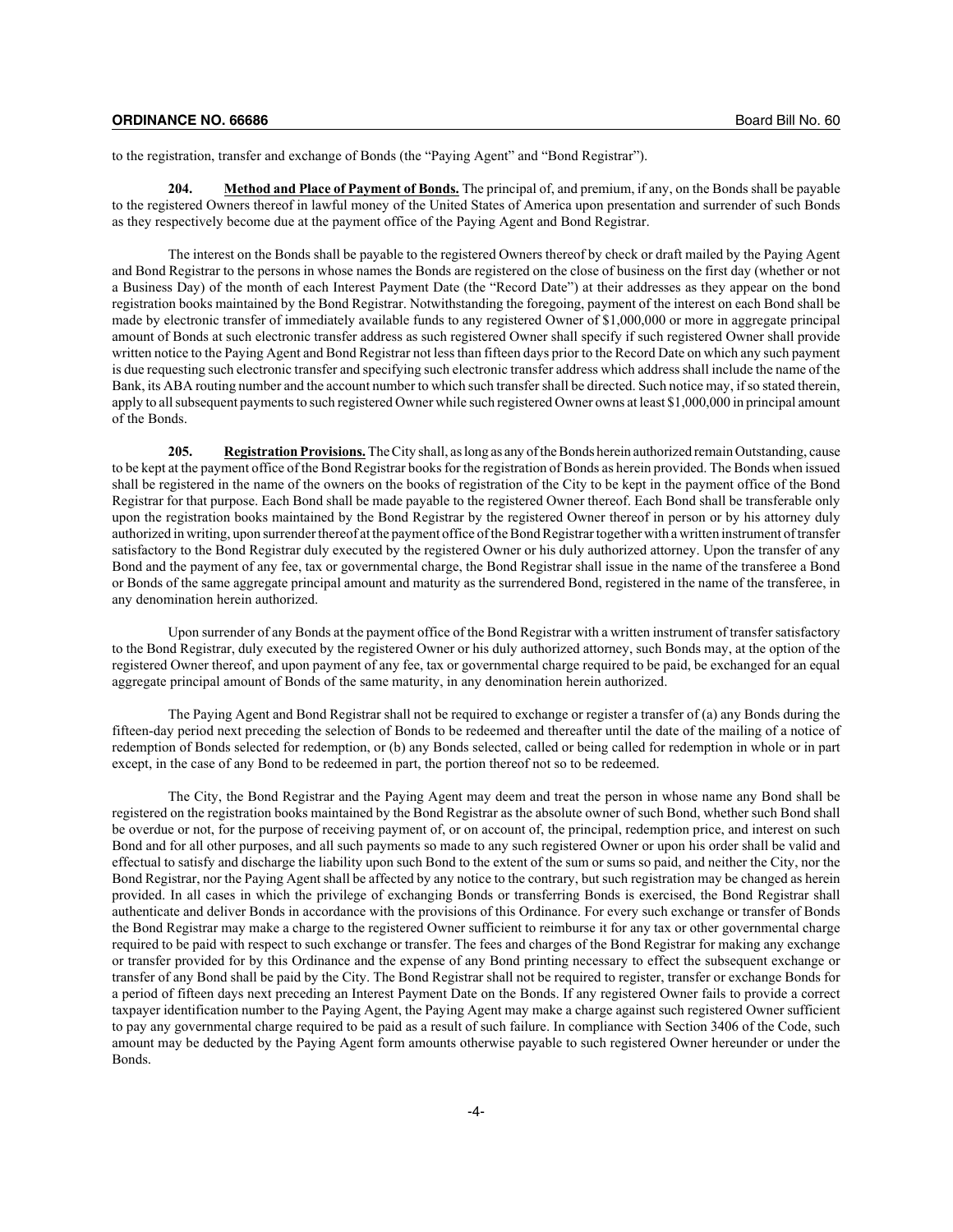**206. Execution and Delivery of the Bonds.** The Mayor and Comptroller of the City are hereby authorized and directed to prepare and execute the Bonds in the manner specified above, and, when duly executed, to deliver the Bonds to the Bond Registrar with instructions to authenticate and deliver the Bonds to the representative of the Underwriters thereof, on payment of the purchase price, plus accrued interest thereon, if any, to the date of their delivery and upon satisfaction of the other terms of such purchase as provided in the Bond Purchase Agreement. The Bonds shall be executed in the name and for and on behalf of the City by the manual or facsimile signatures of the Mayor and Comptroller and attested by the manual or facsimile signature of the Register, and the seal of the City shall be affixed to or imprinted on each Bond. In case any officer whose signature or facsimile thereof appears on any Bonds shall cease to be such officer before the delivery of such Bonds, such signature or facsimile thereof shall nevertheless be valid and sufficient for all purposes, the same as if such person had remained in office until delivery. Any Bond may be signed by such persons who at the actual time of the execution of such Bond shall be the proper officers to sign such Bond although at the date of such Bond such persons may not have been such officers.

The Bonds shall have endorsed thereon a certificate of authentication substantially in the form set forth in Section Four of this Ordinance, which shall be manually executed by the Bond Registrar. No Bond shall be entitled to any security or benefit under this Ordinance or shall be valid or obligatory for any purpose unless and until such certificate of authentication shall have been duly executed by the Bond Registrar. Such executed certificate of authentication upon any Bond shall be conclusive evidence that such Bond has been duly authenticated and delivered under this Ordinance. The certificate of authentication on any Bond shall be deemed to have been duly executed if signed by any authorized signatory of the Bond Registrar, but it shall not be necessary that the same signatory sign the certificate of authentication on all of the Bonds that may be issued hereunder at any one time.

The Bonds signed, sealed and authenticated as herein provided shall be and constitute valid and binding obligations of the City according to the terms of this Ordinance, although the exchange or transfer thereof may be made at a date or dates after any officer whose signature is affixed thereto shall have ceased to be the incumbent of his office.

**207. Mutilated, Lost, Stolen or Destroyed Bonds.** In the event any Bond is mutilated, lost, stolen, or destroyed, the City shall execute and the Paying Agent and Bond Registrar shall authenticate a new Bond of like date and denomination as that mutilated, lost, stolen or destroyed, provided that, in the case of any mutilated Bond, such mutilated Bond shall first be surrendered to the Paying Agent and Bond Registrar, and in the case of any lost, stolen, or destroyed Bond, there first shall be furnished to the City and the Paying Agent and Bond Registrar evidence of such loss, theft or destruction satisfactory to the City and the Paying Agent and Bond Registrar, together with an indemnity satisfactory to them which indemnity shall, in any event, name the City and the Paying Agent and Bond Registrar as beneficiaries. In the event any such Bond shall have matured, the Paying Agent and Bond Registrar, instead of delivering a duplicate Bond, may pay the same without surrender thereof, making such requirements as it deems fit for its protection, including a lost instrument bond. The City and the Paying Agent and Bond Registrar may charge the Owner of such Bond with their reasonable fees and expenses for such service. In executing a new Bond, the City may rely conclusively upon a representation by the Paying Agent and Bond Registrar that the Paying Agent and Bond Registrar are satisfied with the adequacy of the evidence presented concerning the mutilation, loss, theft or destruction of any Bond.

**208. Destruction of Bonds.** Whenever any Outstanding Bond shall be delivered to the Paying Agent and Bond Registrar for cancellation pursuant to this Ordinance, or for replacement pursuant to Section 207 of this Ordinance, such Bond shall be promptly canceled and thereafter destroyed by the Bond Registrar in accordance with then applicable record retention requirements, and counterparts of a certificate of cancellation shall be furnished by the Paying Agent and the Bond Registrar to the City.

**209. Temporary Bonds.** Until Bonds in definitive form are ready for delivery, the City may execute, and upon the request of the City, the Paying Agent and Bond Registrar shall authenticate and deliver, subject to the provisions, limitations and conditions set forth above, one or more Bonds in temporary form, whether printed, typewritten, lithographed or otherwise produced, substantially in the form of the definitive Bonds, with appropriate omissions, variations and insertions, and in authorized denominations. Until exchanged for Bonds in definitive form, such Bonds in temporary form shall be entitled to the liens and benefits of this Ordinance. Upon presentation and surrender of any Bond or Bonds in temporary form, the City shall, at the request of the Paying Agent and Bond Registrar, execute and deliver to the Paying Agent and Bond Registrar, and the Paying Agent and Bond Registrar shall authenticate and deliver, in exchange therefor, a Bond or Bonds in definitive form. Such exchange shall be made by the Paying Agent and Bond Registrar without making any charge therefor to the Owner of such Bond in temporary form. Notwithstanding the foregoing, Bonds in definitive form may be issued hereunder in typewritten form.

## **210. Securities Depository.**

(a) The Bonds shall be initially issued as separately authenticated fully registered bonds, and one Bond shall be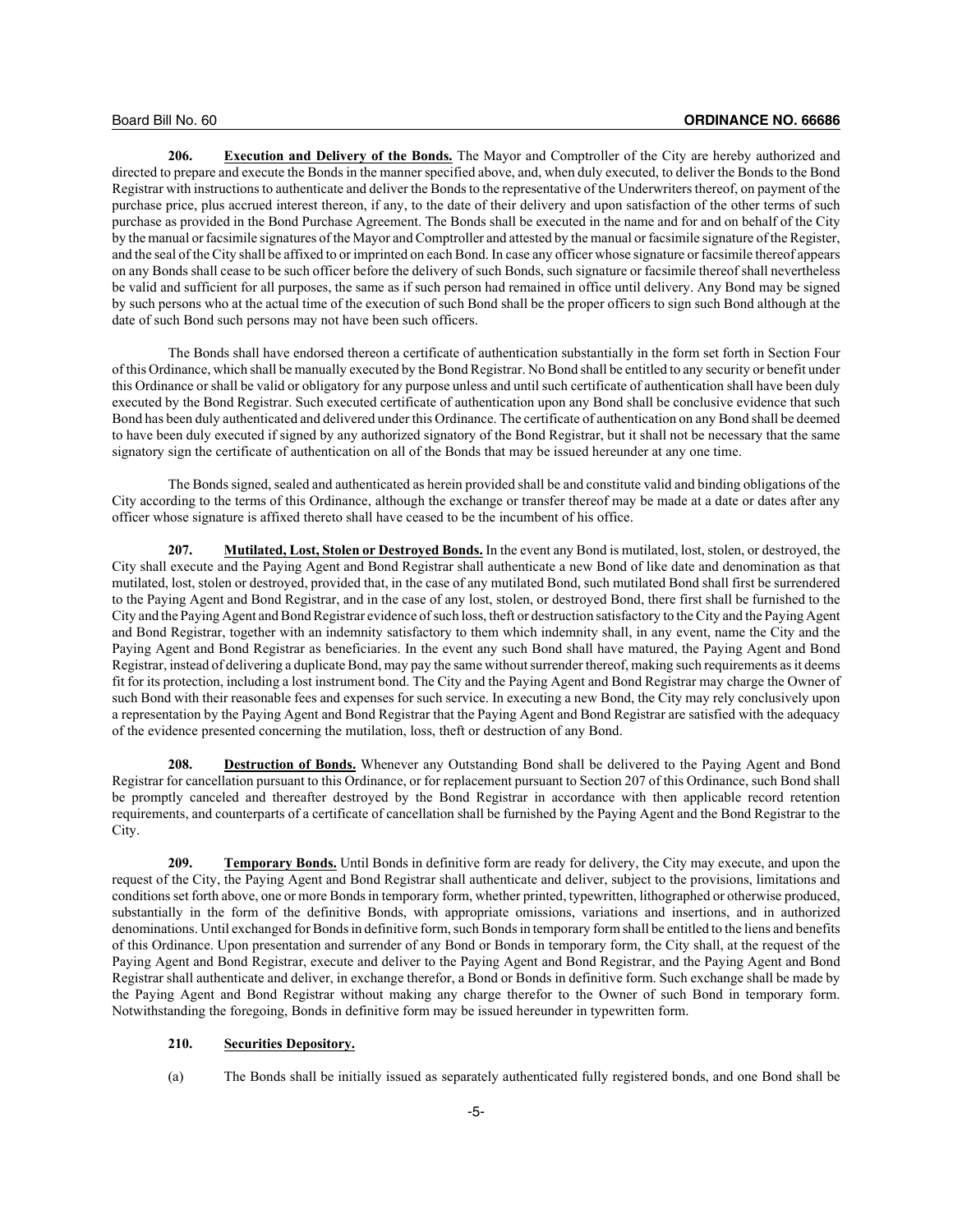issued in the principal amount of each stated maturity of each series of the Bonds. Upon initial issuance, the ownership of such Bonds shall be registered in the registration books maintained by the Bond Registrar in the name of Cede & Co., as nominee of DTC. The Paying Agent and Bond Registrar and the City may treat DTC (or its nominee) as the sole and exclusive Owner of the Bonds registered in its name for the purposes of payment of the principal of, premium, if any, or interest on the Bonds, selecting the Bonds or portions thereof to be redeemed, giving any notice permitted or required to be given to Owners of Bonds under this Ordinance, registering the transfer of Bonds, and for all other purposes whatsoever; and neither the Paying Agent and Bond Registrar nor the City shall have any responsibility or obligation to any Participant, any person claiming a beneficial ownership interest in the Bonds under or through DTC or any Participant, or any other person which is not shown on the bond register as being an Owner of any Bonds, with respect to the accuracy of any records maintained by DTC or any Participant, with respect to the payment by DTC or any Participant of any amount with respect to the principal of, premium, if any, or interest on the Bonds, with respect to any notice which is permitted or required to be given to Owners of Bonds under this Ordinance, with respect to the selection by DTC or any Participant of any person to receive payment in the event of a partial redemption of the Bonds, or with respect to any consent given or other action taken by DTC as the Owner of the Bonds. So long as any Bond is registered in the name of Cede & Co., as nominee of DTC, the Paying Agent shall pay all principal of, premium, if any, and interest on such Bonds, and shall give all notices with respect to such Bonds, only to Cede  $& Co.$  in accordance with the Representation Letter, and all such payments shall be valid and effective to fully satisfy and discharge the City's obligations with respect to the principal of, premium, if any, and interest on the Bonds to the extent of the sum or sums so paid. No person other than DTC shall receive an authenticated Bond for each separate stated maturity evidencing the obligation of the City to make payments of principal and interest. Upon delivery by DTC to the Paying Agent of written notice to the effect that DTC has determined to substitute a new nominee in place of Cede & Co., the Bonds will be transferable to such new nominee in accordance with paragraph (d) hereof.

(b) In the event the City determines that it is in the best interest of the Beneficial Owners that they be able to obtain Bond certificates, the City may notify DTC and the Paying Agent and Bond Registrar, whereupon DTC shall notify the Participants of the availability through DTC of Bond certificates. In such event, the Bonds will be transferable in accordance with paragraph (d) hereof. DTC may determine to discontinue providing its services with respect to the Bonds at any time by giving notice to the City and the Paying Agent and Bond Registrar and discharging its responsibilities with respect thereto under applicable law. In such event, the Bonds will be transferable in accordance with paragraph (d) hereof. The City and the Paying Agent and Bond Registrar shall be entitled to rely conclusively on the information provided to it by DTC and its Participants as to the names and addresses of and principal amounts held by the beneficial owners of the Bonds.

The execution and delivery of the Representation Letter to DTC by the Mayor and/or Comptroller of the City is hereby authorized, and execution of the Representation Letter by the Mayor and/or Comptroller of the City shall be conclusive evidence of such approval. The Representation Letter shall set forth certain matters with respect to, among other things, notices, consents and approvals by Owners of the Bonds and Beneficial Owners and payments on the Bonds. The Paying Agent and Bond Registrar shall have the same rights with respect to its actions thereunder as it has with respect to its actions under this Ordinance.

In the event that any transfer or exchange of Bonds is permitted under paragraph (a) or (b) hereof, such transfer or exchange shall be accomplished upon receipt by the Paying Agent and Bond Registrar of the Bonds to be transferred or exchanged and appropriate instruments of transfer to the permitted transferee in accordance with the provisions of this Ordinance. In the event Bond certificates are issued to holders other than Cede & Co., or its successor as nominee for DTC as holder of all of the Bonds, the provisions of this Ordinance shall also apply to all matters relating thereto, including, without limitation, the printing of such certificates and the method of payment of principal of and interest on such certificates.

#### **SECTION THREE. REDEMPTION OF BONDS**

**301. Optional Redemption.** The City is authorized to establish that, at its option, the Bonds may be non-callable or may be made subject to redemption and payment prior to maturity, in whole or in part at any time in any order of maturity as selected by the City and in multiples of \$5,000 within a maturity, at such times and at such redemption price or prices all as determined by the Comptroller of the City, and as set forth in the Bond Purchase Agreement as executed and delivered by the City.

**302. Mandatory Sinking Fund Redemption.**The Bonds may be subject to mandatory redemption and payment prior to maturity pursuant to the mandatory redemption requirements to be determined by the Comptroller of the City in the manner set forth in the Bond Purchase Agreement as executed and delivered by the City.

The Paying Agent shall each year in which Bonds are to be redeemed pursuant to the terms of this paragraph make timely selection of such Bonds or portions of such Bonds to be so redeemed and shall give notice thereof as provided in paragraph 303 of this Ordinance without further instructions from the City.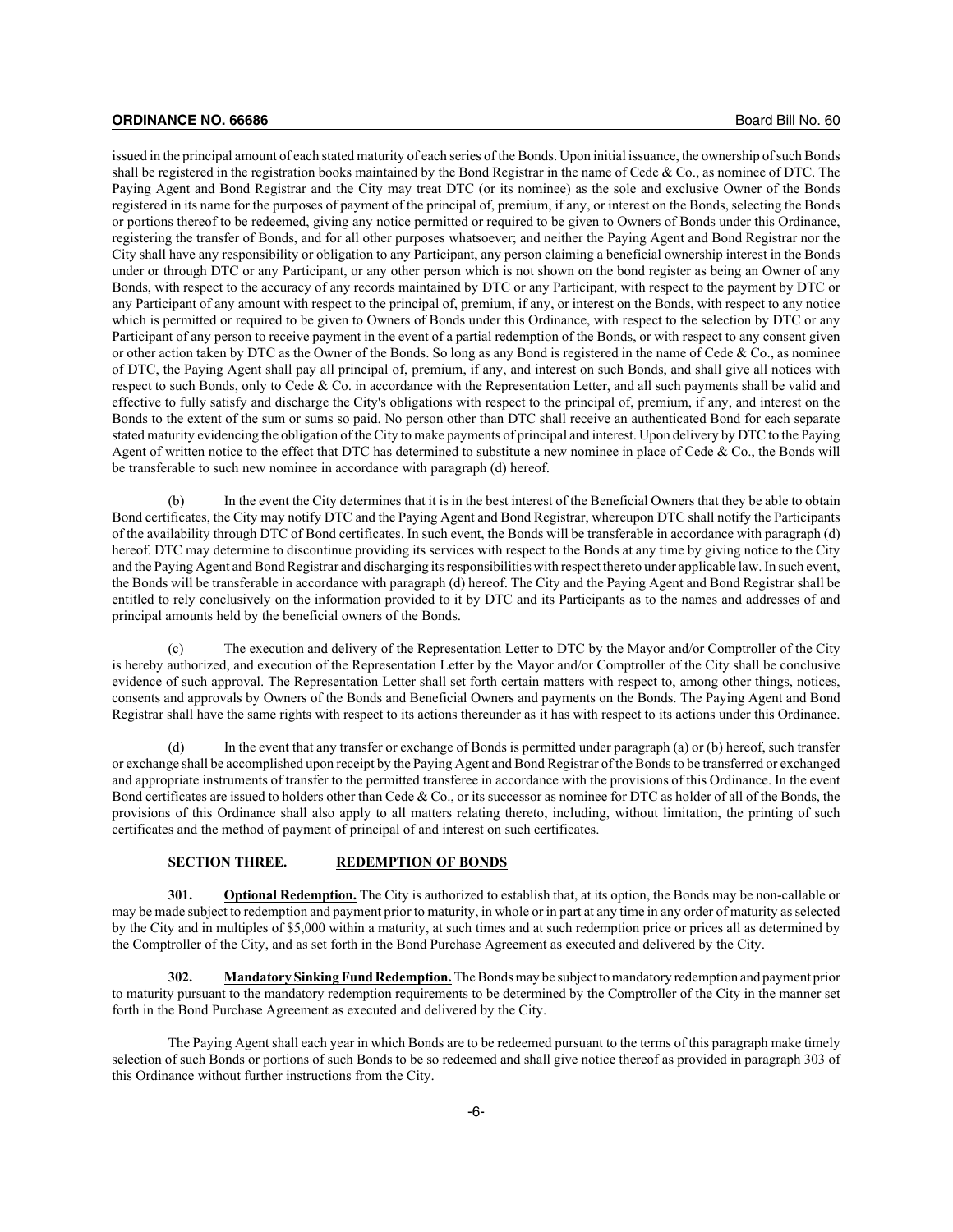The Paying Agent may, upon the receipt of written instructions from the Treasurer, use moneys on deposit in the Debt Service Fund at any time to purchase Bonds in the open market at a price not in excess of their principal amount, plus accrued interest thereon to the date of purchase. At the option of the Treasurer, such option to be exercised on or before the forty-fifth day next preceding any date on which Bonds are scheduled to be redeemed pursuant to this paragraph, the Treasurer may (i) deliver to the Paying Agent (A) for cancellation, Bonds in any aggregate principal amount desired, or (B) funds, together with appropriate instructions, for the purpose of purchasing any Bonds from any Owner thereof, whereupon the Paying Agent shall expend such funds for such purpose to such extent as may be practical, or (ii) receive a credit in respect to the mandatory redemption obligation of the City under this paragraph for any Bonds of the same maturity that prior to such date have been redeemed or purchased (other than through the operation of the requirements of this paragraph) and cancelled by the Paying Agent and not theretofore applied as a credit against any redemption obligation under this paragraph. Each Bond so delivered or previously purchased or redeemed pursuant to either of the two preceding sentences shall be credited at 100% of the principal amount thereof against the obligation of the City to redeem Bonds of the same maturity on any mandatory redemption date or dates as specified in writing by the City; provided that the total amount to be so credited with respect to any one mandatory redemption date shall in all cases be equal to \$5,000 or any integral multiple thereof. If the City intends to exercise the option granted by clauses (i) or (ii) above, the City shall, on or before the fortyfifth day next preceding any date on which Bonds are scheduled to be redeemed pursuant to this paragraph, furnish the Paying Agent a certificate signed by the City indicating to what extent such clauses (i) and (ii) are to be complied with in respect to such mandatory redemption requirement.

**303. Notice of Redemption.** Notice of the City's intent to redeem Bonds pursuant to Section 301 of this Ordinance (including, when only a portion of the Bonds are to be redeemed, the maturities of such Bonds and the principal amounts thereof) shall be given by or on behalf of the City by registered or certified mail, postage prepaid, to the Paying Agent and Bond Registrar, such notice to be mailed not less than forty-five days prior to the date fixed for redemption. Notice of the selection or call for redemption identifying the Bonds or portions thereof to be redeemed, shall be given by the Paying Agent and Bond Registrar on behalf of the City by mailing a copy of the redemption notice at least thirty days but not more than sixty days prior to the date fixed for redemption by first class mail, postage prepaid, to the Owner of each Bond to be redeemed in whole or in part at the address shown on the registration books; and a second notice of redemption shall be sent by certified mail, return receipt requested, at such address to the Owner of any Bond who has not submitted his Bond to the Paying Agent and Bond Registrar for payment on or before the date sixty days following the date fixed for redemption; provided, however, that neither any defect in giving such notice by mailing as aforesaid nor any defect in any notice so mailed shall affect the validity of any proceeding for the redemption of any Bond. Any notice mailed as provided in this section shall be conclusively presumed to have been duly given, whether or not the Owner receives the notice.

Each notice of redemption shall state (i) the complete official caption, including the Bond series, of the Bonds; (ii) the date of mailing of the notice of redemption, (iii) the date fixed for redemption; (iv) the redemption price or prices; (v) the identification of the Bonds to be redeemed, by giving the individual certificate number of each Bond to be redeemed (or stating that all of the Bonds between two stated certificate numbers, both inclusive, are to be redeemed or that all of the Bonds of one or more maturities have been called for redemption); (vi) the CUSIP numbers of all Bonds being redeemed (provided such notice may contain a disclaimer as to the accuracy of such numbers); (vii) in the case of a partial redemption of Bonds, the principal amount of each Bond being redeemed; (viii) the date of issue of the Bonds as originally issued; (ix) the rate or rates of interest borne by each Bond being redeemed; (x) the maturity date of each Bond being redeemed; (xi) the place or places where amounts due upon such redemption will be payable; (xii) the notice shall be void and of no effect in the event the Paying Agent and Bond Registrar does not have sufficient money to pay the redemption price of the Bonds on the redemption date; and (xiii) the address and telephone number of the contact person at the office of the Paying Agent with respect to such redemption. The notice shall require that such Bonds be surrendered at the payment office of the Paying Agent and Bond Registrar for redemption at the redemption price and shall state that further interest on such Bonds will not accrue from and after the redemption date provided by the Paying Agent and Bond Registrar has on deposit sufficient funds to redeem the Bonds on such date. Notice of such redemption shall also be sent by certified mail, return receipt requested, overnight delivery service or other secure means (including telecopier transmission), postage prepaid, to certain municipal registered securities depositories which are known to the Paying Agent and Bond Registrar to be holding Bonds and at least two of the national information services that disseminate securities redemption notices, when possible, at least two days prior to the mailing of notice required by the first paragraph above, but in any event at least thirty days prior to the redemption date; provided that neither the failure to send such notice as aforesaid nor any defect in such notice shall affect the validity or sufficiency of the proceedings for the redemption of such Bonds. The Bond Registrar is also directed to comply with any mandatory standards then in effect for processing redemptions of municipal securities established by the Securities and Exchange Commission. Failure to comply with such standards shall not affect or invalidate the redemption of any Bond to be redeemed.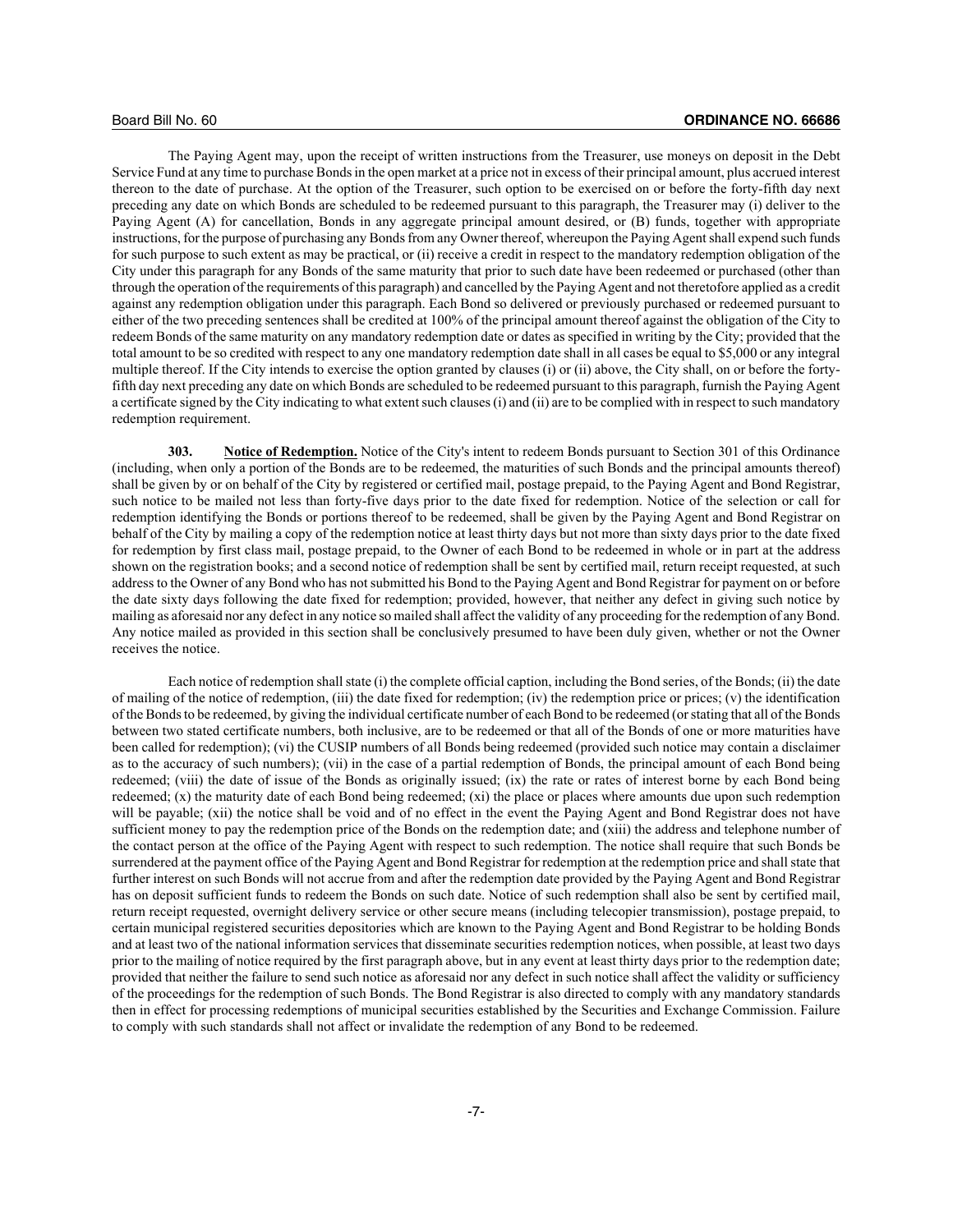- **304. Selection of Bonds to Be Redeemed.** Bonds shall be selected for redemption as follows:
- (a) Bonds shall be redeemed in any order of maturity as selected by the City and only in the principal amount of \$5,000 or any integral multiple thereof. When less than all of the Outstanding Bonds of any series are to be redeemed and paid prior to maturity, such Bonds shall be selected by the Paying Agent and Bond Registrar in \$5,000 units of face value in such equitable manner as the Paying Agent and Bond Registrar may determine.
- (b) In the case of a partial redemption of Bonds when Bonds of denominations greater than \$5,000 are then Outstanding, then for all purposes in connection with such redemption each \$5,000 of face value shall be treated as though it were a separate Bond of the denomination of \$5,000. If it is determined that one or more, but not all, of the \$5,000 units of face value represented by any fully registered Bond is selected for redemption, then upon notice of intention to redeem such \$5,000 unit or units, the registered Owner of such fully registered Bond or his attorney or legal representative shall forthwith present and surrender such Bond to the Paying Agent and Bond Registrar (1) for payment of the redemption price (including the premium, if any, and interest to the date fixed for redemption) of the \$5,000 unit or units of face value called for redemption, and (2) for exchange, without charge to the registered Owner thereof, for a new Bond or Bonds of the aggregate principal amount of the unredeemed portion of the principal amount of such fully registered Bond. If the Owner of any such fully registered Bond of a denomination greater than \$5,000 shall fail to present such Bond to the Paying Agent and Bond Registrar for payment and exchange as aforesaid, such Bond shall, nevertheless, become due and payable on the redemption date to the extent of the \$5,000 unit or units of face value called for redemption (and to that extent only).

**305. Effect of Call for Redemption.** Whenever any Bond is called for redemption and payment as provided in this Section, all interest on such Bond shall cease from and after the redemption date, provided funds sufficient for its payment at the price specified above are on deposit at the place of payment.

#### **SECTION FOUR. FORM OF BONDS**

**401. Form of Bonds.** The Bond form and the certificate of authentication to be endorsed thereon is hereby approved in substantially the following form, with appropriate variations, omissions and insertions as permitted or required by this Ordinance and the signature of the City officials executing the same shall be conclusive as to their approval of such variations, omissions and insertions on behalf of the City:

#### (FORM OF FULLY REGISTERED BOND)

Unless this certificate is presented by an authorized representative of The Depository Trust Company, a New York corporation ("DTC"), to the City or its agent for registration of transfer, exchange or payment, and any certificate issued is registered in the name of Cede & Co. or in such other name as is requested by an authorized representative of DTC (and any payment is made to Cede & Co. or to such other entity as is requested by an authorized representative of DTC), ANY TRANSFER, PLEDGE OR OTHER USE OF THIS BOND FOR VALUE OR OTHERWISE BY OR TO ANY PERSON IS WRONGFUL inasmuch as the registered Owner of this Bond, Cede & Co., has an interest herein.

## UNITED STATES OF AMERICA STATE OF MISSOURI THE CITY OF ST. LOUIS

Registered<br>No. R-

| __     |      |  |
|--------|------|--|
| No. R- | - -  |  |
|        | - 11 |  |
|        |      |  |

## THE CITY OF ST. LOUIS, MISSOURI PUBLIC SAFETY GENERAL OBLIGATION REFUNDING BOND SERIES 2005  $\mathcal{L}_\text{max}$

Rate of Interest **Maturity Date** Dated Date **Dated Date** CUSIP  $\frac{9}{6}$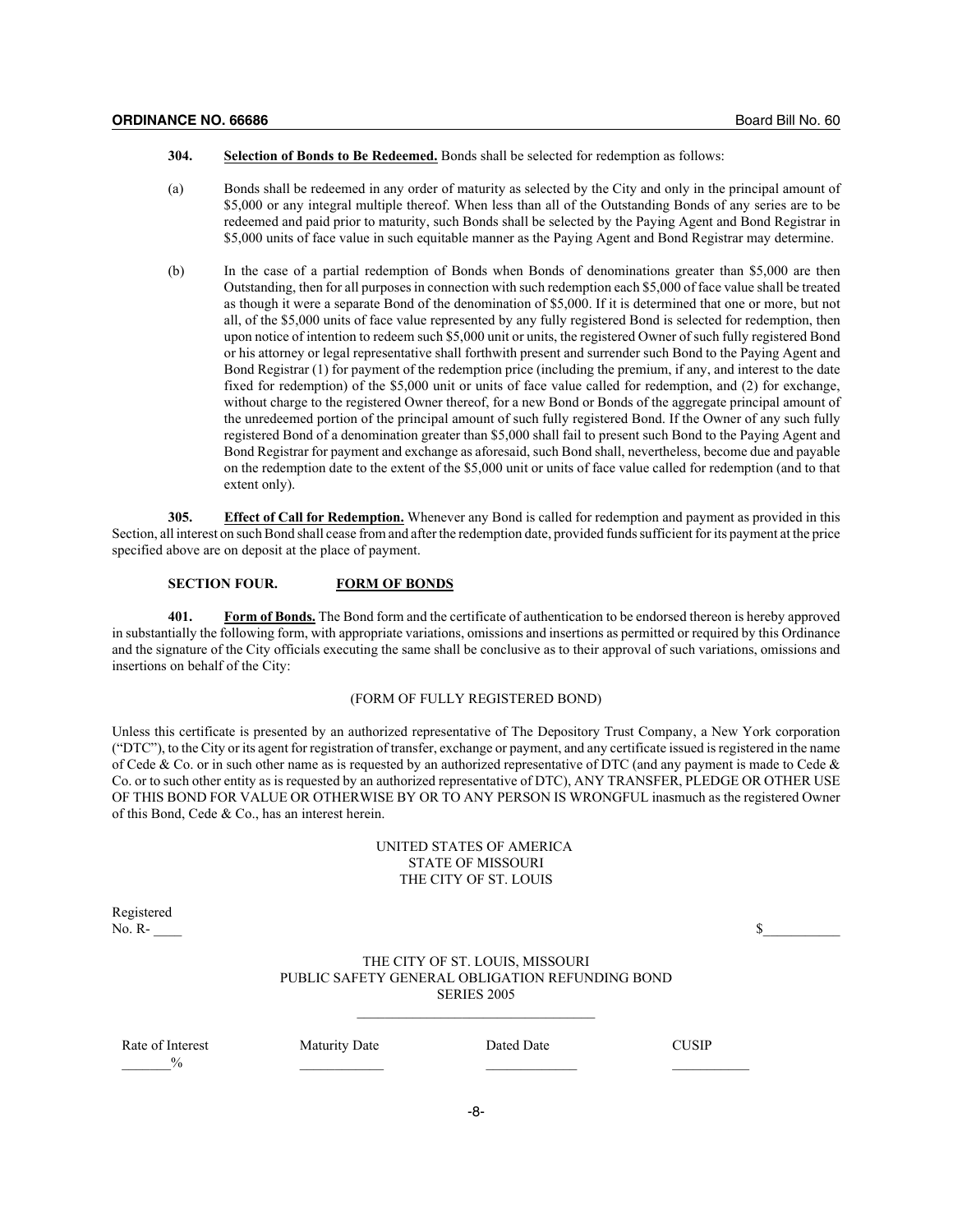| Board Bill No. 60 |  |  |  |
|-------------------|--|--|--|
|-------------------|--|--|--|

Registered Owner:

Principal Amount: \_\_\_\_\_\_\_\_\_\_\_\_\_\_\_\_\_\_\_\_\_\_\_\_\_\_\_\_\_\_\_\_\_\_\_\_\_\_\_\_\_\_\_\_\_\_\_\_\_\_\_\_ DOLLARS

THE CITY OF ST. LOUIS, MISSOURI, a municipal corporation and political subdivision of the State of Missouri (the "City"), for value received, promises to pay to the Registered Owner shown above, or registered assigns, but solely in the manner hereinafter set forth, the Principal Amount shown above on the Maturity Date shown above, and to pay interest on such Principal Amount from the Dated Date shown above or from the most recent Interest Payment Date, as hereinafter defined, to which interest has been paid or duly provided for (likewise payable solely in the manner hereinafter set forth), payable semiannually on and \_\_\_\_\_\_\_\_ (each an "Interest Payment Date") in each year, beginning \_\_\_\_\_\_, 20\_\_\_, until such Principal Amount shall have been paid. Interest shall be calculated on the basis of a 360-day year of twelve 30-day months. The principal of, and redemption premium, if any, on this Bond, subject to prior redemption as hereinafter provided, shall be paid at maturity or upon earlier redemption to the person in whose name such Bond is registered on the registration books maintained by the Paying Agent and Bond Registrar (as herein defined) at the maturity or redemption date thereof, upon presentation and surrender of such Bond at the payment office of UMB Bank, N.A., or its successors or assigns (the "Paying Agent and Bond Registrar"). The interest payable on this Bond on any Interest Payment Date shall be paid by check or draft mailed by the Paying Agent and Bond Registrar to the person in whose name such Bond is registered on the registration books maintained by the Paying Agent and Bond Registrar at the close of business on the Record Date for such interest, which shall be the first day (whether or not a Business Day) of the month of such Interest Payment Date. Notwithstanding the foregoing, payment of the interest on this Bond shall be made by electronic transfer of immediately available funds to any registered Owner of \$1,000,000 or more in aggregate principal amount of Bonds at such electronic transfer address as such registered Owner shall specify if such registered Owner shall provide written notice to the Paying Agent and Bond Registrar not less than fifteen days prior to the Record Date on which any such payment is due requesting such electronic transfer and specifying such electronic transfer address. Such notice may, if so stated therein, apply to all subsequent payments to such registered Owner while such registered Owner owns at least \$1,000,000 in principal amount of the Bonds. The principal of and interest on this Bond shall be payable in lawful money of the United States of America.

THIS BOND is one of an authorized series of fully registered Bonds without coupons of the City designated "Public Safety General Obligation Refunding Bonds, Series 2005" aggregating the principal amount of \$50,000,000 (the "Bonds"), issued by the City for the purpose of providing funds to pay the costs of refunding all or a portion of the outstanding Public Safety General Obligation Bonds, Series 1999, originally issued in the principal amount of \$64,999,742.40, under the authority of and in full compliance with the Constitution and laws of the State of Missouri, as further described in Ordinance No. \_\_\_\_\_\_\_ adopted by the Board of Aldermen of the City on  $\qquad \qquad$ , 2005 and approved by the Mayor of the City on  $\qquad \qquad$ , 2005 (the "Ordinance"). *Capitalized terms used herein and not otherwise defined herein shall have the meanings assigned to such terms in the Ordinance.*

THE BONDS maturing on \_\_\_\_\_\_\_\_\_\_\_\_\_\_, \_\_\_\_\_\_ and thereafter may be called for redemption and payment prior to maturity, at the option of the City, on  $\qquad \qquad$ , and thereafter, in whole at any time or in part on any Interest Payment Date in any order of maturity as selected by the City and in multiples of \$5,000 within a maturity, at the redemption price of \_\_\_\_\_\_\_\_% of the principal amount thereof plus accrued interest thereon to the date of redemption. The Bonds maturing <sub>\_\_\_\_\_</sub>, \_\_\_\_, shall be subject to mandatory redemption and payment prior to maturity pursuant to the mandatory redemption requirements of this paragraph on  $\Box$ ,  $\Box$ , and on each  $\Box$  thereafter to and including \_\_\_\_\_\_\_\_\_\_\_\_\_\_, \_\_\_\_, at the principal amount thereof plus accrued interest to the redemption date, without premium. The City shall redeem, on \_\_\_\_\_\_\_\_\_\_\_\_\_\_\_\_\_ in each of the following years, the following principal amounts of such Bonds:

Year Principal Amount

Leaving \$ principal amount of Bonds maturing on \_\_\_\_\_\_\_\_\_, \_\_\_, to be paid at maturity.

The Paying Agent shall each year in which Bonds are to be redeemed pursuant to the foregoing terms make timely selection of such Bonds or portions of such Bonds to be so redeemed and shall give notice thereof as provided in the Ordinance without further instructions from the City.

The Paying Agent may, upon the receipt of written instructions from the City, use moneys on deposit in the Debt Service Fund at any time to purchase Bonds in the open market at a price not in excess of their principal amount, plus accrued interest thereon to the date of purchase. At the option of the City, such option to be exercised on or before the forty-fifth day next preceding any date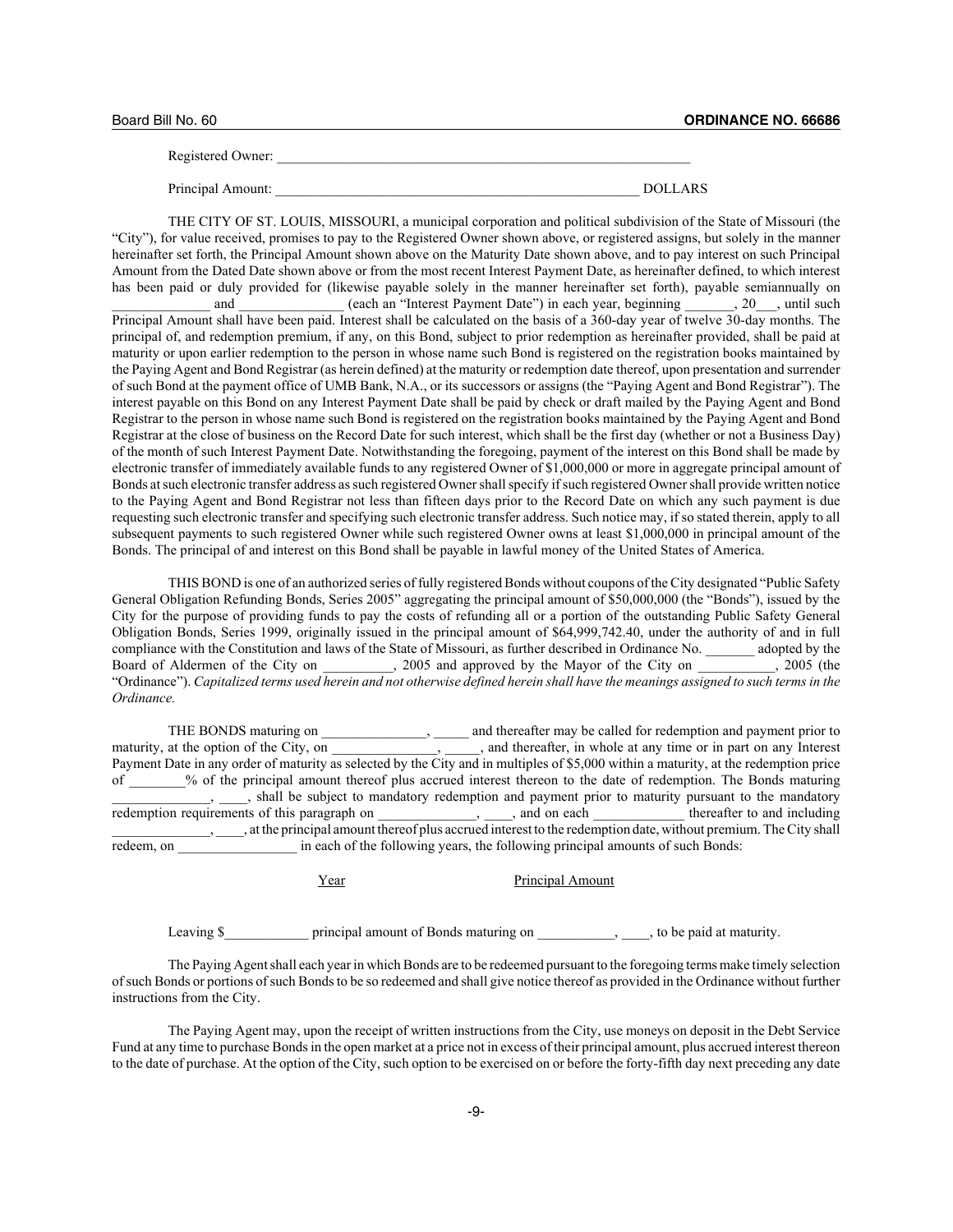on which Bonds are scheduled to be redeemed pursuant to this paragraph, the City may (i) deliver to the Paying Agent (a) for cancellation, Bonds in any aggregate principal amount desired, or (b) funds, together with appropriate instructions, for the purpose of purchasing any Bonds from any Owner thereof, whereupon the Paying Agent shall expend such funds for such purpose to such extent as may be practical, or (ii) receive a credit in respect to the mandatory redemption obligation of the City under this paragraph for any Bonds of the same maturity that prior to such date have been redeemed or purchased (other than through the operation of the requirements of this paragraph) and cancelled by the Paying Agent and not theretofore applied as a credit against any redemption obligation under this paragraph. Each Bond so delivered or previously purchased or redeemed pursuant to either of the two preceding sentences shall be credited at 100% of the principal amount thereof against the obligation of the City to redeem Bonds of the same maturity on any mandatory redemption date or dates as specified in writing by the City; provided that the total amount to be so credited with respect to any one mandatory redemption date shall in all cases be equal to \$5,000 or any integral multiple thereof. If the City intends to exercise the option granted by clauses (i) or (ii) above, the City shall, on or before the forty-fifth day next preceding any date on which Bonds are scheduled to be redeemed pursuant to this paragraph, furnish the Paying Agent a certificate signed by the City indicating to what extent such clauses (i) and (ii) are to be complied with in respect to such mandatory redemption requirement.

In the event the City shall elect to so redeem and pay any of the Bonds prior to maturity as aforesaid, the City shall give written notice of its intention to redeem and pay such Bonds on a specified date, identifying the Bonds or portions thereof to be redeemed, such notice to be given by registered or certified mail addressed to the manager of the underwriting group purchasing the Bonds, and by first class mail addressed to the registered Owner of each Bond, each of such notices to be mailed at least thirty days but not more than sixty days prior to the date fixed for redemption. Whenever any Bond is called for redemption and payment as aforesaid, all interest on such Bond shall cease to accrue from and after the date for which such call is made, provided funds are available for the payment of such Bond at the price specified above.

BONDS shall be redeemed in any order of maturity as selected by the City and only in the principal amount of \$5,000 or any integral multiple thereof. When less than all of the Outstanding Bonds of any series are to be redeemed and paid prior to maturity, such Bonds shall be selected by the Paying Agent and Bond Registrar in \$5,000 units of face value in such equitable manner as the Paying Agent and Bond Registrar may determine.

In the case of a partial redemption of Bonds by lot when Bonds of denominations greater than \$5,000 are then Outstanding, then for all purposes in connection with such redemption each \$5,000 of face value shall be treated as though it were a separate Bond of the denomination of \$5,000. If it is determined that one or more, but not all, of the \$5,000 units of face value represented by any fully registered Bond is selected for redemption, then upon notice of intention to redeem such \$5,000 unit or units, the registered Owner of such fully registered Bond or his attorney or legal representative shall forthwith present and surrender such Bond to the Paying Agent and Bond Registrar (1) for payment of the redemption price (including the premium, if any, and interest to the date fixed for redemption) of the \$5,000 unit or units of face value called for redemption, and (2) for exchange, without charge to the registered Owner thereof, for a new Bond or Bonds of the aggregate principal amount of the unredeemed portion of the principal amount of such fully registered Bond. If the Owner of any such fully registered Bond of a denomination greater than \$5,000 shall fail to present such Bond to the Paying Agent and Bond Registrar for payment and exchange as aforesaid, such Bond shall, nevertheless, become due and payable on the redemption date to the extent of the \$5,000 unit or units of face value called for redemption (and to that extent only).

THE BONDS constitute general obligations of the City payable as to both principal and interest from ad valorem taxes which may be levied without limitation as to rate or amount upon all the taxable tangible property, real and personal, within the territorial limits of the City. The full faith, credit and resources of the City are hereby irrevocably pledged for the prompt payment of the principal of and interest on the Bonds as the same become due. Notwithstanding the foregoing, the City reserves the option of obtaining the issuance of a municipal bond insurance policy on some or all of the Bonds that unconditionally guarantees the payment of that portion of the principal of and the interest on the applicable Bonds which has become due for payment, but is unpaid by reason of nonpayment by the City.

THE BONDS are issuable in the form of fully registered Bonds without coupons in the denomination of \$5,000 or any integral multiple thereof. The registered Owner of any Bond or Bonds may surrender the same to the Bond Registrar (together with a written instrument of transfer satisfactory to the Bond Registrar duly executed by the registered Owner or his duly authorized attorney) in exchange for an equal aggregate principal amount of Bonds in any denomination referred to above, subject to the conditions and upon payment of the charges provided in the Ordinance.

THIS BOND is transferable as provided in the Ordinance only upon the books kept for that purpose at the payment office of the Bond Registrar, by the registered Owner of this Bond in person, or by his duly authorized attorney, upon surrender of this Bond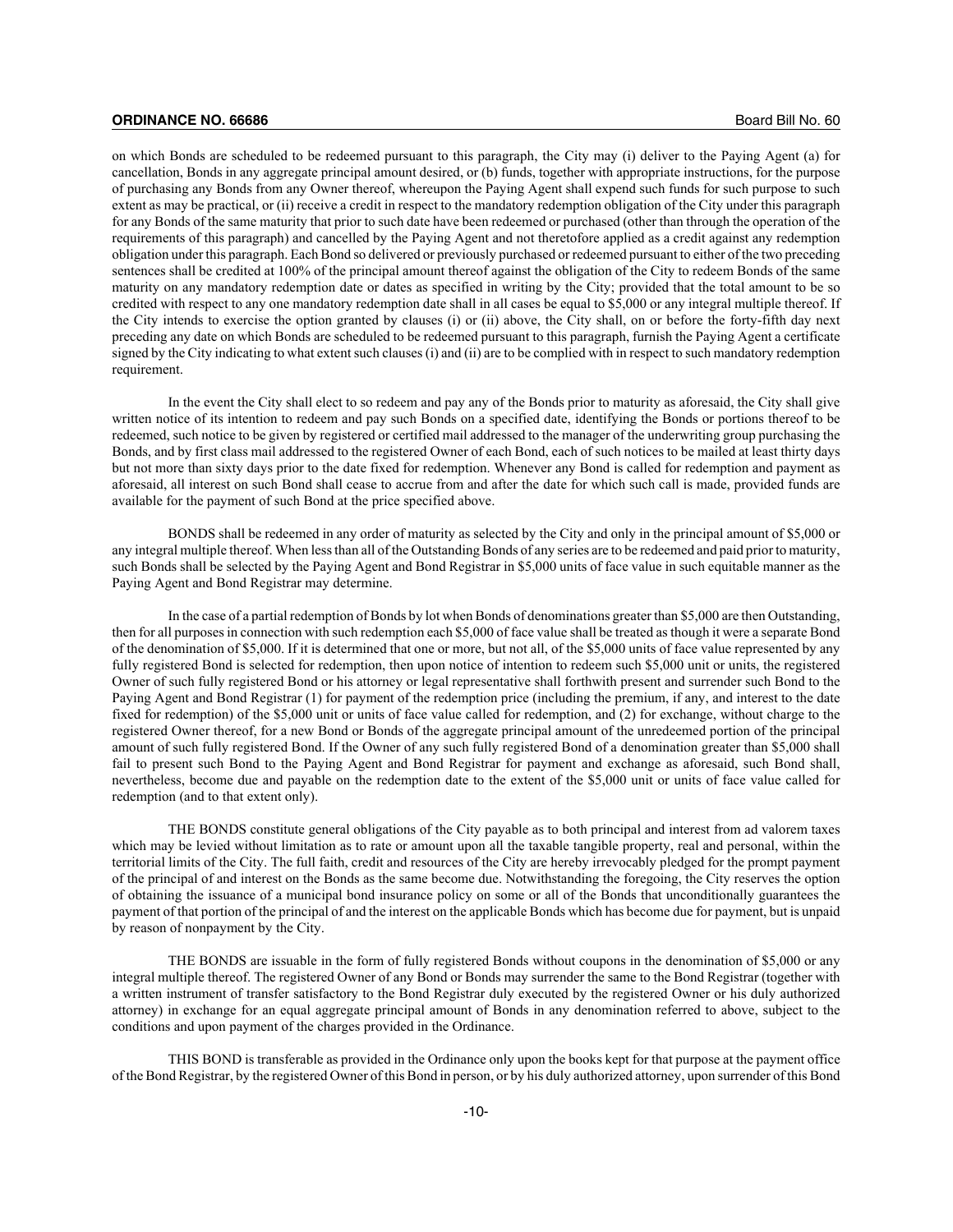together with a written instrument of transfer satisfactory to the Bond Registrar duly executed by the registered Owner or his duly authorized attorney, and thereupon, a new Bond or Bonds in the same aggregate principal amount shall be issued to the transferee in exchange therefor as provided in the Ordinance, and upon payment of the charges therein prescribed. The City, the Bond Registrar and the Paying Agent may deem and treat the person in whose name this Bond is registered on the registration books maintained by the Paying Agent and Bond Registrar as the absolute owner of this Bond for the purpose of receiving payment of, or on account of, the principal of this Bond and interest due hereon and for all other purposes.

THIS BOND shall not be valid or binding on the City or be entitled to any security or benefit under the Ordinance until this Bond shall have been authenticated by the execution by the Bond Registrar of the Certificate of Authentication hereon.

When all of the Bonds shall have been paid and discharged or provision for their payment and discharge has been made in accordance with the terms of the Ordinance, then the requirements contained in the Ordinance, the pledge of the City's faith and credit made thereunder, and the rights granted thereunder shall terminate.

IT IS HEREBY DECLARED AND CERTIFIED that all acts, conditions and things required to be done and to exist precedent to and in the issuance of the Bonds have been done and performed and do exist in due and regular form and manner as required by the Constitution and laws of the State of Missouri; that a direct annual tax upon all taxable tangible property situated in the City has been levied for the purpose of paying the principal of and interest on the Bonds when due; and that the total indebtedness of the City, including this Bond and the series of which it is one, does not exceed any constitutional or statutory limitation.

#### STATEMENT OF INSURANCE

has delivered its municipal bond insurance policy with respect to the scheduled payments due of principal of and interest on this Bond to UMB Bank, N.A., St. Louis, Missouri, or its successor, as paying agent for the Bonds. Said Policy is on file and available for inspection at the principal office of the Paying Agent and a copy thereof may be obtained from \_\_\_\_\_\_ or the Paying Agent.

IN WITNESS WHEREOF, THE CITY OF ST. LOUIS, MISSOURI has caused this Bond to be executed by the manual or facsimile signatures of the Mayor and Comptroller and approved as to form only by the City Counselor and attested by the manual or facsimile signature of the Register and its official seal to be affixed or imprinted hereon, and this Bond to be dated as of the Dated Date shown above.

#### THE CITY OF ST. LOUIS

 $\bullet$  By:  $\bullet$  By:

Mayor

ATTEST

 $\mathbf{B}$ y: Register Comptroller

Approved as to form:

 $\mathbf{By:}$ 

City Counselor

#### CERTIFICATE OF AUTHENTICATION

This Bond is one of the bonds described in the within-mentioned Ordinance. The date of authentication of this Bond is \_\_\_\_\_\_\_\_\_\_\_\_, 2005.

> UMB BANK, N.A., As Paying Agent

 $\text{By:}\_\_\$ 

Authorized Signature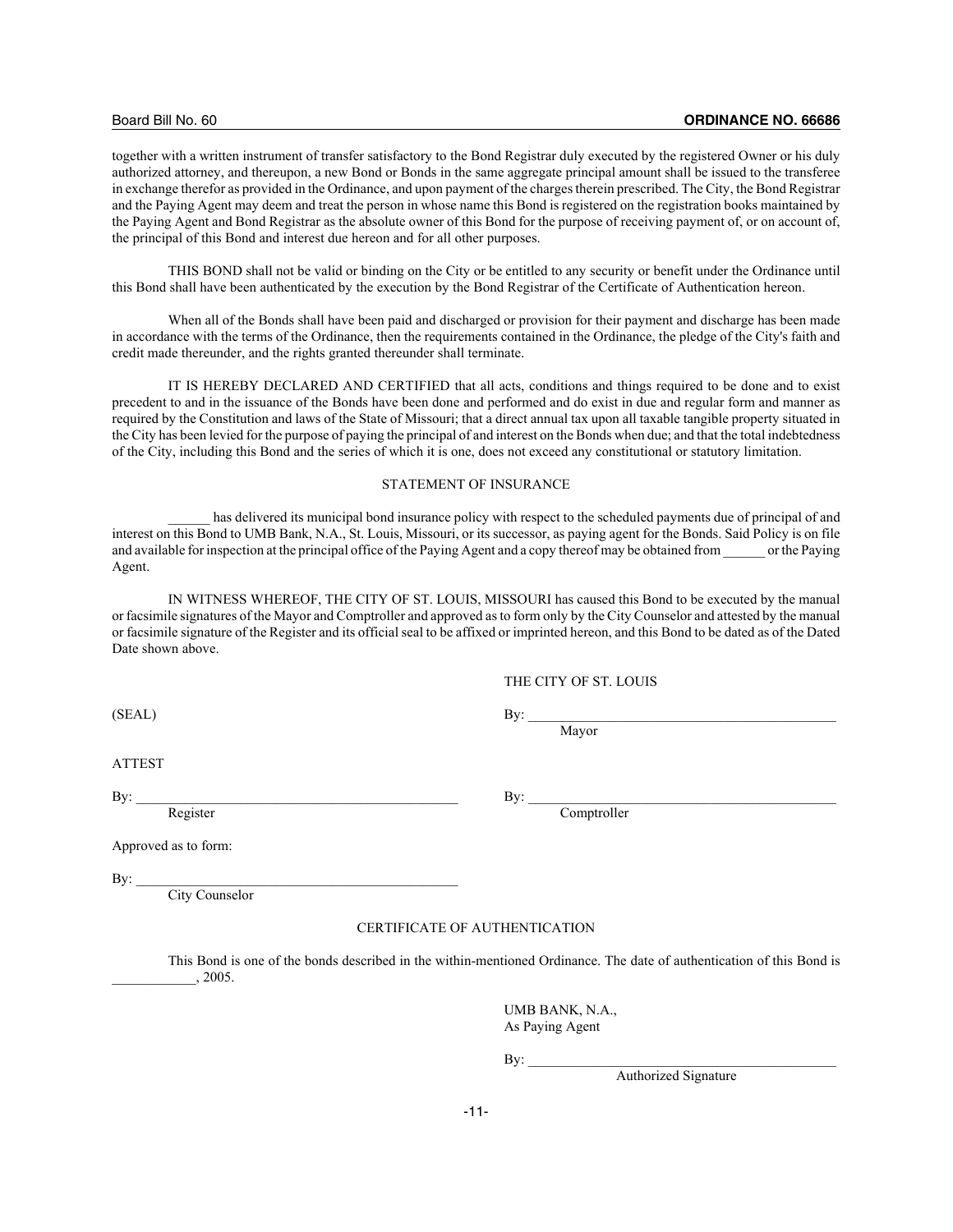#### ASSIGNMENT

#### FOR VALUE RECEIVED the undersigned hereby sell(s), assign(s) and transfer(s) unto

(please print or typewrite name and address, including zip code, of Transferee)

#### PLEASE INSERT SOCIAL SECURITY OR OTHER IDENTIFYING NUMBER OF TRANSFEREE:

the within Bond and all rights thereunder, hereby irrevocably constituting and appointing Attorney, to transfer said Bond on the books kept for the registration thereof, with full power of substitution in the premises.

Dated: Signature Guaranteed

NOTICE: Signature(s) must be (Signature of Registered Owner) guaranteed by an Eligible Guarantor Institution (as defined by SEC Rule NOTICE: The signature above must 17 Ad-15 (17 CFR 240.17 AD-15)) correspond with the name of the

registered Owner as it appears on the front of this bond in every particular, without alteration or enlargement or any change whatsoever.

#### **SECTION FIVE. APPLICATION OF BOND PROCEEDS**

## **501. Creation of Funds.**

- (a) The following funds are hereby created in the City's Treasury to be maintained by the Treasurer of the City:
	- (i) the Series 2005 Debt Service Fund ("Debt Service Fund")
	- (ii) the Series 2005 Costs of Issuance Fund (the "Costs of Issuance Fund")
	- (iii) the Series 2005 Rebate Fund (the "Rebate Fund").

(b) The Escrow Fund established under the Escrow Agreement is acknowledged by the City. A portion of the proceeds of the Bonds in an amount set forth in the Escrow Agreement shall be transferred to the escrow trustee holding the Escrow Fund pursuant to Section 502(c) of this Ordinance. The City shall cause moneys in the Escrow Fund to be applied solely to the payment of the principal of, redemption premium, if any, and interest on the Refunded Bonds as herein provided, in accordance with the provisions of the Escrow Agreement.

#### **502. Disposition of Bond Proceeds and Other Moneys.**

(a) All accrued interest, if any, received from the sale of the Bonds shall be deposited in the Debt Service Fund established by City's Treasury and maintained by the Treasurer of the City and invested pursuant to the provisions of the City Charter, state law, the provisions herein and the Tax Compliance Agreement for the retirement of general obligation bonds of the City.

A sum received from the sale of the Bonds shall be deposited into the Costs of Issuance Fund, established in the City's Treasury and disbursed by the Comptroller of the City.

(c) A sum received from the proceeds of the Bonds shall be delivered to the escrow trustee holding the Escrow Fund pursuant to the Escrow Agreement without further authorization from any party and shall be applied to the redemption and defeasance of the Refunded Bonds, in accordance with the Escrow Agreement.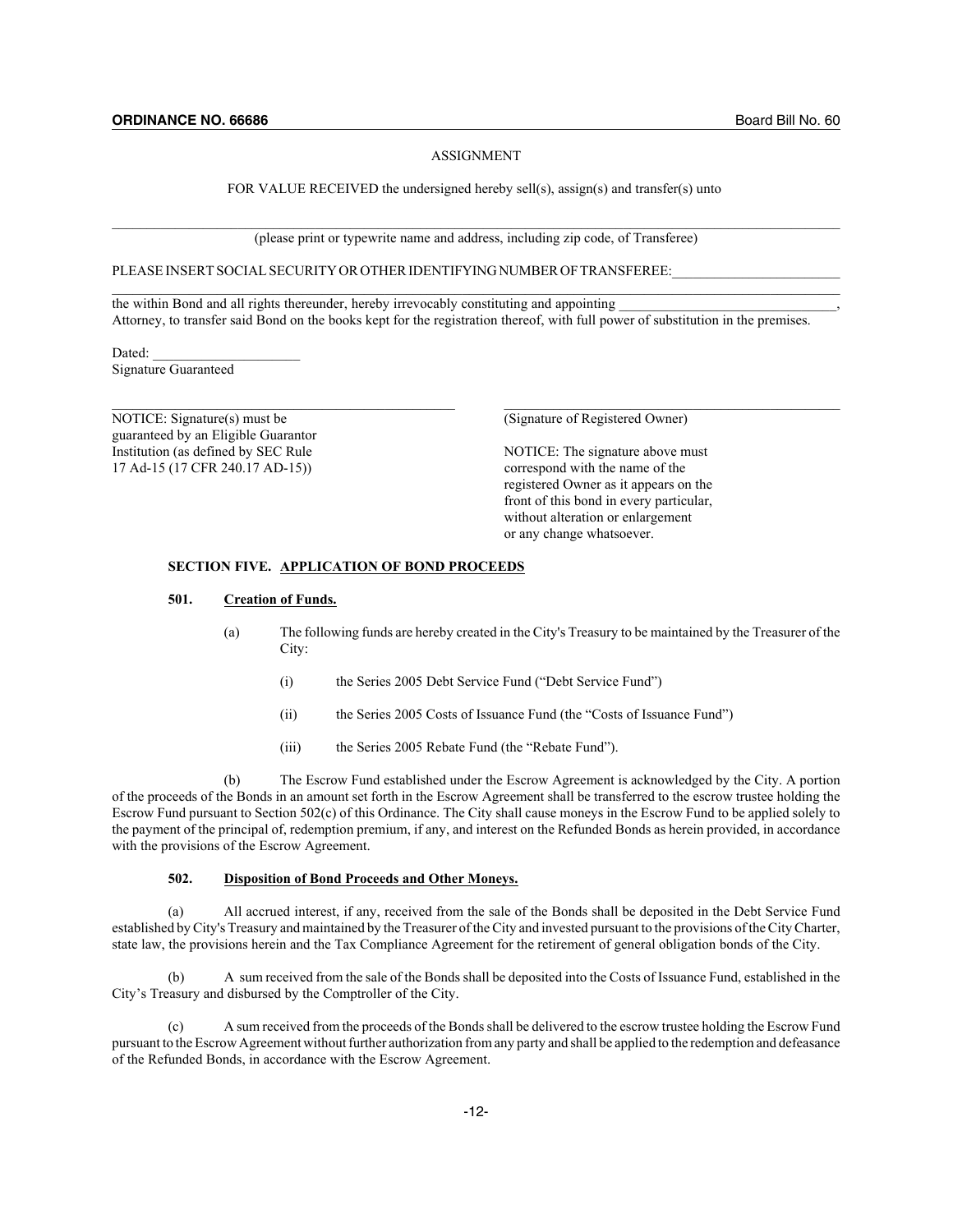(Dd) In addition to the foregoing application of the proceeds of the Bonds, funds may be transferred from the accounts established in connection with the Refunded Bonds, and deposited into the funds established herein or in the Escrow Fund, as may be provided in the Bond Purchase Agreement.

**503. Application of Moneys in the Costs of Issuance Fund.** Moneys in the Costs of Issuance Fund shall be disbursed by the Comptroller of the City on invoices of those engaged to render professional services and other fees, costs and expenses incurred in connection with the issuance of the Bonds. Any surplus remaining in the Costs of Issuance Fund, shall after a reasonable time be transferred to and deposited in the Debt Service Fund.

**504. Application of Moneys in the Debt Service Fund.** The accrued interest received upon the sale of the Bonds, if any, and the moneys received from the taxes levied and collected pursuant to Section 602 shall be deposited in the Debt Service Fund and shall be applied by the Treasurer of the City solely for the payment of the principal of, premium, if any, and interest on the Bonds when due, in the manner provided in Section 602. The Treasurer of the City is authorized and direct to withdraw from the Debt Service Fund sums sufficient to pay the principal or redemption price of and interest on the Bonds and the fees and expenses of the Paying Agent and Bond Registrar as and when the same become due, and to forward such sums to the Paying Agent in a manner which ensures that the Paying Agent will receive immediately available funds in such amounts on or before the Business Day immediately preceding the dates when such principal or redemption price, interest and the fees and expenses of the Paying Agent will become due.

#### **505. Rebate Fund.**

(a) There shall be deposited in the Rebate Fund such amounts as are required to be deposited therein pursuant to the Tax Compliance Agreement. Subject to the payment provisions provided in subsection (b) below, all amounts on deposit at any time in the Rebate Fund shall be held by the Treasurer in trust to the extent required to pay rebatable arbitrage to the United States of America, and neither the City nor the Owner of any Bonds shall have any rights in or claim to such money. All amounts held in the Rebate Fund shall be governed by this Section and by the Tax Compliance Agreement.

(b) Pursuant to the Tax Compliance Agreement, the City shall remit all required rebate installments and a final rebate payment to the United States from moneys held in the Rebate Fund created in this Ordinance or from other moneys. Any moneys remaining in the Rebate Fund after redemption and payment of all of the Bonds and payment and satisfaction of any rebatable arbitrage shall be withdrawn and paid to the City.

Notwithstanding any other provision of this Ordinance, the obligation to pay rebatable arbitrage to the United States and to comply with all other requirements of this Section and the Tax Compliance Agreement shall survive the defeasance or payment in full of the Bonds until all rebatable arbitrage shall have been paid.

#### **SECTION SIX. PAYMENT OF THE BONDS**

**601. Security for the Bonds.** The Bonds shall be general obligations of the City payable as to both principal and interest from ad valorem taxes which may be levied without limitation as to rate or amount upon all the taxable tangible property, real and personal, within the territorial limits of the City. The full faith, credit and resources of the City are hereby irrevocably pledged for the prompt payment of the principal of and interest on the Bonds as the same become due.

**602. Levy and Collection of Annual Tax.** For the purpose of providing for the payment of the Bonds, as the same becomes due, there is hereby levied upon all of the taxable tangible property within the City a direct annual tax sufficient to meet principal and interest requirements on the Bonds. The amounts of the principal and interest on the Bonds resulting from the tax levy shall be set forth in the Bond Purchase Agreement.

The taxes referred to above shall be extended upon the tax rolls in each of the several years, respectively, and shall be levied and collected at the same time and in the same manner as the other taxes of the City are levied and collected. The proceeds derived from such taxes shall be deposited in the Debt Service Fund, shall be kept separate and apart from all other funds of the City, and shall be used solely for the payment of the principal of, premium, if any, and interest on the Bonds, as and when the same shall become due, and the fees and expenses of the Paying Agent. If at any time such taxes are not collected in time to pay the principal of, premium, if any, or interest on the Bonds when due, the Treasurer of the City is hereby authorized and directed to pay such principal, premium, if any, or interest out of the Debt Service Fund or the general funds of the City and to reimburse such Debt Service Fund or the general funds for money so expended when such taxes are collected.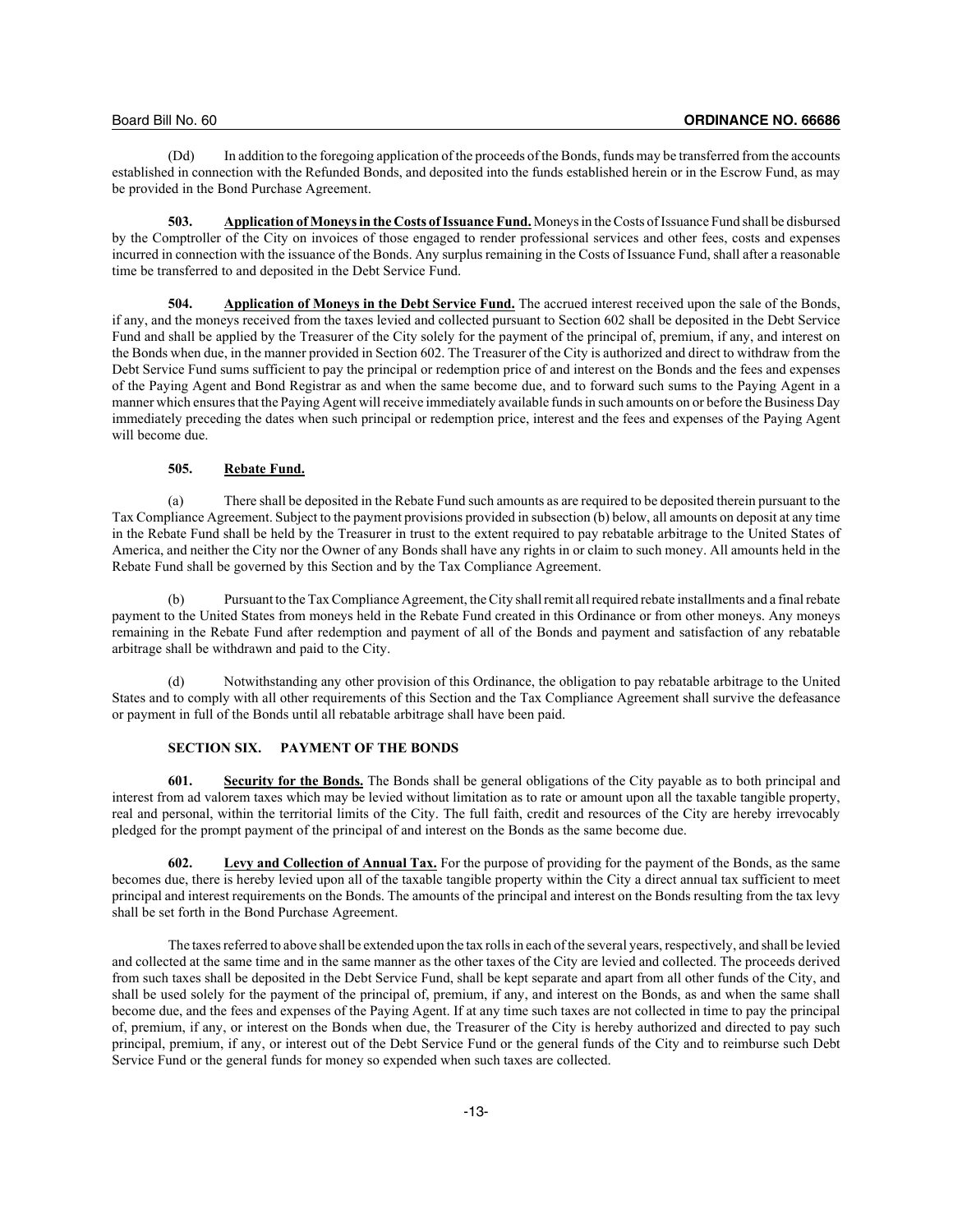**603. Surplus in the Debt Service Fund.** Any moneys or investments remaining in the Debt Service Fund after the retirement of the indebtedness for which the Bonds were issued and all other indebtedness of the City shall be transferred and paid into the general fund of the City.

**604. Bond Insurance.** The City is hereby authorized at its option and upon recommendation of its Financial Advisor, to obtain a Bond Insurance Policy for some or all of the Bonds from a Bond Insurer that has a credit rating such that the City will achieve, in the opinion of the Financial Advisor, an economic benefit if such Bonds are secured by the Bond Insurance Policy. If the Bond Insurance is obtained, the Comptroller is hereby authorized to approve the terms of any agreement for a Bond Insurance Policy with the Bond Insurer, and the Comptroller, with the advice of the City Counselor as to form thereof and attested by the Register, is hereby authorized and directed to execute such agreement for the Bond Insurance Policy and other documents in connection therewith as required to obtain the Bond Insurance Policy. The premium payable with respect to any Bond Insurance Policy shall be payable out of the proceeds of the Bonds as a cost of issuance.

## **SECTION SEVEN. DEPOSIT AND INVESTMENT OF FUNDS**

**701. Deposits of Moneys.** Cash moneys in each of the funds and accounts created by and referred to in this Ordinance shall be deposited with a bank or banks located in the State of Missouri which are members of the Federal Deposit Insurance Corporation, and all such bank deposits shall be continuously and adequately secured by the banks holding such deposits as provided by the laws of the State of Missouri, and the Charter and ordinances of the City. All moneys held in the funds and accounts created by this Ordinance shall be accounted for separately and apart from all other funds of the City.

**702. Investment of Funds.** Moneys held in any fund or account referred to in this Ordinance may be invested by the Treasurer of the City pursuant to and in compliance with the provisions of the City Charter, state law, and the provisions of the Tax Compliance Agreement in direct obligations of, or obligations the principal of and interest on which are unconditionally guaranteed by the United States of America, or in such other obligations as may be permitted by law and the Charter and ordinances of the City; provided, however, that no such investment shall be made for a period extending longer than to the date when the moneys invested may be needed for the purpose for which such fund or account was created. All interest on any investments held in any fund or account shall accrue to and become a part of such fund or account.

**703. Tax Covenant.** The City covenants that it will not take any action or permit any action to be taken or omit to take any action or permit the omission of any action reasonably within its control which action or omission will cause the interest on the Bonds to be included in gross income for federal income taxation purposes or otherwise adversely affect the exemption of the interest on the Bonds from federal and State of Missouri taxation. This covenant shall survive the payment of the Bonds and the termination of this Ordinance as provided in Section Ten of this Ordinance.

**704. Tax Compliance Agreement.** The Mayor, Comptroller and/or the Treasurer of the City are hereby authorized and directed to execute and deliver the Tax Compliance Agreement on behalf of the City with the approval as to form by the City Counselor, and the signatures of the City officials executing the same shall be conclusive as to their approval of the Tax Compliance Agreement by the City.

# **SECTION EIGHT. DEFAULT AND REMEDIES**

**801. Remedies.** The provisions of this Ordinance, including the covenants and agreements herein contained, shall constitute a contract between the City and the registered Owners of the Bonds. The registered Owner or registered Owners of any of the Bonds at the time Outstanding shall have the right, for the equal benefit and protection of all registered Owners of Bonds similarly situated:

- (a) By mandamus or other suit, action or proceedings at law or in equity to enforce his or their rights against the City and its officers, agents and employees, and to require and compel duties and obligations required by the provisions of this Ordinance or by the Constitution and laws of the State of Missouri; and
- (b) By suit, action or other proceedings in equity or at law to enjoin any acts or things which may be unlawful or in violation of the rights of the registered Owners of the Bonds.

**802. Limitation on Rights of Registered Owners.** No one or more registered Owners of the Bonds secured hereby shall have any right in any manner whatever by his or their action to affect, disturb or prejudice the security granted and provided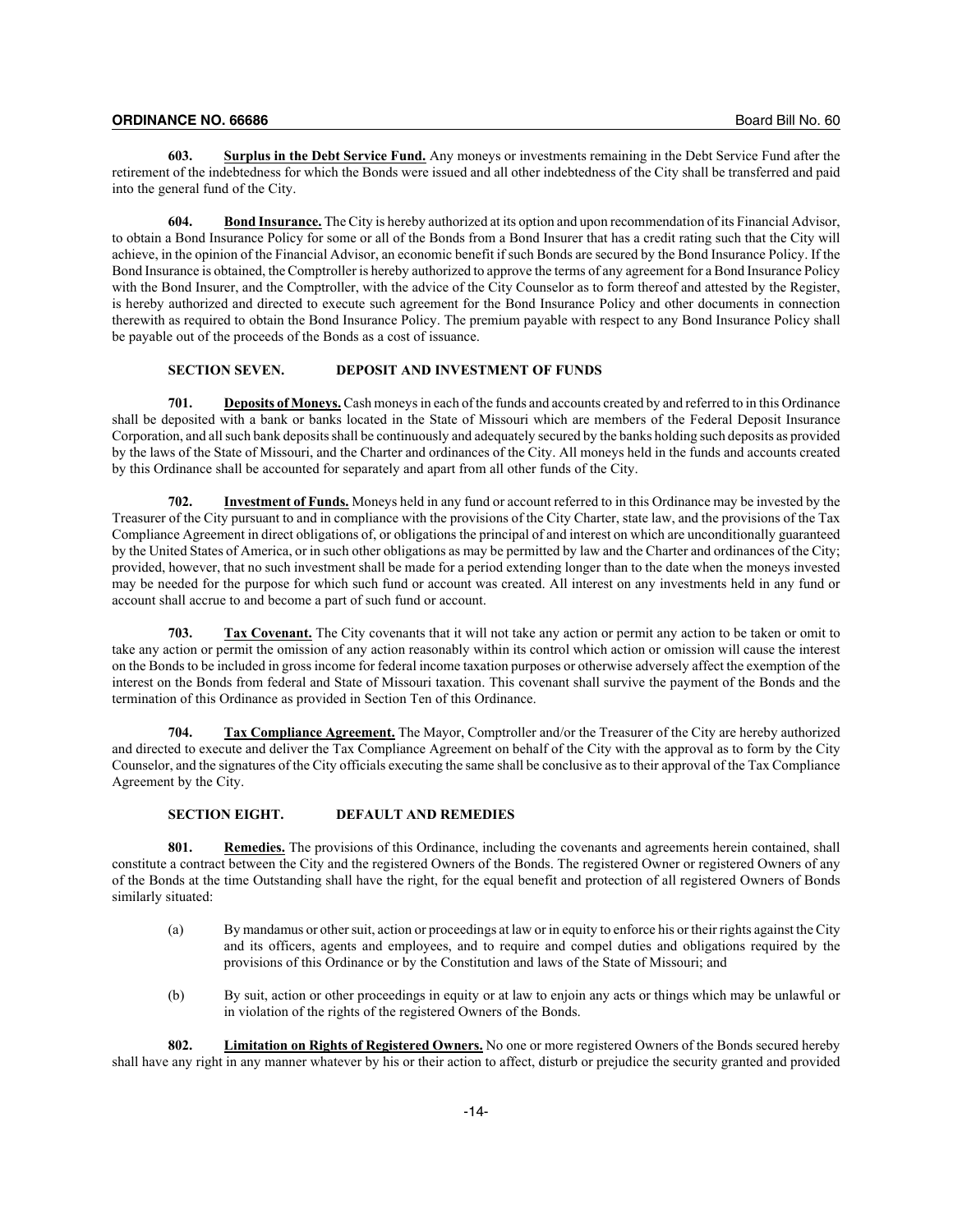for herein, or to enforce any right hereunder, except in the manner herein provided, and all proceedings at law or in equity shall be instituted, had and maintained for the equal benefit of all registered Owners of such Outstanding Bonds.

**803. Remedies Cumulative.** No remedy conferred herein upon the registered Owners of the Bonds is intended to be exclusive of any other remedy, but each such remedy shall be cumulative and in addition to every other remedy and may be exercised without exhausting and without regard to any other remedy conferred herein. No waiver of any default or breach of duty or contract by the registered Owner of any Bond shall extend to or affect any subsequent default or breach of duty or contract or shall impair any rights or remedies thereon. No delay or omission of any registered Owner to exercise any right or power accruing upon any default shall impair any such right or power or shall be construed to be a waiver of any such default or acquiescence therein. Every substantive right and every remedy conferred upon the registered Owners of the Bonds by this Ordinance may be enforced and exercised from time to time and as often as may be deemed expedient.

**804. No Acceleration.**Notwithstanding anything herein to the contrary, the Bonds are not subject to acceleration upon the occurrence of an event of default hereunder.

#### **SECTION NINE. PAYING AGENT AND BOND REGISTRAR**

# **901. Successor Paying Agent and Bond Registrar.**

(a) Any corporation or association into which the Paying Agent and Bond Registrar may be converted or merged, or with which it may be consolidated, or to which it may sell or transfer its corporate trust business and assets as a whole or substantially as a whole, or any corporation or association resulting from any such conversion, sale, merger, consolidation or transfer to which it is a party, provided that such surviving corporation or association shall maintain an office in the State of Missouri, shall be and become the successor Paying Agent and Bond Registrar hereunder, without the execution or filing of any instrument or any further act, deed or conveyance on the part of any of the parties , anything herein to the contrary notwithstanding.

(b) The Paying Agent and Bond Registrar may at any time resign by giving thirty days' notice to the City. Such resignation shall not take effect until the appointment of a successor Paying Agent and Bond Registrar.

(c) The Paying Agent and Bond Registrar may be removed at any time by an instrument in writing delivered to the Paying Agent and Bond Registrar by the City. In no event, however, shall any removal of the Paying Agent and Bond Registrar take effect until a successor Paying Agent and Bond Registrar shall have been appointed.

(d) In case the Paying Agent and Bond Registrar shall resign or be removed, or be dissolved, or shall be in the course of dissolution or liquidation, or otherwise become incapable of acting as Paying Agent and Bond Registrar, or in case it shall be taken under the control of any public officer or officers, or of a receiver appointed by a court, a successor shall be appointed by the City. Every successor Paying Agent and Bond Registrar appointed pursuant to the provisions of this Section shall be, if there be such an institution willing, qualified and able to accept the duties of the Paying Agent and Bond Registrar upon customary terms, a bank or trust company within the State of Missouri, in good standing and having or being wholly owned by an entity having reported capital and surplus of not less than \$10,000,000. Written notice of such appointment shall immediately be given by the City to the Owners of the Bonds. Any successor Paying Agent and Bond Registrar shall execute and deliver an instrument accepting such appointment and thereupon such successor, without any further act, deed or conveyance, shall become fully vested with all rights, powers, duties and obligations of its predecessor, with like effect as if originally named as Paying Agent and Bond Registrar, but such predecessor shall nevertheless, on the written request of the City, or of the successor, execute and deliver such instruments and do such other things as may reasonably be required to more fully and certainly vest and confirm in such successor all rights, powers, duties and obligations of such predecessor. If no successor Paying Agent and Bond Registrar has accepted appointment in the manner provided above within 90 days after the Paying Agent and Bond Registrar has given notice of its resignation as provided above, the Paying Agent and Bond Registrar may petition any court of competent jurisdiction for the appointment of a temporary successor Paying Agent and Bond Registrar; provided that any Paying Agent and Bond Registrar so appointed shall immediately and without further act be superseded by a Paying Agent and Bond Registrar appointed by the City as provided above.

#### **SECTION TEN. DEFEASANCE**

## **1001. Satisfaction and Discharge of this Ordinance.**

(a) When the principal of, premium, if any, and interest on all the Bonds shall have been paid in accordance with their terms or provision has been made for such payment, as provided in paragraph 1002 of this Ordinance, and provision shall also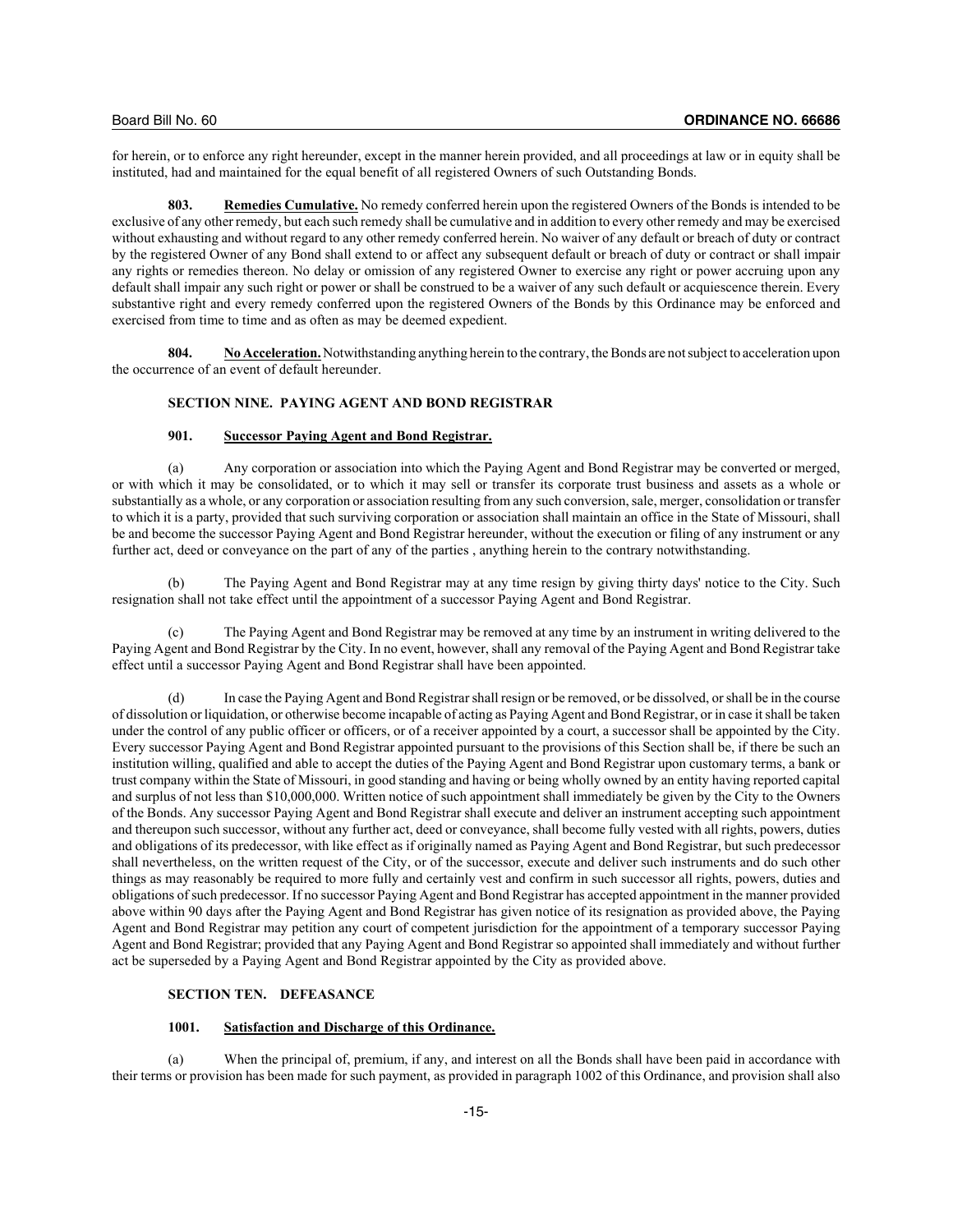be made for paying all other sums payable hereunder, including the fees and expenses of the Paying Agent and Bond Registrar to the date of retirement of the Bonds, and all sums payable according to the provisions of the Tax Compliance Agreement, then the requirements contained in this Ordinance, except as otherwise provided herein, and the pledge of the City's faith and credit made hereunder and all other rights granted hereby shall terminate, cease, determine and be void, and thereupon the Paying Agent and Bond Registrar shall execute, acknowledge and deliver to the City such instruments of satisfaction and discharge or release as the City shall request to evidence such release and the satisfaction and discharge of this Ordinance and shall transfer all amounts remaining in the funds and accounts created hereby to the City except funds or securities in which such moneys are invested and held by the Paying Agent and Bond Registrar for the payment of the principal of, premium, if any, and interest on the Bonds and any funds or securities in which such moneys are invested and held by the Paying Agent and Bond Registrar for payment of rebate payments required under Section 148(f) of the Code.

(b) The City is hereby authorized to accept a certificate of the Paying Agent and Bond Registrar stating that the whole amount of the principal, premium, if any, and interest so due and payable upon all of the Bonds then Outstanding has been paid or provision for such payment has been made in accordance with paragraph 1002 of this Ordinance.

(c) Notwithstanding the foregoing, nothing herein shall be construed to imply that any obligation imposed under the Tax Compliance Agreement will terminate on the payment in full, or provision for payment thereof, of the Bonds.

## **1002. Bonds Deemed to Be Paid.**

(a) Bonds shall be deemed to be paid within the meaning of this Section when payment of the principal of and the applicable redemption premium, if any, on such Bonds, plus interest thereon to the due date thereof (whether such due date is by reason of maturity or upon redemption as provided in this Ordinance, or otherwise), either (i) shall have been made or caused to be made in accordance with the terms of this Ordinance, or (ii) provision therefor shall have been made by depositing with the Paying Agent and Bond Registrar, or other bank located in the State of Missouri and having trust powers, at or prior to the maturity or redemption date of such Bonds, in trust for and irrevocably appropriated thereto, (1) moneys sufficient to make such payment or (2) noncallable Government Obligations, maturing as to principal and interest in such amounts and at such times as will ensure the availability of sufficient moneys to make such payment; provided, however, that there shall be filed with the Paying Agent and Bond Registrar a verification report of a nationally recognized independent certified accounting firm that the moneys or Government Obligations escrowed are sufficient to ensure the availability of sufficient moneys to make such payments when due and an opinion of Bond Counsel to the effect that so providing for the payment of any Bonds will not cause the interest on the Bonds to be includible in gross income for purposes of federal income taxation. At such time as a Bond shall be deemed to be paid hereunder, as aforesaid, such Bond shall no longer be secured by or be entitled to the benefits of this Ordinance, except for the purposes of any such payment from such moneys or Government Obligations; provided, however, that nothing herein shall be construed to imply that any obligation imposed under the Tax Compliance Agreement will terminate on the payment in full, or provision for payment thereof, of the Bonds.

(b) Notwithstanding the foregoing, in the case of Bonds which by their terms may be redeemed prior to the stated maturities thereof, no deposit under clause (ii) of subparagraph (a) above shall be deemed a payment of such Bonds as aforesaid until, as to all such Bonds which are to be redeemed prior to their respective stated maturities, the City shall have irrevocably elected to redeem such Bonds and proper notice of such redemption shall have been given in accordance with Section Three of this Ordinance or irrevocable instructions shall have been given to the Paying Agent and Bond Registrar to give such notice.

(c) Notwithstanding any provision of any other Section of this Ordinance which may be contrary to the provisions of this Section, all moneys or Government Obligations set aside and held in trust pursuant to the provisions of this Section for the payment of Bonds (including premium thereon, if any) and interest thereon shall be and are hereby irrevocably appropriated for and shall be applied to and be used solely for the payment of the particular Bonds (including premium thereon, if any) and interest thereon with respect to which such moneys and Government Obligations have been so set aside in trust.

All moneys deposited with the Paying Agent and Bond Registrar or other bank shall be deemed to be deposited in accordance with and subject to all of the provisions contained in this Ordinance.

#### **SECTION ELEVEN. MISCELLANEOUS PROVISIONS**

**1101. Governing Law.** This Ordinance shall be governed exclusively by and construed in accordance with the applicable laws of the State of Missouri.

**1102. Official Statement.** The Mayor, the Comptroller, the Treasurer and other appropriate City officials are hereby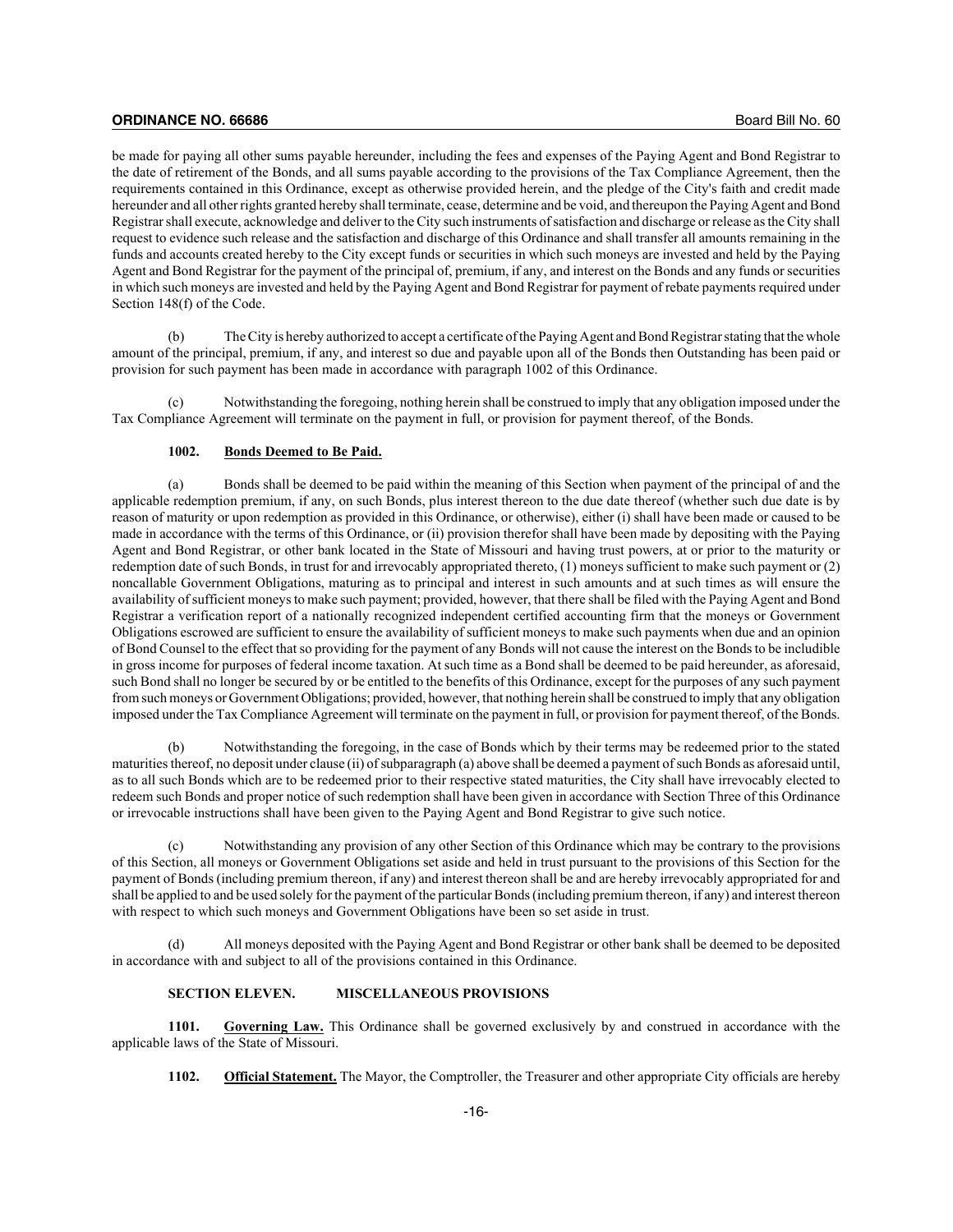authorized and directed to participate in the preparation of the preliminary official statement and the final official statement for the issuance and sale of the Bonds and are further authorized and directed to execute and deliver such documents with their signature thereon to be conclusive of such approval by the City. For the purpose of enabling the original purchaser of the Bonds to comply with the requirements of Rule 15c2-12(b)(1) of the Securities and Exchange Commission, the appropriate officials of the City are hereby authorized, if requested, to provide a letter or certification and to take such further actions or execute such documents as such officials in their reasonable judgment deem necessary to enable the original purchasers of the Bonds to comply with the requirements of Rule  $15c2-12(b)(1)$ .

**1103. Continuing Disclosure.** The Mayor and Comptroller of the City are hereby authorized and directed to execute the Continuing Disclosure Agreement, on behalf of the City, in the form attached hereto as Exhibit A, with approval as to form by the City Counselor, in such form and with changes, modifications or completions thereof not inconsistent with the provisions of this Ordinance as the City officials executing the same shall approve, and signatures of the City officials executing the same shall be conclusive as to their approval of the Continuing Disclosure Agreement by the City. The City hereby covenants and agrees that it will comply with and carry out all of the provisions of the Continuing Disclosure Agreement. Notwithstanding any other provision of this Ordinance, failure of the City to comply with the Continuing Disclosure Agreement shall not be considered an event of default hereunder; however, any Bondholder or Beneficial Owner may take such actions as may be necessary and appropriate, including seeking mandate or specific performance by court order, to cause the City to comply with its obligations under this paragraph. For purposes of this Section, "Beneficial Owner" means any person which (a) has the power, directly or indirectly, to vote or consent with respect to, or to dispose of ownership of, any Bonds (including persons holding Bonds through nominees, depositories or other intermediaries), or (b) is treated as the Owner of any Bonds for federal income tax purposes.

**1104. Bond Purchase Agreement.** The Mayor, Comptroller, Register and City Counselor of the City are hereby authorized and directed to execute the Bond Purchase Agreement between the City and the Underwriters with the approval as to form by the City Counselor, and the signatures of the City officials executing the same shall be conclusive as to their approval of the Bond Purchase Agreement by the City. The City hereby agrees that it will comply with and carry out its obligations under the provisions of the Bond Purchase Agreement. The City's obligations under the Bond Purchase Agreement are subject to the performance of the Underwriters of their obligations thereunder.

**1105. Execution and Delivery of an Escrow Agreement.** In connection with the application of the proceeds of the Bonds towards the refunding of the Refunded Bonds, the City hereby authorizes and directs the Mayor and the Comptroller to enter into an Escrow Agreement (the "Escrow Agreement") with the Escrow Agent in the form attached hereto as Exhibit B, such Escrow Agreement to provide for the investment of the proceeds of the Bonds and the application of such amounts to the payment of the Refunded Bonds. The Mayor, the Comptroller, and other appropriate officials of the City, with the approval as to form by the City Counselor, are hereby authorized and directed to execute and deliver the Escrow Agreement in such form and with changes, modifications or completions thereof, not inconsistent with the provisions of this Ordinance, as the City officials executing the same shall approve, and the signatures of the City officials executing the same shall be conclusive as to their approval of the Escrow Agreement by the City.

**1106. Further Authorization.** The Mayor, Comptroller, Treasurer and Register of the City are hereby authorized, empowered and directed to do all such acts and things and to execute, acknowledge and deliver all such documents (including, without limiting the generality of the foregoing, any bond purchase agreement requested by any purchaser of the Bonds, any bond insurance agreement, any closing certificate, tax compliance agreement, arbitrage certificate or arbitrage regulation agreement in connection with the issuance of the Bonds) as may in his, her or their discretion be deemed necessary or desirable in order to carry out or comply with the terms and provisions of this Ordinance and the Official Statement and to make ministerial alterations, changes or additions in the foregoing agreements, statements, instruments or other documents herein approved, authorized and confirmed which they may approve and the execution or taking of such action shall be taken as conclusive evidence of its necessity or advisability. All of the acts and undertakings of such officers which are in conformity with the intent and purposes of this Ordinance, whether heretofore or hereafter taken or done shall be and the same are hereby in all respects, ratified, confirmed and approved. Such entities shall be compensated for their service as deemed appropriate by the officers of the City.

**1107. Private Sale.** The Board of Aldermen of the City hereby declares that it is in its best interest to sell the Bonds at private negotiated sale at the best price obtainable as the Comptroller shall determine in her sole discretion, subject to the terms of this Ordinance and to the interest rate and par value limitations set forth in Section 108, Missouri Revised Statutes, as amended. The Board of Aldermen find that a public sale of the Bonds would cause additional expense to the City and since the condition of the current financial markets makes such a public sale not feasible or the best course of action for the City. The Mayor, Comptroller, Register, and City Counselor are hereby authorized to execute the Bond Purchase Agreement.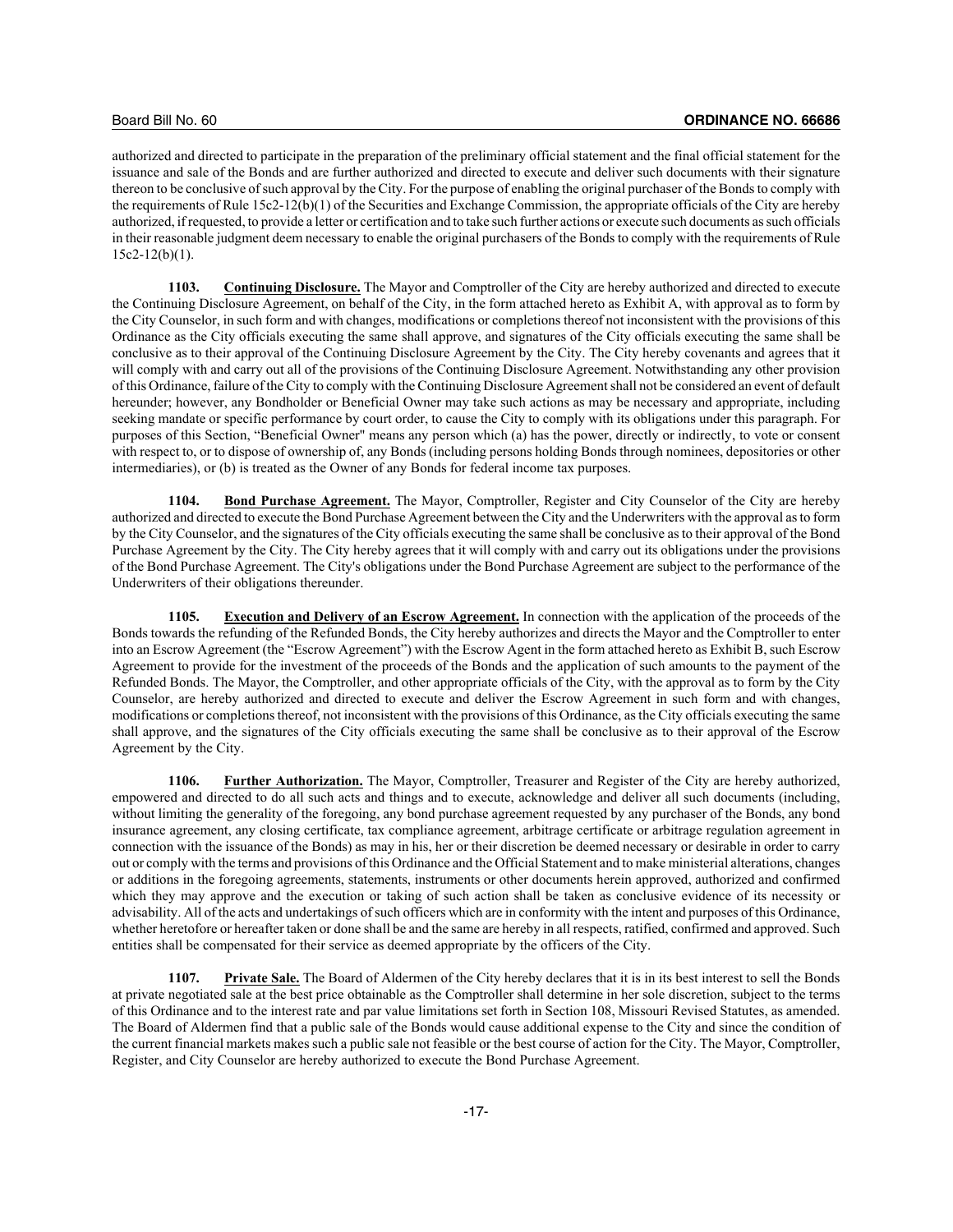**1108. Authorized Officials; Further Authority.** The Mayor, the Comptroller, the Treasurer, the Register and other appropriate officers, agents and employees of the City, with the advice and concurrence of the City Counselor, are hereby authorized and empowered to execute and deliver the Bonds, the Bond Purchase Agreement, the Escrow Agreement, the Continuing Disclosure Agreement, any investment or related agreements, and all documents and other instruments which may be required under the terms of the Indenture, the Bond Purchase Agreement, the Escrow Agreement, the Preliminary Official Statement, the Official Statement, the Continuing Disclosure Agreement, any agreement for credit enhancement and/or a credit facility or other documents in connection therewith as necessary to obtain credit enhancement and/or a credit facility, and this Ordinance, including, without limitation, applications, notices and other forms required to qualify the Bonds for sale under state securities or "Blue Sky" laws. The Mayor, the Comptroller, the Treasurer, the Register and other appropriate officers, agents and employees of the City, with the advice and concurrence of the City Counselor, are hereby authorized and empowered to execute such documents and to take such actions as are necessary or appropriate in connection with the issuance and sale of the Bonds and the consummation of the transactions contemplated hereby.

**1109. Repeal of Other Ordinances.** All ordinances or parts of ordinances in conflict with the provisions of this Ordinance shall be and the same hereby are repealed, insofar as they may so conflict.

**1110. Severability.** The sections of this Ordinance shall be severable. In the event that any section of this Ordinance is found by a court of competent jurisdiction to be illegal or unconstitutional, the remaining sections of this Ordinance are valid unless the court finds the valid sections of this Ordinance are so essentially and inseparably connected with, and so dependent upon, the void section that it cannot be presumed that the Board of Aldermen would have enacted the valid sections without the void sections; or unless the court finds the valid sections, standing alone, are incomplete and incapable of being executed in accordance with the legislative intent.

**1111. Emergency.** The passage of this Ordinance and the payment of the obligations to be provided for hereunder are necessary for the immediate preservation of the public peace, health and safety; an emergency is hereby declared to exist under the terms and provisions of Article IV, Sections 19 and 20, of the Charter of The City of St. Louis; and this Ordinance shall take effect immediately upon its approval by the Mayor.

### **EXHIBIT A**

#### **Continuing Disclosure Agreement**

# **CONTINUING DISCLOSURE AGREEMENT**

#### **between**

#### **THE CITY OF ST. LOUIS, MISSOURI**

**and**

#### **UMB BANK, N.A. St. Louis, Missouri As Dissemination Agent**

**Dated As of \_\_\_\_\_\_\_\_\_\_\_\_\_\_\_\_\_, 2005**

**THE CITY OF ST. LOUIS, MISSOURI Public Safety General Obligation Refunding Bonds SERIES 2005**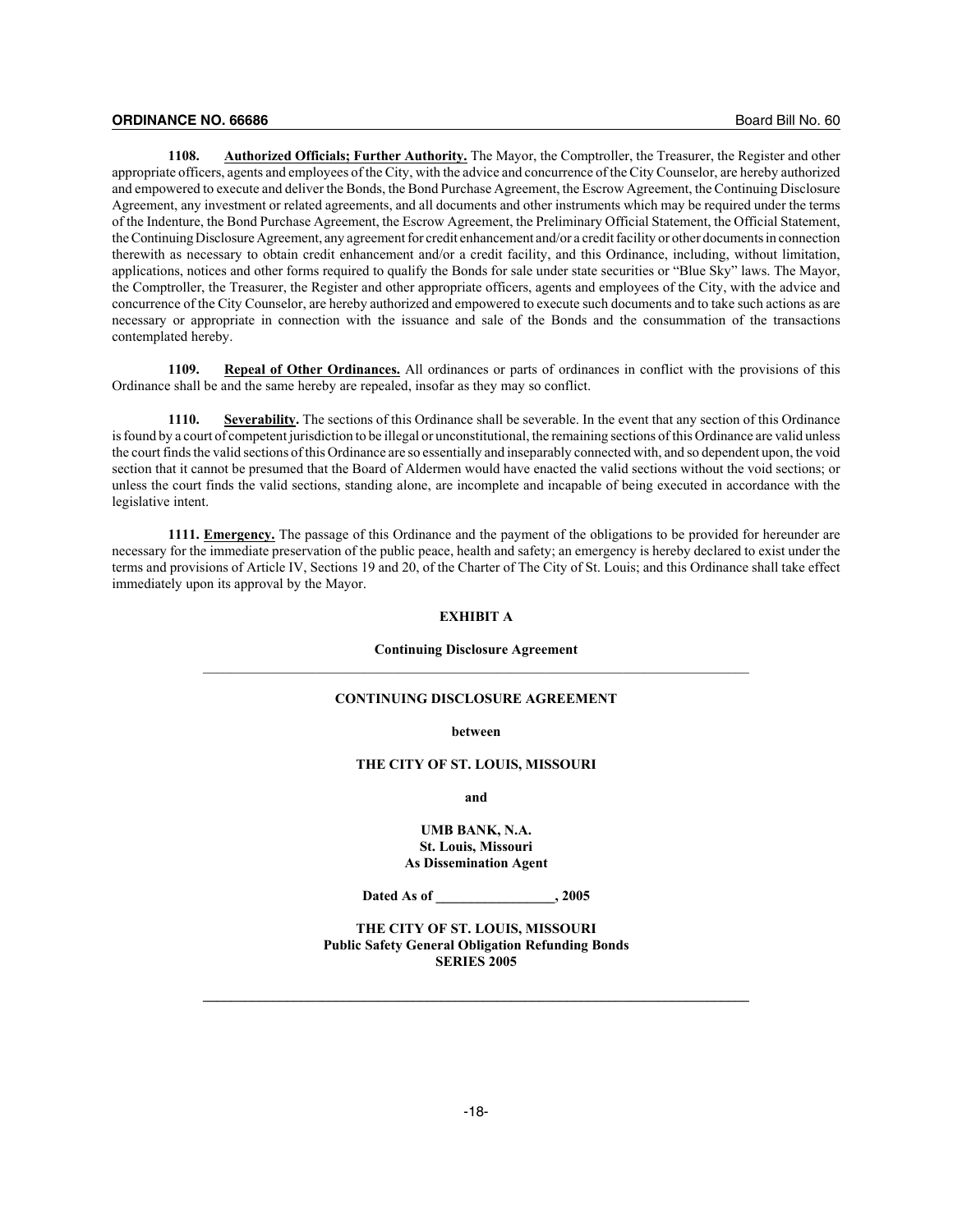Page

### TABLE OF CONTENTS

| EXHIBIT A - Nationally Recognized Municipal Securities Information Repositories<br><b>EXHIBIT B</b> - Financial Information and Operating Data<br>EXHIBIT C - Notice to Repositories of Failure to File Annual Report |
|-----------------------------------------------------------------------------------------------------------------------------------------------------------------------------------------------------------------------|

#### **CONTINUING DISCLOSURE AGREEMENT**

**This CONTINUING DISCLOSURE AGREEMENT** dated as of \_\_\_\_\_\_\_\_\_\_\_\_\_\_\_\_\_\_\_\_\_, 2005 (the **"Continuing Disclosure Agreement"**), is executed and delivered by **THE CITY OF ST. LOUIS, MISSOURI** (the **"City"**) and **UMB BANK, N.A.**, as dissemination agent (the **"Dissemination Agent"**).

# **RECITALS**

**1.** This Continuing Disclosure Agreement is executed and delivered in connection with the issuance by the City of \$\_\_\_\_\_\_\_\_\_\_\_\_\_\_\_\_\_ Public Safety General Obligation Refunding Bonds, Series 2005 (the **"Bonds"**), pursuant to the Constitution and statutes of the State of Missouri and Ordinance No. \_\_\_\_\_\_\_\_\_\_\_ (the **"Ordinance"**), passed by the Board of Alderman of the City on \_\_\_\_\_\_\_\_\_\_\_\_\_\_\_\_, 2005, and approved by the Mayor on \_\_\_\_\_\_\_\_\_\_\_\_\_\_\_\_\_\_\_\_, 2005.

**2.** The City and the Dissemination Agent are entering into this Continuing Disclosure Agreement for the benefit of the Beneficial Owners of the Bonds and in order to assist the Participating Underwriters in complying with Rule 15c2-12 of the Securities and Exchange Commission (the **"Rule"**). The City acknowledges that the City is the only "obligated person" with responsibility for continuing disclosure, and no other party has undertaken any responsibility with respect to any reports, notices or disclosures provided or required under this Continuing Disclosure Agreement, and has no liability to any person, including any Beneficial Owner of the Bonds, with respect to the Rule.

In consideration of the mutual covenants and agreements herein, the City and the Dissemination Agent covenant and agree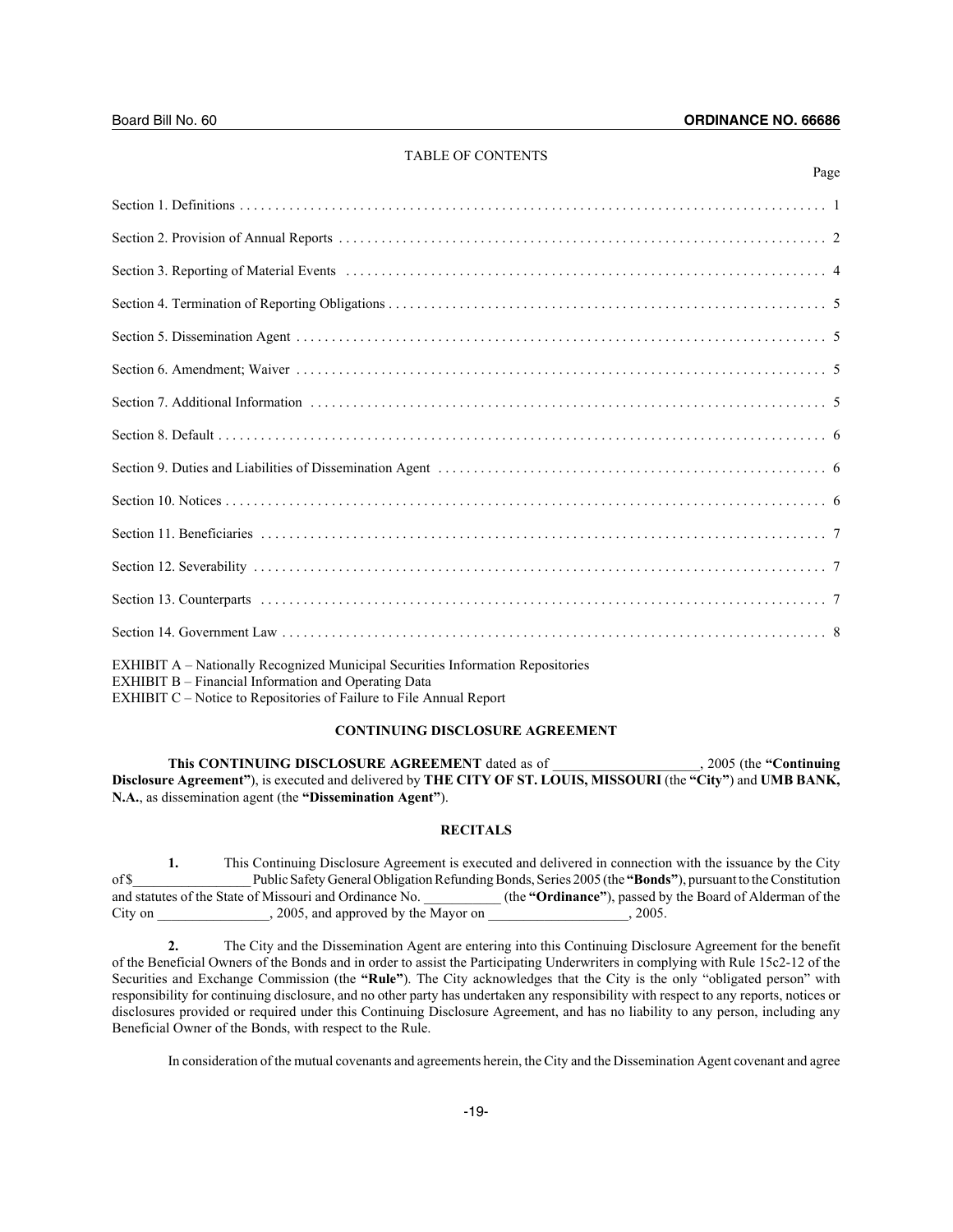as follows:

**Section 1. Definitions.** In addition to the definitions set forth in the Ordinance, which apply to any capitalized term used in this Continuing Disclosure Agreement unless otherwise defined in this Section, the following capitalized terms shall have the following meanings:

**"Annual Report"** means any Annual Report provided by the City pursuant to, and as described in, **Section 2** of this Continuing Disclosure Agreement.

**"Beneficial Owner"** means any registered Owner of any Bonds and any person which (a) has the power, directly or indirectly, to vote or consent with respect to, or to dispose of ownership of, any Bonds (including persons holding Bonds through nominees, depositories or other intermediaries), or (b) is treated as the Owner of any Bonds for federal income tax purposes.

**"City"** means The City of St. Louis, Missouri.

**"Dissemination Agent"** means UMB Bank, N.A., acting in its capacity as Dissemination Agent hereunder, or any successor Dissemination Agent designated in writing by the City.

**"Material Events"** means any of the events listed in **Section 3(a)** of this Continuing Disclosure Agreement.

**"National Repository"** means any Nationally Recognized Municipal Securities Information Repository for purposes of the Rule. The National Repositories currently approved by the Securities and Exchange Commission are set forth in **Exhibit A**.

**"Participating Underwriter"** means any of the original underwriters of the Bonds required to comply with the Rule in connection with offering of the Bonds.

**"Repository"** means each National Repository and each State Repository, if any.

**"Rule"** means Rule 15c2-12(b)(5) adopted by the Securities and Exchange Commission under the Securities Exchange Act of 1934, as the same may be amended from time to time.

**"State Repository"** means any public or private repository or entity designated by the State of Missouri as a state repository for the purpose of the Rule and recognized as such by the Securities and Exchange Commission. As of the date of this Continuing Disclosure Agreement, there is no State Repository.

#### **Section 2. Provision of Annual Reports.**

- (a) The City shall, or shall cause the Dissemination Agent to, not later than **180** days after the end of the City's fiscal year, commencing with the year ending June 30, 2005, provide to each Repository the following financial information and operating data (the **"Annual Report"**):
	- (1) The audited financial statements of the City for the prior fiscal year, prepared in accordance with generally accepted accounting principles. If audited financial statements are not available by the time the Annual Report is required to be filed pursuant to this Section, the Annual Report shall contain unaudited financial statements in a format similar to the financial statements contained in the final Official Statement relating to the Bonds, and the audited financial statements shall be provided as a supplement to the Annual Report promptly after they become available.
	- (2) Updates as of the end of the fiscal year of certain financial information and operating data contained in the final Official Statement, as described in **Exhibit B**, in substantially the same format contained in the final Official Statement.

Any or all of the items listed above may be included by specific reference to other documents, including official statements of debt issues with respect to which the City is an "obligated person" (as defined by the Rule), which have been provided to each of the Repositories or the Securities and Exchange Commission. If the document included by reference is a final official statement, it must be available from the Municipal Securities Rulemaking Board. The City shall clearly identify each such other document so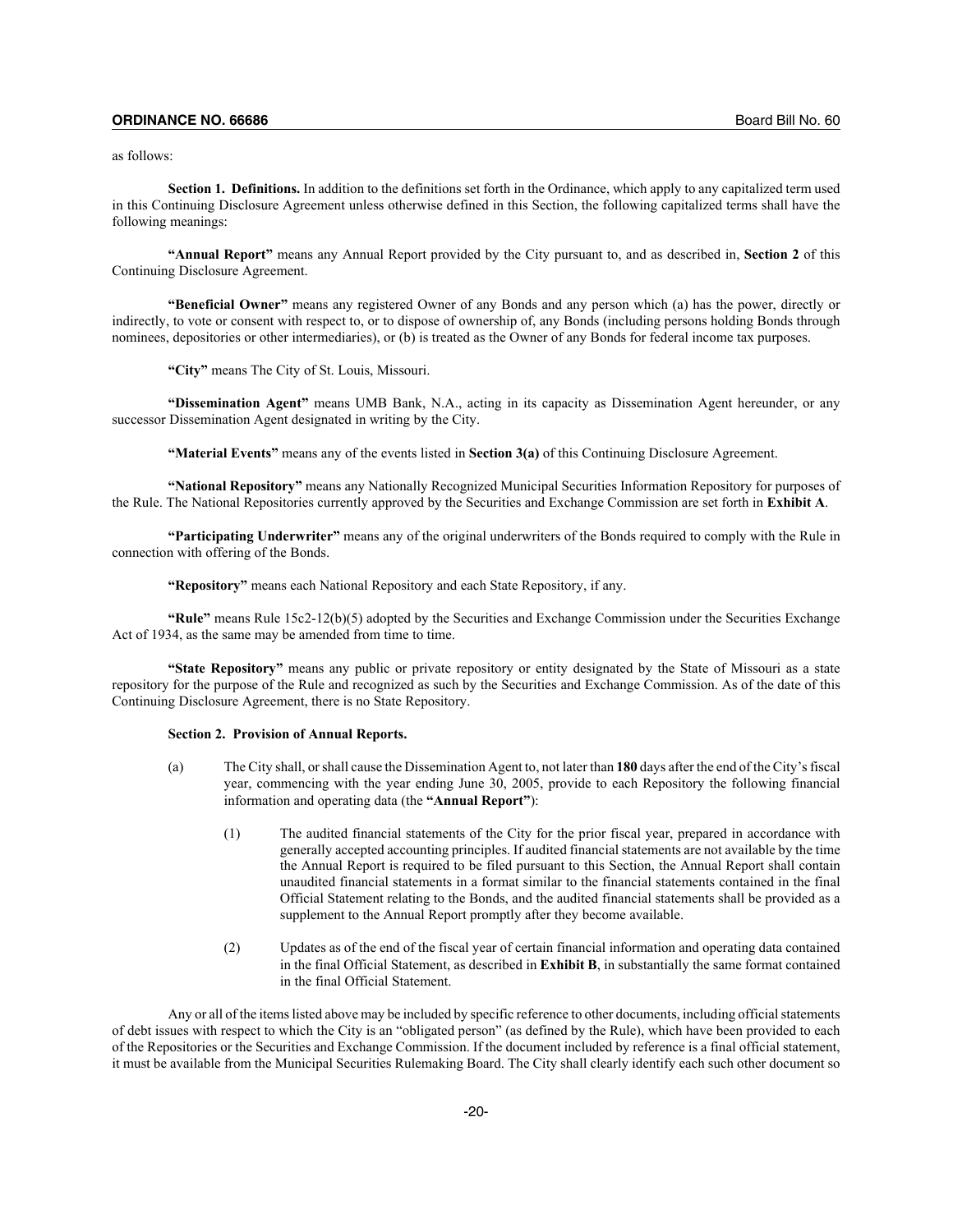included by reference.

In each case, the Annual Report may be submitted as a single document or as separate documents comprising a package, and may cross-reference other information as provided in this Section; provided that the audited financial statements of the City may be submitted separately from the balance of the Annual Report and later than the date required above for the filing of the Annual Report if they are not available by that date. If the City's fiscal year changes, it shall direct the Dissemination Agent to give notice of such change in the same manner as for a Material Event under **Section 3(d).**

- (b) Not later than **15** Business Days prior to the date specified in subsection (a) for providing the Annual Report to the Repositories, the City shall either: (1) provide the Annual Report to the Dissemination Agent, with written instructions to file the Annual Report as specified in subsection (a); or (2) provide written notice to the Dissemination Agent that the City has provided the Annual Report to the Repositories.
- (c) If the Dissemination Agent has not received either an Annual Report with filing instructions or a written notice from the City that it has provided an Annual Report to the Repositories by the date required in subsection (b), the Dissemination Agent shall send a notice to each Repository in substantially the form attached as **Exhibit C.**
- (d) The Dissemination Agent shall:
	- (1) determine each year prior to the date for providing the Annual Report the name and address of each National Repository and the State Repository, if any; and
	- (2) unless the City has provided the Annual Report to the Repositories, promptly following receipt of the Annual Report and instructions required in subsection (b) above, provide the Annual Report to the Repositories and file a report with the City certifying that the Annual Report has been provided pursuant to this Continuing Disclosure Agreement, stating the date it was provided, and listing all the Repositories to which it was provided.

#### **Section 3. Reporting of Material Events.**

- (a) Pursuant to the provisions of this Section, the City shall give, or cause to be given, notice of the occurrence of any of the following events with respect to the Bonds, if material (**"Material Events"**):
	- (1) principal and interest payment delinquencies;
	- (2) non-payment related defaults;
	- (3) modifications to rights of bondowners;
	- (4) optional, contingent or unscheduled bond calls;
	- (5) defeasances;
	- (6) rating changes;
	- (7) adverse tax opinions or events affecting the tax-exempt status of the Bonds;
	- (8) unscheduled draws on debt service reserves reflecting financial difficulties;
	- (9) unscheduled draws on credit enhancements reflecting financial difficulties;
	- (10) substitution of credit or liquidity providers, or their failure to perform; or
	- (11) release, substitution or sale of property securing repayment of the Bonds.
- (b) The Dissemination Agent shall, promptly after obtaining actual knowledge of the occurrence of any event that it believes may constitute a Material Event, contact the chief financial officer of the City or his or her designee, or such other person as the City shall designate in writing to the Dissemination Agent from time to time, inform such person of the event, and request that the City promptly notify the Dissemination Agent in writing whether or not to report the event pursuant to subsection (d). If in response to a request under this subsection (b), the City determines that such event would not be material under applicable federal securities laws, the City shall so notify the Dissemination Agent in writing and instruct the Dissemination Agent whether or not to report the occurrence pursuant to subsection (d).
- (c) Whenever the City obtains knowledge of the occurrence of a Material Event, because of a notice from the Dissemination Agent pursuant to subsection (b) or otherwise, the City shall promptly notify and instruct the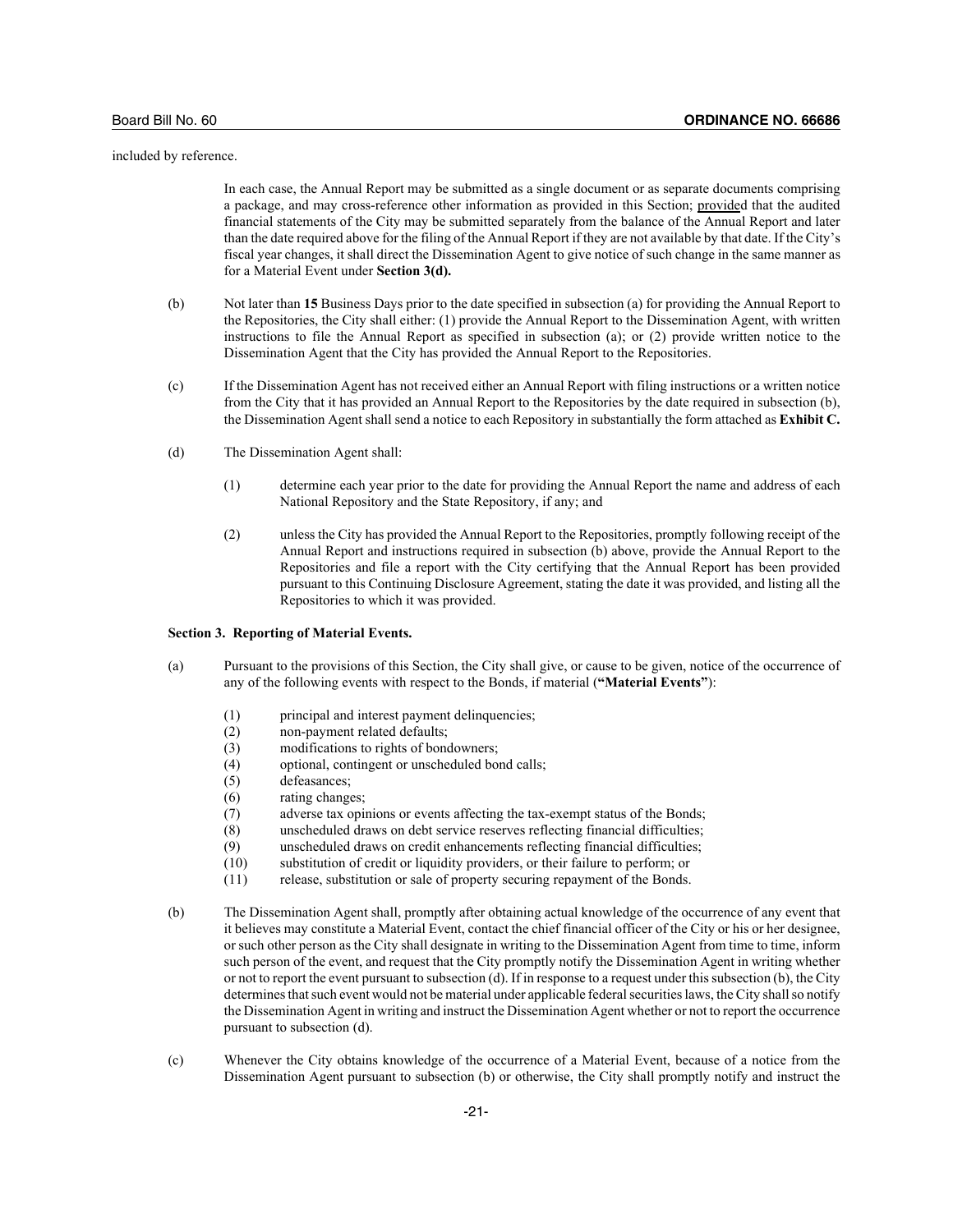Dissemination Agent in writing to report the occurrence pursuant to subsection (d).

(d) If the Dissemination Agent receives written instructions from the City to report the occurrence of a Material Event, the Dissemination Agent shall promptly file a notice of such occurrence with each National Repository or the Municipal Securities Rulemaking Board and the State Repository, if any, with a copy to the City. Notwithstanding the foregoing, notice of Material Events described in subsections (a)(4) and (5) need not be given under this subsection any earlier than the notice (if any) of the underlying event is given to the registered Owners of affected Bonds pursuant to the Ordinance.

**Section 4. Termination of Reporting Obligation.** The City's obligations under this Continuing Disclosure Agreement shall terminate upon the legal defeasance, prior redemption or payment in full of all of the Bonds. If the City's obligations under this Continuing Disclosure Agreement are assumed in full by some other entity, such person shall be responsible for compliance with this Continuing Disclosure Agreement in the same manner as if it were the City, and the City shall have no further responsibility hereunder. If such termination or substitution occurs prior to the final maturity of the Bonds, the City shall direct the Dissemination Agent to give notice of such termination or substitution in the same manner as for a Material Event under **Section 3(d).**

**Section 5. Dissemination Agent.** The City may, from time to time, appoint or engage a Dissemination Agent to assist it in carrying out its obligations under this Continuing Disclosure Agreement, and may discharge any such Agent, with or without appointing a successor Dissemination Agent. The Dissemination Agent may resign as dissemination agent hereunder at any time upon **30** days prior written notice to the City. The Dissemination Agent shall not be responsible in any manner for the content of any notice or report (including without limitation the Annual Report) prepared by the City pursuant to this Continuing Disclosure Agreement. The initial Dissemination Agent is UMB Bank, N.A.

**Section 6. Amendment; Waiver.** Notwithstanding any other provision of this Continuing Disclosure Agreement, the City and the Dissemination Agent may amend this Continuing Disclosure Agreement and any provision of this Continuing Disclosure Agreement may be waived, provided that Bond Counsel or other counsel experienced in federal securities law matters provides the City and the Dissemination Agent with its written opinion that the undertaking of the City contained herein, as so amended or after giving effect to such waiver, is in compliance with the Rule and all current amendments thereto and interpretations thereof that are applicable to this Continuing Disclosure Agreement.

In the event of any amendment or waiver of a provision of this Continuing Disclosure Agreement, the City shall describe such amendment in the next Annual Report, and shall include, as applicable, a narrative explanation of the reason for the amendment or waiver and its impact on the type (or, in the case of a change of accounting principles, on the presentation) of financial information or operating data being presented by the City. In addition, if the amendment relates to the accounting principles to be followed in preparing financial statements, (1) the City shall direct the Dissemination Agent to give notice of such change in the same manner as for a Material Event under **Section 3(d),** and (2) the Annual Report for the year in which the change is made should present a comparison (in narrative form and also, if feasible, in quantitative form) between the financial statements as prepared on the basis of the new accounting principles and those prepared on the basis of the former accounting principles.

**Section 7. Additional Information.** Nothing in this Continuing Disclosure Agreement shall be deemed to prevent the City from disseminating any other information, using the means of dissemination set forth in this Continuing Disclosure Agreement or any other means of communication, or including any other information in any Annual Report or notice of occurrence of a Material Event, in addition to that which is required by this Continuing Disclosure Agreement. If the City chooses to include any information in any Annual Report or notice of occurrence of a Material Event, in addition to that which is specifically required by this Continuing Disclosure Agreement, the City shall have no obligation under this Continuing Disclosure Agreement to update such information or include it in any future Annual Report or notice of occurrence of a Material Event.

**Section 8. Default.** In the event of a failure of the City or the Dissemination Agent to comply with any provision of this Continuing Disclosure Agreement, any Beneficial Owner of the Bonds may take such actions as may be necessary and appropriate, including seeking mandamus or specific performance by court order, to cause the City or the Dissemination Agent, as the case may be, to comply with its obligations under this Continuing Disclosure Agreement. A default under this Continuing Disclosure Agreement shall not be deemed an event of default under the Ordinance, and the sole remedy under this Continuing Disclosure Agreement in the event of any failure of the City or the Dissemination Agent to comply with this Continuing Disclosure Agreement shall be an action to compel performance.

**Section 9. Duties and Liabilities of Dissemination Agent.** The Dissemination Agent shall have only such duties as are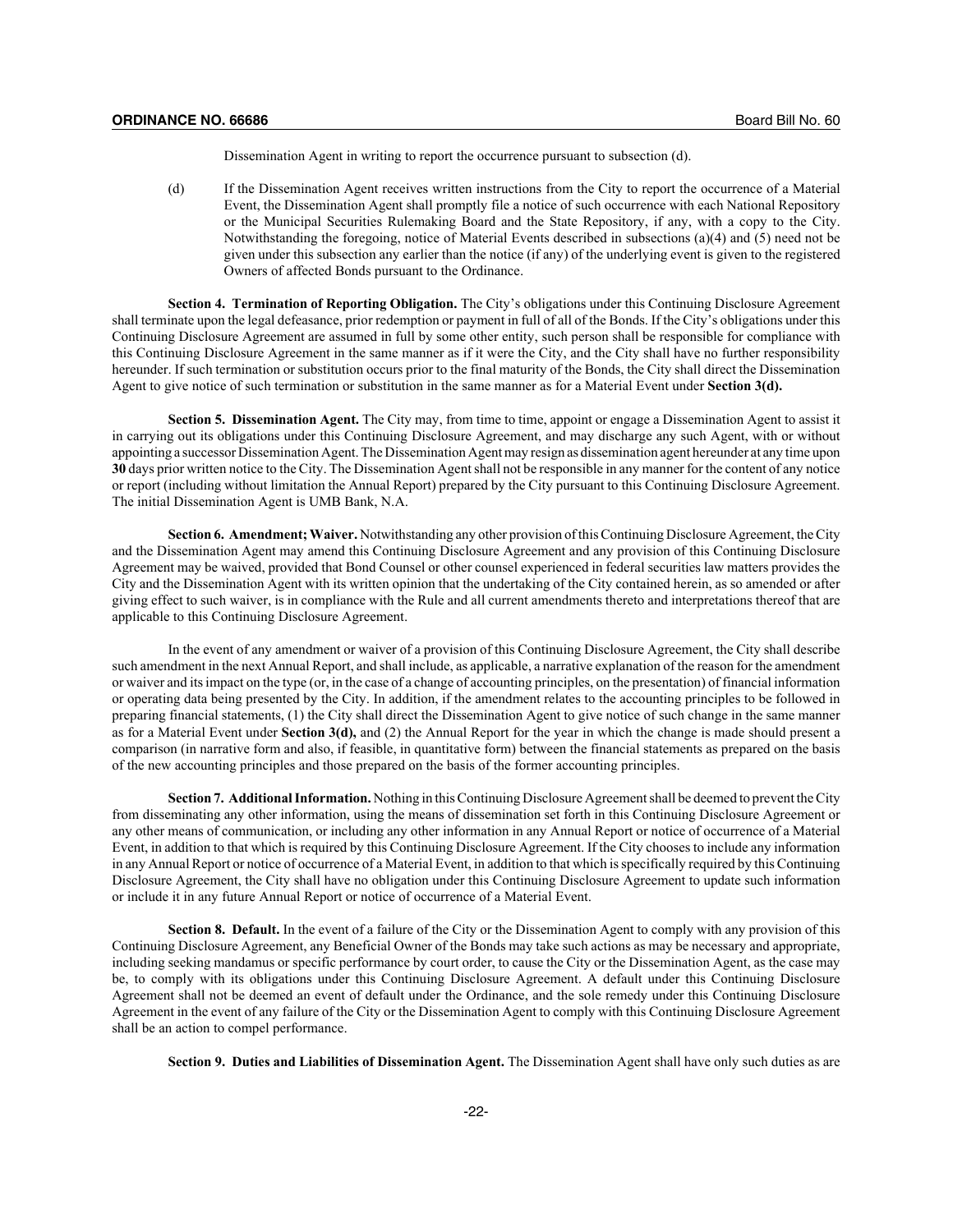#### Board Bill No. 60 **ORDINANCE NO. 66686**

specifically set forth in this Continuing Disclosure Agreement, and the City agrees to indemnify and save the Dissemination Agent, its officers, directors, employees and agents, harmless against any loss, expense and liabilities which it may incur arising out of or in the exercise or performance of its powers and duties hereunder, including the costs and expenses (including attorneys fees) of defending against any claim of liability, but excluding liabilities due to the Dissemination Agent's negligence or willful misconduct. The obligations of the City under this Section shall survive resignation or removal of the Dissemination Agent and payment of the Bonds. The City shall pay the fees, charges and expenses of the Dissemination Agent in connection with its administration of this Continuing Disclosure Agreement.

**Section 10. Notices.** Any notices or communications to or among any of the parties to this Continuing Disclosure Agreement may be given by registered or certified mail, return receipt requested, or by confirmed telefax, or delivered in person or by overnight courier, and will be deemed given on the second day following the date on which the notice or communication is so mailed, as follows:

**If to the City: The City of St. Louis** 1200 Market Street Room 212 St. Louis, Missouri 63103 Attention: Comptroller

# **The City of St. Louis**

1200 Market Street Room 314 St. Louis, Missouri 63103 Attention: City Counselor

To the Dissemination Agent: **UMB Bank, N.A.**

2 South Broadway, Suite 435 St. Louis, Missouri 63102 Attention: Corporate Trust Department

Any person may, by written notice to the other persons listed above, designate a different address or telephone number(s) to which subsequent notices or communications should be sent.

**Section 11. Beneficiaries.** This Continuing Disclosure Agreement shall inure solely to the benefit of the City, the Dissemination Agent, the Participating Underwriters, and Beneficial Owners from time to time of the Bonds, and shall create no rights in any other person or entity.

**Section 12. Severability.** If any provision in this Continuing Disclosure Agreement, the Ordinance or the Bonds shall be invalid, illegal or unenforceable, the validity, legality and enforceability of the remaining provisions shall not in any way be affected or impaired thereby.

**Section 13. Counterparts.** This Continuing Disclosure Agreement may be executed in several counterparts, each of which shall be an original and all of which shall constitute but one and the same instrument.

[Remainder of Page Intentionally Blank]

**Section 14. Governing Law.** This Continuing Disclosure Agreement shall be governed by and construed in accordance with the laws of the State of Missouri.

(SEAL)

The City of St. Louis, Missouri

 $\rm\,By:$ 

Francis G. Slay, Mayor

Attest:

 $\mathbf{By:}$ 

-23-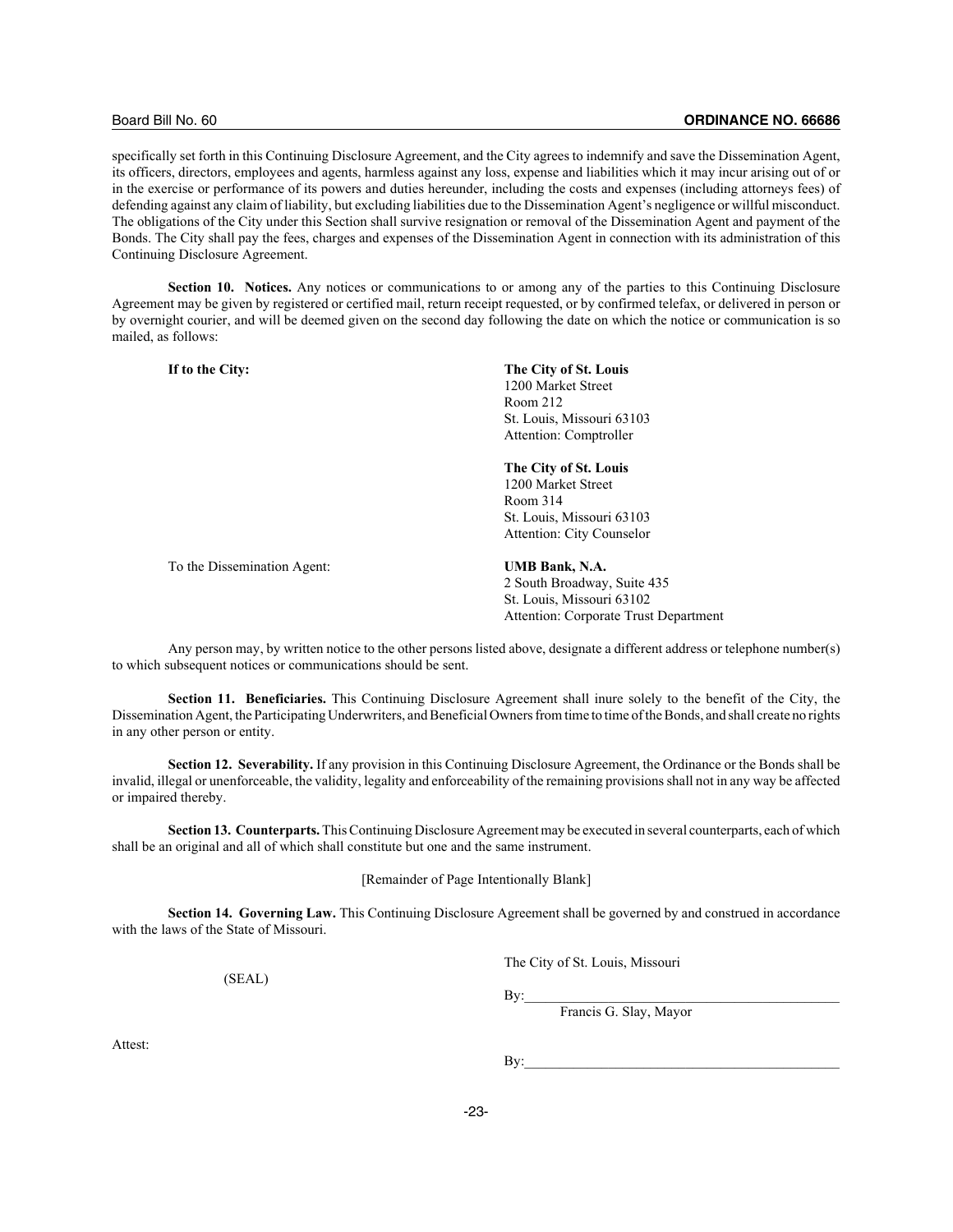$\mathbf{By:}$ 

Parrie May, Register Approved as to form:

Darlene Green, Comptroller

 $\mathbf{By:}$ 

City Counselor

UMB Bank, N.A., as Dissemination Agent

(SEAL)

 $\mathbf{By:}$ 

 $\mathbf{By:}$ 

Attest: Authorized Officer

# **EXHIBIT A**

# **NATIONALLY RECOGNIZED MUNICIPAL SECURITIES INFORMATION REPOSITORIES**

#### **(Via Federal Express)**

Bloomberg Municipal Repositories Bloomberg Business Park 100 Business Park Drive Skillman, New Jersey 08558-3629

## **(Via Regular Mail)**

Bloomberg Financial Markets Attention: Municipal Department P.O. Box 840 Princeton, New Jersey 08542-0840 Phone: (609) 279-3225 Fax: (609) 279-5962 E-Mail: Munis@Bloomberg.com

Standard & Poor's J. J. Kenny Repository 55 Water Street, 45th Floor New York, New York 10041 Phone: (212) 438-4595 Fax: (212) 438-3975 E-mail: nrmsir\_repository@sandp.com

FT Interactive Data Attn: Repository 100 William Street New York, New York 10038 Phone: (212) 771-6999; 800-689-8466 Fax: (212) 771-7390 E-Mail: NRMSIR@interactivedata.com

DPC Data Inc. One Executive Drive Fort Lee, New Jersey 07024 Phone: (201) 346-0701 Fax: (201) 947-0107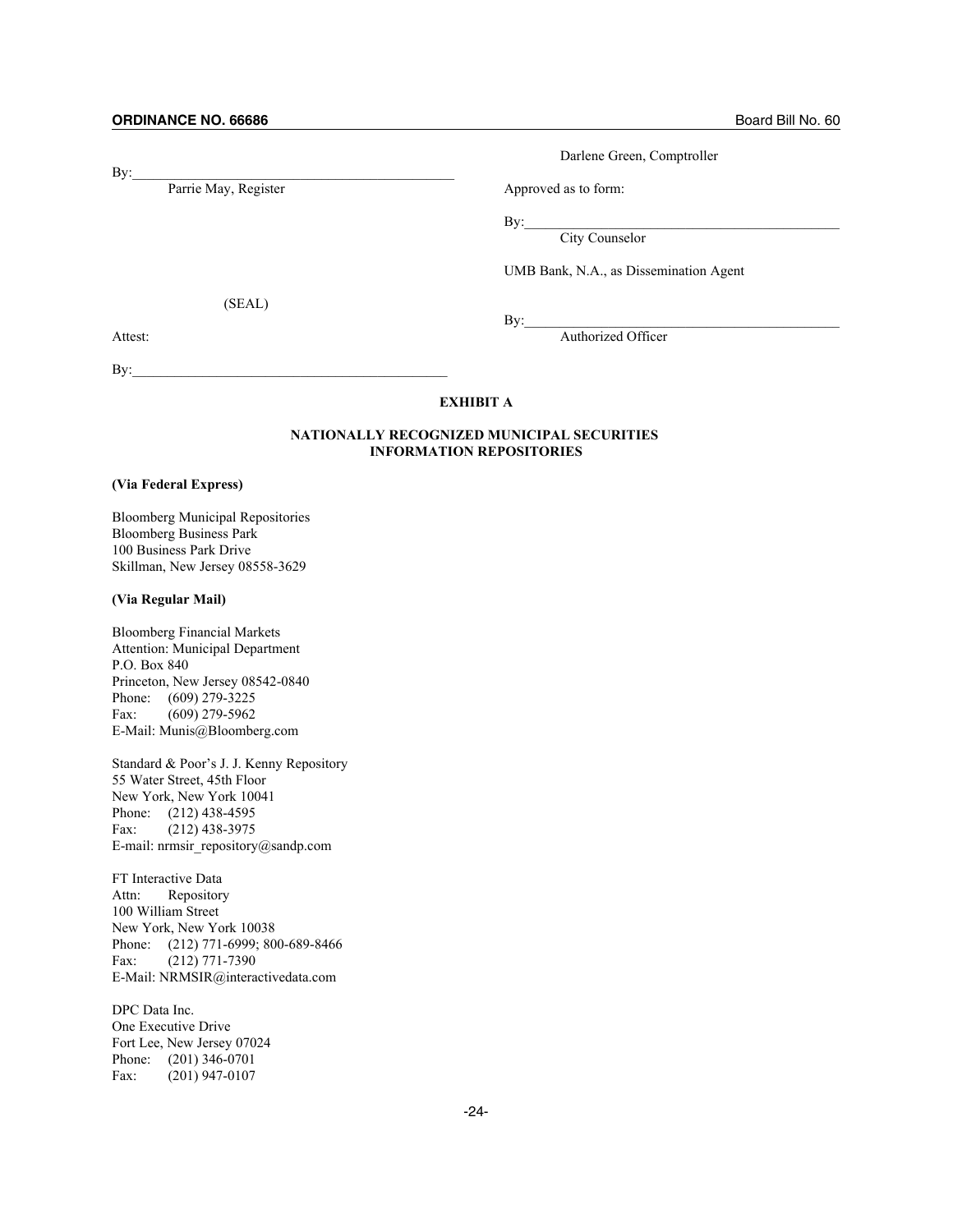#### **EXHIBIT B**

#### **FINANCIAL INFORMATION AND OPERATING DATA TO BE INCLUDED IN ANNUAL REPORT**

The following information and tables contained in the final Official Statement:

#### **EXHIBIT C**

#### **NOTICE TO REPOSITORIES OF FAILURE TO FILE ANNUAL REPORT**

**Issuer:** The City of St. Louis, Missouri

Name of Bond Issue:  $\qquad$  \$ Public Safety General Obligation Refunding Bonds, Series 2005

**Name of Obligated Person:** The City of St. Louis, Missouri

**Date of Issuance:** 2005

**NOTICE IS HEREBY GIVEN** that the City has not provided an Annual Report with respect to the above-named Bonds as required by the Continuing Disclosure Agreement dated as of  $\qquad \qquad$ , 2005, between the City and UMB Bank, N.A., as Dissemination Agent. [The Obligated Person has informed the Dissemination Agent that the Obligated Person anticipates that the Annual Report will be filed by \_\_\_\_\_\_\_\_\_\_\_.]

**Dated:** \_\_\_\_\_\_\_\_\_\_ \_\_\_, \_\_\_\_\_

**UMB BANK, N.A.,** as Dissemination Agent on behalf of The City of St. Louis, Missouri

cc: Comptroller, City of St. Louis, Missouri City Counselor, City of St. Louis, Missouri

#### **EXHIBIT B Escrow Agreement**

## **KING HERSHEY DRAFT DATED APRIL 25, 2005 FOR DISCUSSION PURPOSES ONLY**

#### **ESCROW AGREEMENT**

#### **between**

## **THE CITY OF ST. LOUIS, MISSOURI**

**and**

#### **UMB BANK, N.A., AS ESCROW AGENT**

# **DATED AS OF MAY 1, 2005**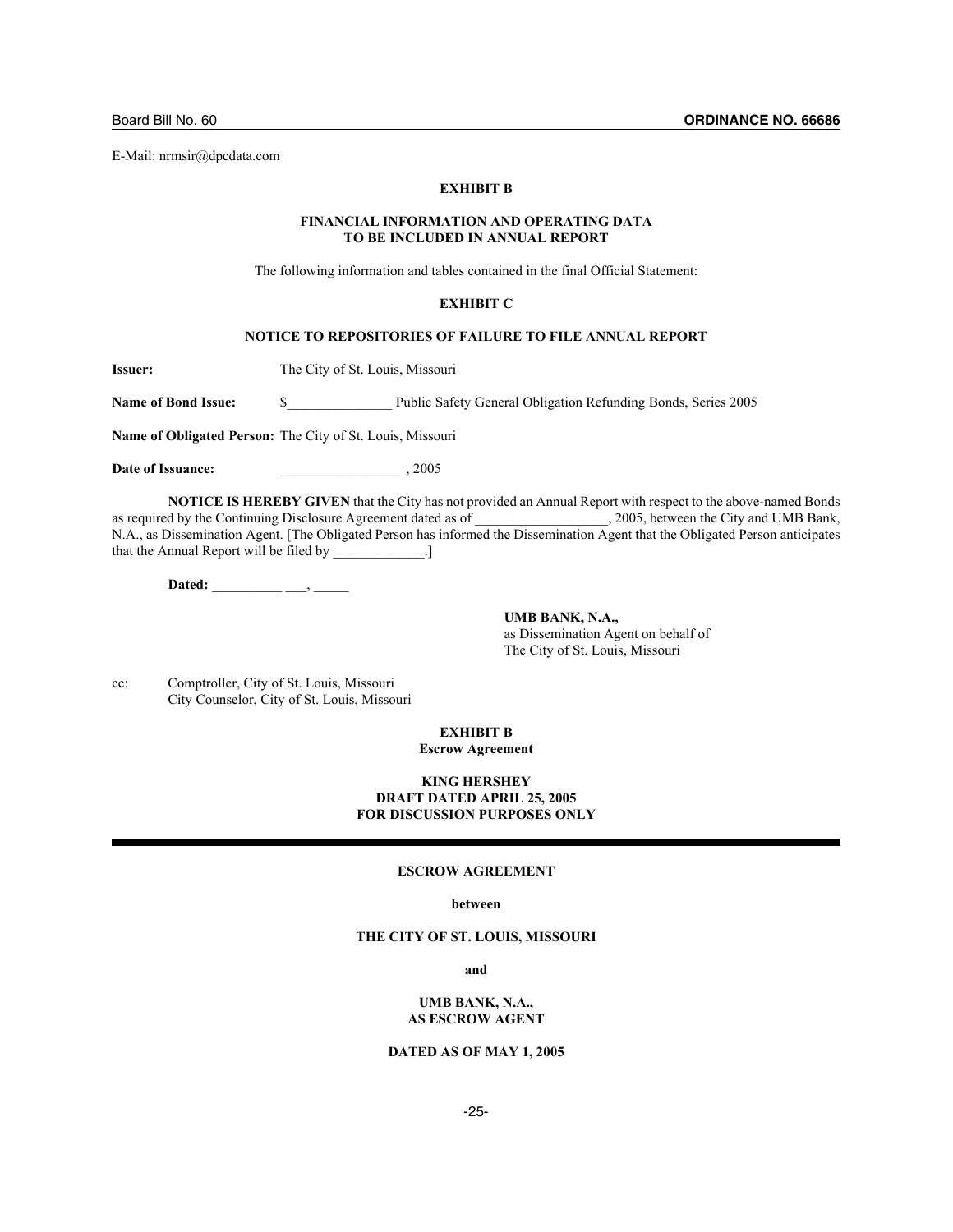#### **TABLE OF CONTENTS**

| Section 1  |                          |  |
|------------|--------------------------|--|
| Section 2  |                          |  |
| Section 3  | Creation of Lien         |  |
| Section 4  |                          |  |
| Section 5  |                          |  |
| Section 6  |                          |  |
| Section 7  |                          |  |
| Section 8  |                          |  |
| Section 9  |                          |  |
| Section 10 |                          |  |
| Section 11 |                          |  |
| Section 12 |                          |  |
| Section 13 |                          |  |
| Section 14 |                          |  |
| Section 15 |                          |  |
| Section 16 |                          |  |
| Section 17 |                          |  |
| Section 18 |                          |  |
| Section 19 |                          |  |
| Section 20 |                          |  |
| Section 21 |                          |  |
| Signatures |                          |  |
| Exhibit A  | Defeasance Obligations   |  |
| Exhibit B  | Notice to Owners         |  |
| Exhibit C  | Notice of Redemption     |  |
|            | <b>ECCDOUL LCDEEMENT</b> |  |

#### **ESCROW AGREEMENT**

**THIS ESCROW AGREEMENT,** dated as of June 1, 2005 (the "Agreement"), by and between the **CITY OF ST. LOUIS, MISSOURI,** a constitutional charter city and a political subdivision of the State of Missouri (the "City"), and **UMB BANK, N.A.,** a national banking association duly organized and existing under and by virtue of the laws of the United States of America, in its capacity as escrow agent (hereinafter the "Escrow Agent").

#### **WITNESSETH:**

**WHEREAS,** the City has heretofore duly authorized and issued pursuant to City Ordinance No. 64641 (the "1999 Ordinance"), its Public Safety General Obligation Bonds, Series 1999 (the "Series 1999 Bonds"), in the original aggregate principal amount of \$64,999,742.40 of which issue bonds in the aggregate principal amount of \$48,619,742.40 remain outstanding as of the date of this Agreement; and

**WHEREAS,** the Board of Aldermen of the City have determined that it is necessary and advisable and in the best interest of the City to pay, refund, redeem and retire \*\*[all or a portion of]\*\* the Series 1999 Bonds which remain outstanding and unpaid by depositing with the Escrow Agent funds in an amount sufficient together with certain funds of the City, to purchase direct obligations of the United States of America that may not be redeemed at the option of the issuer or any person other than the holder thereof, as identified in Schedule I of Exhibit A hereto (and together with any Substitute Obligations, as hereinafter defined, the "Defeasance Obligations"), which Defeasance Obligations will mature in principal amounts and bear interest in such amounts and become due and payable at such times so that monies will be available from such maturing principal and interest payments as shall, together with certain other funds of the City deposited with the Escrow Agent, be sufficient to pay all principal of, interest and redemption premium on that portion of the outstanding Series 1999 Bonds which mature on and after February 15, 20 (collectively, the "Refunded Bonds") on August 15, 20\_\_\_ (the "Redemption Date"); and

**WHEREAS,** in order to provide funds to purchase the Defeasance Obligations, the City has determined that it is necessary to issue the City's Public Safety General Obligation Refunding Bonds, Series 2005 (the "Series 2005 Bonds") in the aggregate principal amount of \$\_\_\_\_\_\_\_\_\_\_\_\_\_\_\_\_ under the authority of Ordinance No.\_\_\_\_\_\_\_ (the "2005 Ordinance") adopted by the Board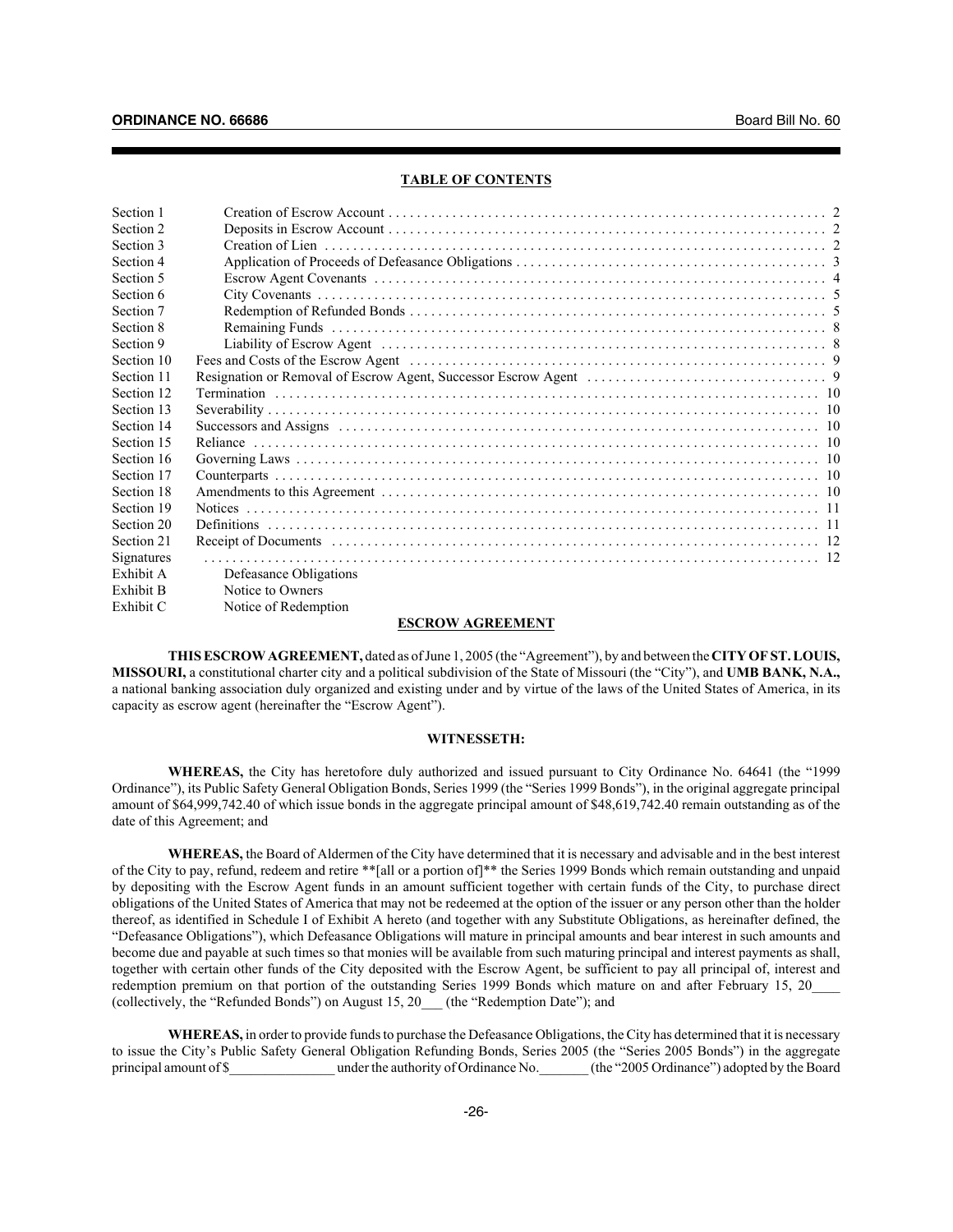of Aldermen of the City on  $\qquad$ , 2005, and approved by the Mayor of the City on  $\qquad$ , 2005, authorizing the City to issue the Series 2005 Bonds, a portion of the proceeds of which will be used for the purpose of providing funds, together with the investment earnings thereon, to refund the Refunded Bonds; and

**WHEREAS,** pursuant to the 2005 Ordinance, the City is authorized to issue the Series 2005 Bonds as therein provided, and to apply a portion of the proceeds thereof to the refunding of the Refunded Bonds; and

**WHEREAS,** the City has agreed to purchase certain direct obligations of the United States of America listed on Exhibit A, Schedule I hereto (the "Defeasance Obligations") from the proceeds of the Series 2005 Bonds, and has agreed to deposit with the Escrow Agent cash from the proceeds of the sale of the Series 2005 Bonds [and other available funds of the City], in the amounts set forth herein;

**NOW, THEREFORE,** in consideration of the foregoing and of the mutual covenants hereinafter set forth, the parties hereto agree as follows:

1. **Creation of the Series 1999 Escrow Account.** There is hereby created and established with the Escrow Agent a special and irrevocable escrow account designated "The City of St. Louis Series 1999 Escrow Account for Public Safety General Obligation Bonds" (the "Escrow Account") to be held in the custody of the Escrow Agent in a segregated account separate and apart from all other funds held by the Escrow Agent, in trust for the benefit of the holders of the Refunded Bonds.

## 2. **Deposits into Escrow Account.**

(a) Concurrently with the execution of this Agreement, there is hereby deposited with the Escrow Agent, and the Escrow eby acknowledges the receipt of, immediately available funds in the amount of \$ consisting of certain Agent hereby acknowledges the receipt of, immediately available funds in the amount of  $\$$ proceeds of the Series 2005 Bonds \*\*[and other available funds of the City]\*\*, which amount shall be deposited in the Escrow Account.

The aforesaid funds so held shall be deposited in the Escrow Account and applied and administered subject to and in accordance with the terms of this Agreement.

(b) The City hereby instructs the Escrow Agent to purchase with the aforesaid funds on deposit with the Escrow Agent, the Defeasance Obligations described in Schedule I of Exhibit A. Of the moneys deposited in the Escrow Account, \$ shall be used to purchase the Defeasance Obligations listed in Schedule I of Exhibit A and \$\_\_\_\_\_\_ shall be held uninvested.

(c) If for any reason, the Escrow Agent is unable to purchase all of the Defeasance Obligations on the date of issuance and delivery of the Series 2005 Bonds, additional cash shall be deposited in the Escrow Account in an amount which, together with cash then on deposit in the Escrow Account, will equal the full value at maturity of the Defeasance Obligations which cannot be delivered as of such date. If all or any portion of such undelivered Defeasance Obligations are subsequently delivered to the Escrow Agent for purchase, the Escrow Agent shall purchase such Defeasance Obligations and release any corresponding excess cash on deposit in the Escrow Account to the firm which posted such additional cash. If any securities other than the Defeasance Obligations listed on Schedule I of Exhibit A of this Agreement are to be purchased in lieu of the Defeasance Obligations listed on Schedule I of Exhibit A, the Escrow Agent shall follow the procedures set forth in Paragraph 4 of this Agreement with regard to the purchase of substituted securities.

3. **Creation of Lien.** The escrow created hereby shall be irrevocable. The holders of the Refunded Bonds are hereby granted an express lien on, and security interest in, the cash and Defeasance Obligations in the Escrow Account and all earnings thereon until used and applied in accordance with this Agreement. Except as otherwise expressly provided in Section 4 and Section 8 of this Agreement, such cash funds and the matured principal of and interest income from the Defeasance Obligations in the Escrow Account shall be applied solely for the payment of the principal of, redemption premium and interest on the Refunded Bonds.

The City hereby acknowledges and agrees that the deposit of funds hereinbefore described and application of the same in accordance with the terms of this Agreement will constitute all action required for the Refunded Bonds to cease to be entitled to any lien, benefit or security under the 1999 Ordinance and, upon such deposit and such application as aforesaid, all covenants, agreements and obligations of the City under the 1999 Ordinance to the owners of the Refunded Bonds shall cease, terminate and become void and be discharged and fully satisfied. Simultaneously with the delivery of the amounts described in the Section 2 above, the City shall provide to the Paying Agent for the Refunded Bonds and to the Escrow Agent a verification report addressed to the Paying Agent,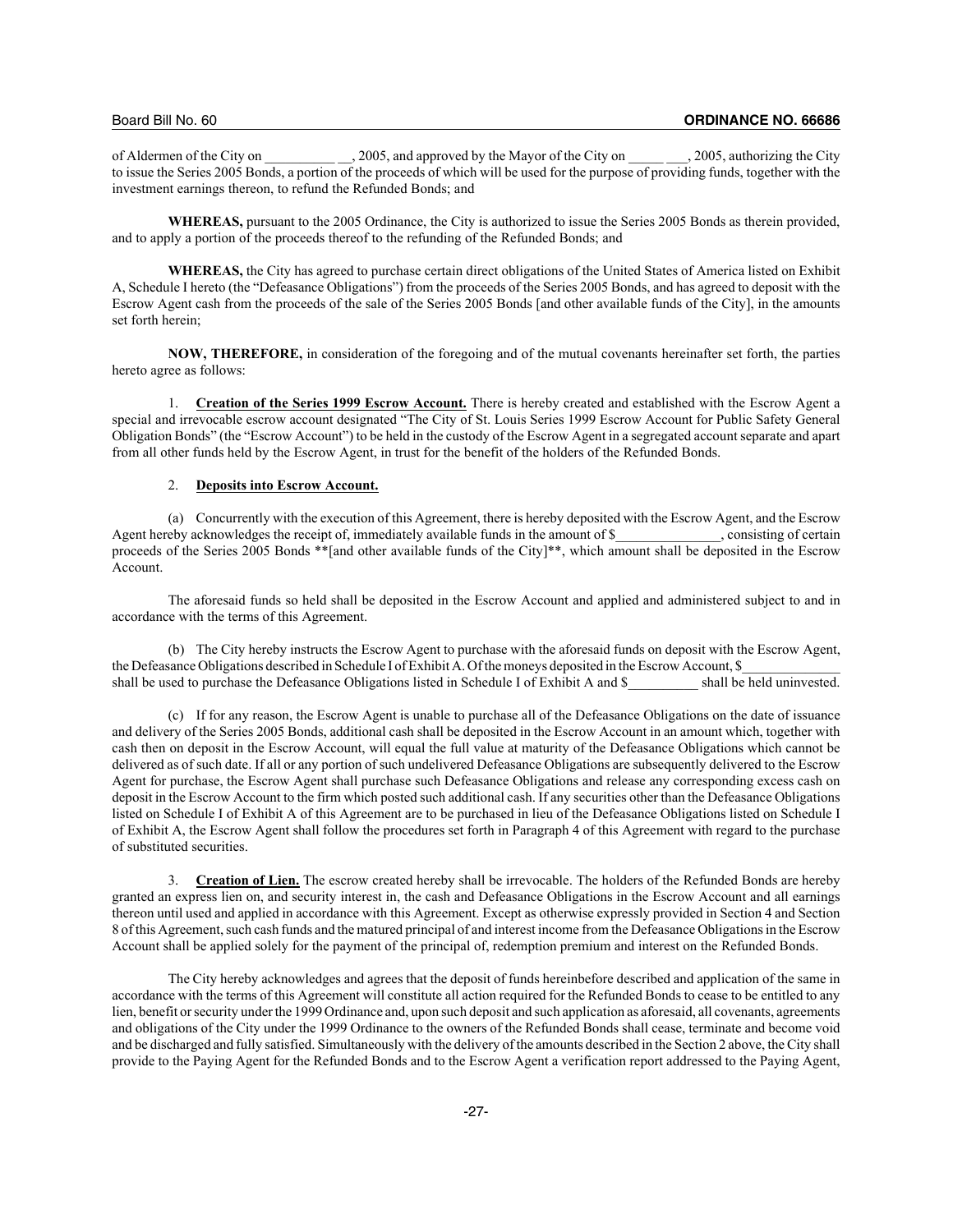the City and Co-Bond Counsel from a firm of nationally recognized independent certified public accountants stating that the amounts which will consist of cash and/or Defeasance Obligations available or to be available for the payment of the City's Refunded Bonds will be sufficient to pay when due all principal and interest on the Refunded Bonds to the Redemption Date.

4. **Application of Proceeds of Defeasance Obligations.** Except as otherwise expressly provided herein, the Escrow Agent shall have no power or duty to invest any monies held hereunder or to sell, transfer or otherwise dispose of the Defeasance Obligations.

As the principal of and interest on the Defeasance Obligations shall mature and be paid, the Escrow Agent shall transfer from the Escrow Account to UMB Bank, N.A., as paying agent (the "Paying Agent") for the Refunded Bonds, from such maturing principal and interest and available cash funds, the amount necessary to pay principal of and interest coming due on the Refunded Bonds on each payment date to and including the Redemption Date. Such transfers for payment of principal of and interest on the Refunded Bonds shall be made from the matured principal and interest of the Defeasance Obligations and any other cash on deposit in the Escrow Account, all in accordance with the dates and amounts set forth in Schedule II of Exhibit A hereto.

On the Redemption Date, the Escrow Agent shall pay, pursuant to the 1999 Ordinance, principal of and interest on all of the Refunded Bonds which remains outstanding.

The liability of the Escrow Agent to make the payments required by this Section 4 shall be limited to the funds and Defeasance Obligations on deposit in the Escrow Account. Notwithstanding any other provisions of this Agreement, the City hereby covenants that no part of the proceeds of the Series 2005 Bonds or of the monies or funds in the Escrow Account shall be used, at any time, directly or indirectly, in a manner which, if such use had been reasonably anticipated on the date of issuance of the Series 2005 Bonds would have caused any of such Series 2005 Bonds or the Refunded Bonds to be an "arbitrage bond" under Section 148 of the Internal Revenue Code of 1986, as amended (herein the "Code"), and the regulations of the Treasury Department thereunder at the time of such use and applicable to obligations issued on the date of issuance of the Series 2005 Bonds.

At the written direction of the Treasurer of the City and upon compliance with the conditions hereinafter stated, the Escrow Agent shall sell, transfer or otherwise dispose of or request the redemption of the Defeasance Obligations acquired hereunder and substitute for the Defeasance Obligations other securities which qualify as Defeasance Obligations under the 1999 Ordinance (the "Substituted Obligations") which are not subject to redemption prior to maturity except at the option of the holder thereof; provided, however, that such substitution shall only occur upon the receipt by the Escrow Agent of (i) a new verification report by a verification agent of the sufficiency of the escrowed securities (assuming such substitution has been made) to provide for the payment of the Refunded Bonds in accordance with the terms herein and (ii) an opinion of Bond Counsel to the effect that such substitution shall not adversely affect the exclusion from gross income of interest on the Refunded Bonds or the Series 2005 Bonds. The City hereby covenants and agrees that it will not request the Escrow Agent to exercise any of the powers described in the preceding sentence in any manner which, if reasonably expected on the date of issuance thereof, would cause any such Refunded Bonds or Series 2005 Bonds to be an "arbitrage bond" within the meaning of Section 148 of the Code, and the regulations thereunder applicable to obligations issued on the issue date of such Refunded Bonds or Series 2005 Bonds. The Escrow Agent shall purchase such Substituted Obligations with the proceeds derived from the sale, transfer, disposition or redemption of the Defeasance Obligations in the Escrow Account together with any other funds available for such purpose.

5. **Escrow Agent Covenants.** The Escrow Agent covenants and agrees with the City as follows:

The Escrow Agent will hold the Defeasance Obligations and all interest income or profit derived therefrom and all uninvested deposits in an irrevocable segregated and separate trust fund account for the sole and exclusive benefit of the City (and the holders of the Refunded Bonds) to the purposes for which escrowed.

The Escrow Agent will take no action in the investment or securing of the proceeds of the Defeasance Obligations which would cause the Series 2005 Bonds to be classified as "arbitrage bonds" under Section 103(c) of the Code, and all lawful regulations promulgated thereunder, provided, it may rely on all specific directions in this Agreement in the investment or reinvestment of balances held hereunder.

The Escrow Agent will submit to the Comptroller of the City a statement within forty-five (45) days after January 1 and July 1 of each calendar year, commencing July 1, 2005, itemizing all moneys received by it and all payments made by it under the provisions of this Agreement during the preceding six (6) month period, and also listing the Defeasance Obligations on deposit therewith on the date of said report.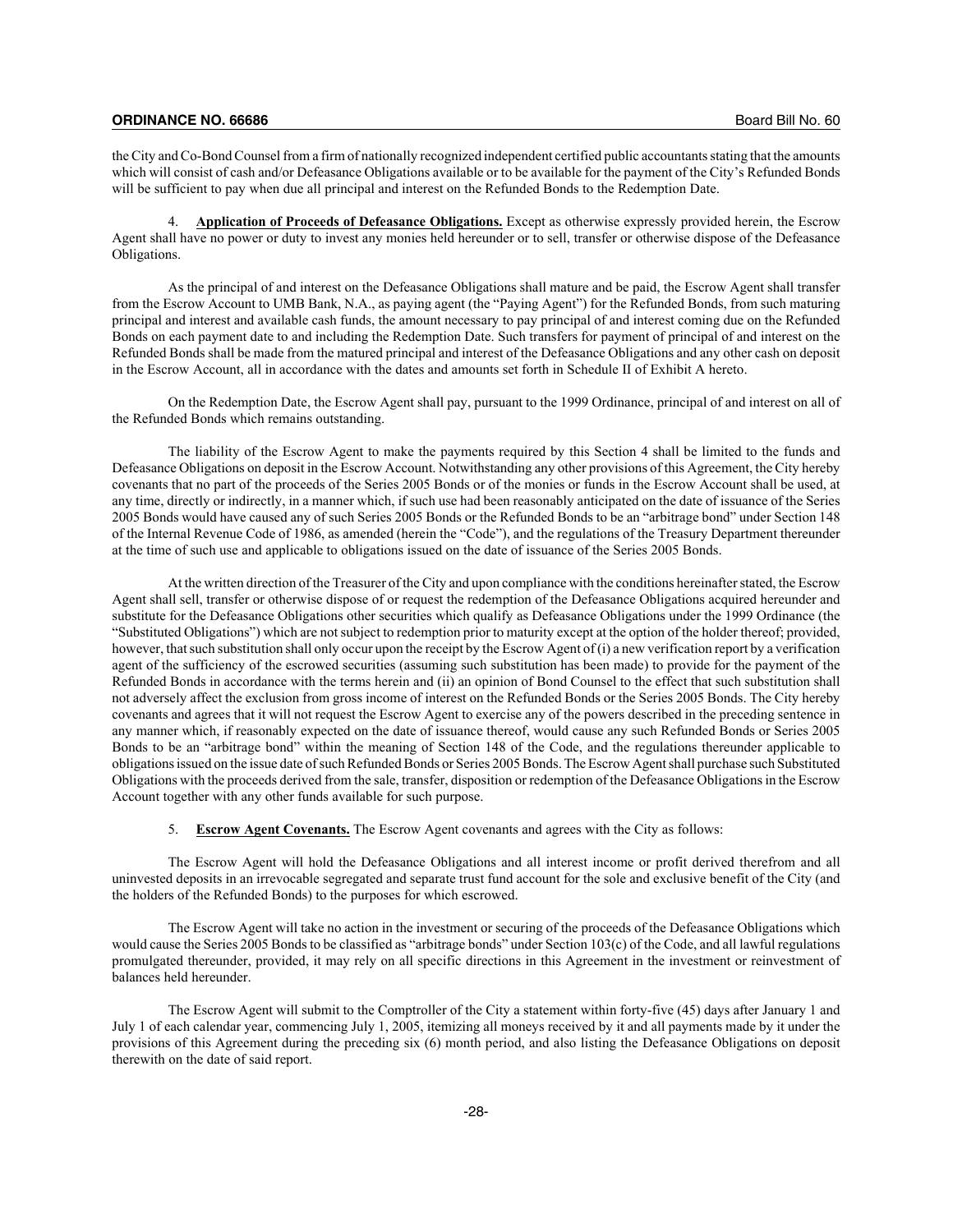6. **City Covenants.** The City covenants and agrees with the Escrow Agent as follows:

The Escrow Agent in its capacity hereunder shall have no responsibility or liability whatsoever for (a) any of the recitals of the City herein, (b) the performance of or compliance by the City with any covenant, condition, term or provisions hereunder or under the 1999 Ordinance and (c) any undertaking or statement of the City hereunder or under the 1999 Ordinance.

All payments to be made by, and all acts and things required to be done by, the Escrow Agent under the terms and provisions of this Agreement, shall be made and done by the Escrow Agent without any further direction or authority of the City.

7. **Redemption of Refunded Bonds.** The City has elected to call the Refunded Bonds for redemption and payment prior to maturity as set forth in Schedule II of Exhibit A and in accordance with the 1999 Ordinance. The City has directed the Paying Agent for the Refunded Bonds in an irrevocable letter of instructions to give notice of the refunding and of the call for redemption and payment of the Refunded Bonds in the manner provided in the 1999 Ordinance and in substantially the form of Exhibit B attached hereto by mailing a copy of such notice by first class mail as soon as practicable after the issuance of the Series 2005 Bonds to the owners of the Refunded Bonds. The City has also given the Paying Agent for the Refunded Bonds an irrevocable letter of instructions to redeem the Refunded Bonds called for redemption prior to maturity and to give notice of said redemption, in substantially the form of Exhibit C attached hereto, on behalf of the City pursuant to the requirements of the 1999 Ordinance to the owners thereof by mailing a copy of the applicable redemption notice by first class mail at least 30 days prior to the date fixed for redemption to the owner of each Refunded Bond to be redeemed at the address shown on the registration books maintained by the Paying Agent for the Refunded Bonds. The Escrow Agent agrees to take such further action as may be reasonably requested by the City or the Paying Agent for the Refunded Bonds, to cause the redemption of said Refunded Bonds in the principal amounts and at the times set forth in Schedule II of Exhibit A hereto.

The Escrow Agent acknowledges that the City has irrevocably elected and directed the Escrow Agent to cause to be redeemed on the Redemption Date, with the funds in the Escrow Account, all of the Refunded Bonds.

The Escrow Agent hereby agrees to direct the Paying Agent for the Refunded Bonds to expeditiously mail by first class mail, as soon as practicable, after the closing of the Series 2005 Bonds, a notice to registered owners of the Refunded Bonds in substantially the form attached hereto as Exhibit B.

The City hereby gives the Escrow Agent irrevocable instructions to direct the Paying Agent for the Refunded Bonds to provide in writing, notice in the name of the City, of the City's intention to redeem the Refunded Bonds, prior to their stated maturities, such notice to be in substantially the form attached hereto as Exhibit C and to be mailed to each of the registered owners of such Refunded Bonds, as hereinafter provided, not less than 30 nor more than 60 days prior to the Redemption Date.

8. **Remaining Funds.** All cash funds and Defeasance Obligations together with any income and interest thereon remaining in the Escrow Account after all Refunded Bonds have been duly paid in full at maturity according to their terms or upon redemption as herein provided, shall be transferred to the City, for use for any valid City purpose.

## 9. **Liability of Escrow Agent.**

(a) The Escrow Agent shall not be liable for any loss resulting from any investment, sale, transfer or other disposition made pursuant to this Agreement in compliance with the provisions this Agreement. The Escrow Agent shall have no lien whatsoever on, or right of set-off with respect to, any of the moneys or Defeasance Obligations on deposit in the Escrow Account for the payment of fees and expenses for services rendered by the Escrow Agent under this Agreement or otherwise.

(b) The Escrow Agent shall not be liable for the accuracy of the calculations as to the sufficiency of the Defeasance Obligations and moneys to pay the Refunded Bonds. So long as the Escrow Agent applies the Defeasance Obligations and moneys as provided herein, the Escrow Agent shall not be liable for any deficiencies in the amounts necessary to pay the Refunded Bonds caused by such calculations. Notwithstanding the foregoing, the Escrow Agent shall not be relieved of liability arising from, and proximate to, its failure to comply fully with the terms of this Agreement.

(c) In the event of the Escrow Agent's failure to account for any of the Defeasance Obligations or moneys received by it, said Defeasance Obligations or moneys shall be and remain the property of the City in trust for the owners of the Refunded Bonds as herein provided, and if for any reason, such Defeasance Obligations or moneys are not applied as herein provided, the assets of the Escrow Agent shall be impressed with a trust for the amount thereof until the required application shall be made.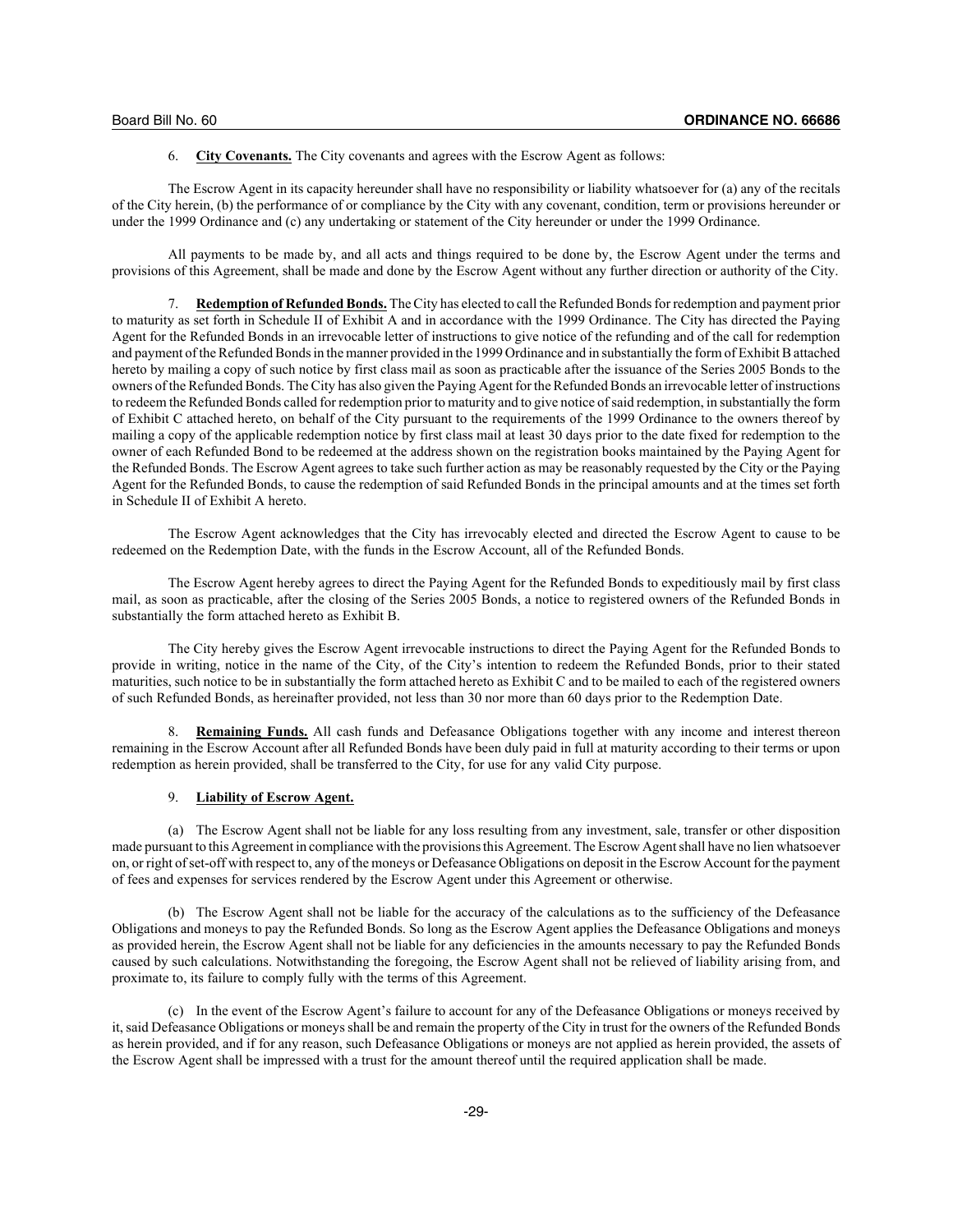(d) The Escrow Agent may rely on and shall be protected in acting upon or refraining from acting upon in good faith any resolution, certificate, statement, instrument, opinion, report, notice, request, direction, consent, verification, order, bond, debenture or other paper or document believed by it to be genuine and to have been signed or presented by the proper party or parties.

(e) The Escrow Agent undertakes to perform such duties and only such duties as are specifically set forth in this Agreement.

(f) No provision of this Agreement shall be construed to relieve the Escrow Agent from liability for its own negligent action, its own negligent failure to act, or its own willful misconduct, except that the Escrow Agent shall not be liable for any error of judgment made in good faith by an authorized officer or employee of the Escrow Agent, unless it shall be provided that the Escrow Agent was negligent in ascertaining the pertinent facts, or for the misconduct or negligence of any agent appointed with due care.

(g) Whether or not therein expressly so provided, every provision of this Agreement relating to the conduct or affecting the liability of or affording protection to the Escrow Agent shall be subject to the provisions of this Section.

10. **Fees and Costs of the Escrow Agent.** The initial aggregate amount of the costs, fees and expenses of the Escrow Agent in connection with the creation of the escrow described in and created by this Agreement in carrying out the duties, terms or provisions of this Agreement shall be paid from money on deposit in the Series 2005 Costs of Issuance Account held under the 2005 Ordinance, concurrently with the issuance and delivery of the Series 2005 Bonds.

\*\*[Notwithstanding the preceding paragraph, the Escrow Agent shall be entitled to annual fees as agreed to by the Escrow Agent and the City and to reimbursement from the City of reasonable out-of-pocket, legal and extraordinary expenses incurred in carrying out the duties, terms or provisions of this Agreement, including but not limited to costs incurred for giving notice of redemption of any redeemed bonds. Claims for annual fees and for such reimbursement may be made to the City, and in no event shall such reimbursement be made from funds held by the Escrow Agent pursuant to this Agreement.]\*\*

11. **Resignation or Removal of Escrow Agent; Successor Escrow Agent.** The Escrow Agent at the time acting hereunder may, at any time, resign and be discharged from its duties and responsibilities hereby created by giving written notice to the City and \_\_\_\_\_\_\_\_\_\_\_\_\_\_\_, as the bond insurer (the "Bond Insurer"), not less than sixty (60) days prior to the date when the resignation is to take effect. Such resignation shall take effect immediately upon the occurrence of the following events: (i) the acceptance of the City and the Bond Insurer of the resignation, (ii) the appointment of a successor Escrow Agent (which may be a temporary Escrow Agent), (iii) the acceptance by such successor Escrow Agent of the terms, covenants and conditions of this Agreement, (iv) the transfer of the Escrow Account, including the moneys and Defeasance Obligations held therein, to such successor Escrow Agent, and (v) the completion of any other actions required for the principal of, and interest on, the Defeasance Obligations to be made payable to such successor Escrow Agent rather than to the resigning Escrow Agent.

The Escrow Agent may be removed at any time by an instrument or concurrent instruments in writing, delivered to the Escrow Agent and to the City and signed by the owners of a majority in principal amount of the Refunded Bonds then outstanding. The Escrow Agent may also be removed by the Treasurer of the City or the Bond Insurer if the Escrow Agent fails to make timely payment on any Payment Date of the amounts required to be paid by it on such payment date by Section 4 of this Agreement to the persons specified in Section 4. Any removal pursuant to this paragraph shall become effective upon the occurrence of the following events: (i) the appointment of a successor Escrow Agent (which may be a temporary successor Escrow Agent) by the Treasurer of the City with the approval of the Bond Insurer, (ii) the acceptance by such successor Escrow Agent of the terms, covenants and conditions of this Agreement, (iii) the transfer of the Escrow Account, including the moneys and Defeasance Obligations held therein, to such successor Escrow Agent, and (iv) the completion of any other actions required for the principal of, and interest on, the Defeasance Obligations to be made payable to such successor Escrow Agent rather than to the Escrow Agent being removed.

In the event that the Escrow Agent shall resign or be removed, or be dissolved, or shall be in the course of dissolution or liquidation, or otherwise become incapable of acting hereunder, or in case the Escrow Agent shall be taken under the control of any public officer(s), or of a receiver appointed by a court, the City with the consent of the Bond Insurer shall appoint a temporary Escrow Agent to fill such vacancy until a successor Escrow Agent shall be appointed by the Treasurer of the City in the manner above provided, and any such temporary Escrow Agent so appointed by the Treasurer of the City shall immediately and without further act be superseded by the successor Escrow Agent so appointed.

In the event that no appointment of a successor Escrow Agent or a temporary successor Escrow Agent shall have been made by such owners of a majority in principal amount of Refunded Bonds then outstanding or by the Treasurer of the City pursuant to the foregoing provisions of this Section within sixty (60) days after written notice of resignation of the Escrow Agent has been given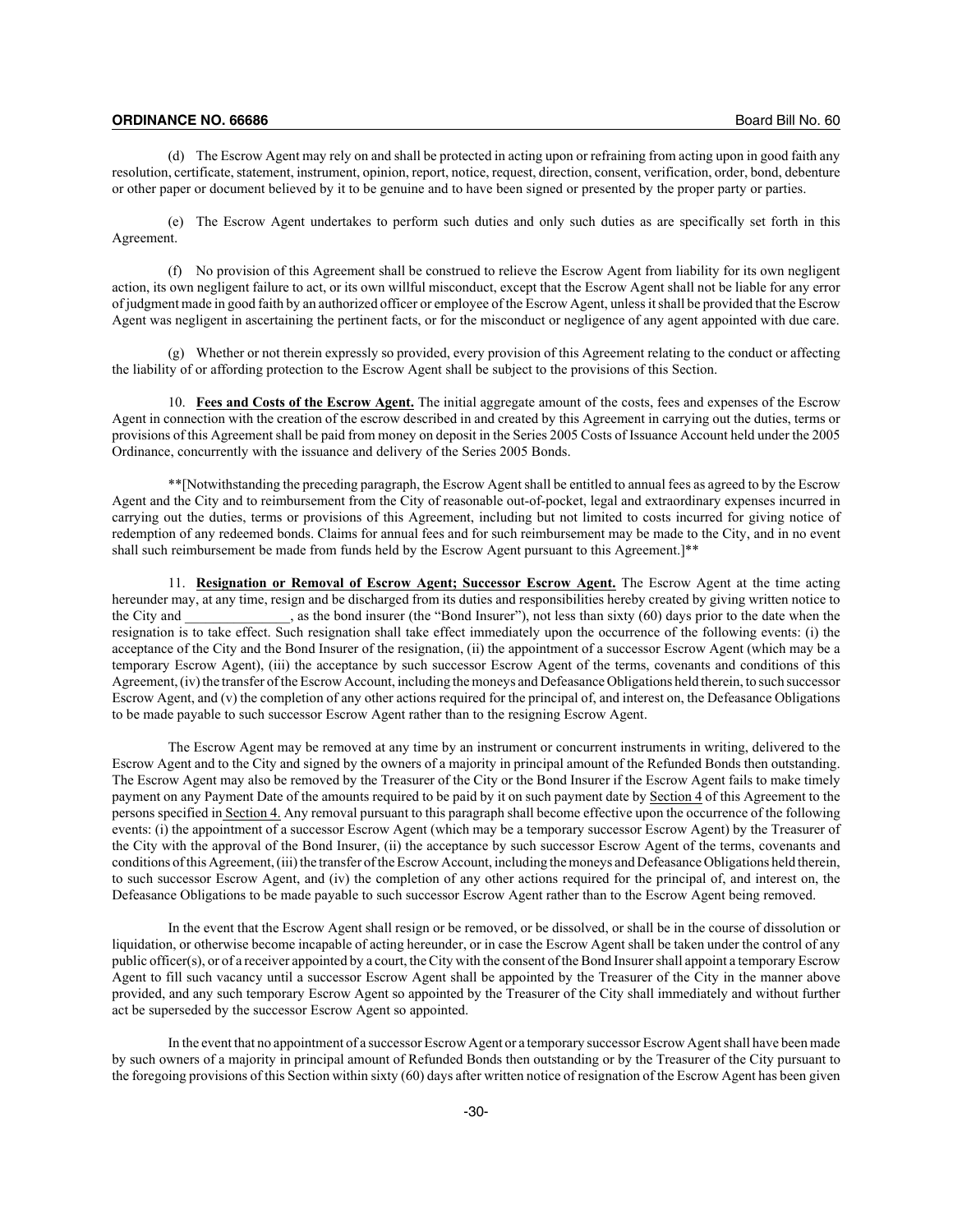to the City and the Bond Insurer, the holder of any Refunded Bond or any retiring Escrow Agent may apply to any court of competent jurisdiction for the appointment of a successor Escrow Agent, and thereupon, such court may, after such notice, if any, as it shall deem proper, appoint a successor Escrow Agent.

No successor Escrow Agent shall be appointed unless such successor Escrow Agent shall be a corporation with full trust powers, authorized to do business in the State of Missouri, as amended, and organized under the banking laws of the United States of America or the State of Missouri, and shall have, at the time of appointment, capital, surplus and undivided profits of not less than Seventy Five Million Dollars (\$75,000,000).

Every successor Escrow Agent appointed hereunder shall execute, acknowledge and deliver to its predecessor and to the City and the Bond Insurer an instrument in writing accepting such appointment hereunder and, thereupon, such successor Escrow Agent, without any further act, deed or conveyance, shall become fully vested with all of the rights, immunities, powers, trusts, duties and obligations of its predecessor, but such predecessor shall, nevertheless, on the written request of such successor Escrow Agent, the City or the Bond Insurer, execute and deliver an instrument transferring to such successor Escrow Agent all the estates, properties, rights, powers and trusts of such predecessor hereunder, and every predecessor Escrow Agent shall deliver, to its successor, all securities and moneys held by such predecessor Escrow Agent and the duties and obligations of such predecessor Escrow Agent hereunder shall thereafter cease and terminate. In the event that any transfer, assignment or instrument in writing from the City or the Bond Insurer be required by any predecessor or successor Escrow Agent for more fully and certainly vesting in such successor Escrow Agent the estates, rights, powers and duties hereby vested or intended to be vested in the predecessor Escrow Agent, any such transfer, assignment and instrument in writing shall, on request, be executed, acknowledged and delivered by the City or the Bond Insurer.

Any corporation into which the Escrow Agent, or any successor to it of the duties and responsibilities created by this Agreement, may be merged or converted, or with which it or any successor to it may be consolidated, or any corporation resulting from any merger, conversion, consolidation or tax free reorganization to which the Escrow Agent or any successor to it shall be a party or any entity to which the Escrow Agent may sell or transfer all or substantially all of its corporate trust assets, shall, if satisfactory to the City and the Bond Insurer, be the successor Escrow Agent under this Agreement, without the execution or filing of any paper or any other act on the part of the parties hereto, anything herein to the contrary notwithstanding.

12. **Termination.** This Agreement shall terminate when all transfers required to be made by the Escrow Agent under the provisions of this Agreement shall have been made.

13. **Severability.** If any one or more of the covenants or agreements provided in this Agreement on the part of the City or the Escrow Agent to be performed should be determined by a court of competent jurisdiction to be contrary to law, such covenant or agreement shall be deemed and construed to be severable from the remaining covenants and agreements herein contained, and shall in no way affect the validity of the remaining provisions of this Agreement.

14. **Successors and Assigns.** All of the covenants, promises and agreements in this Agreement contained by or on behalf of the Escrow Agent shall be binding upon, and inure to the benefit of, their respective successors and assigns, whether or not so expressed.

15. **Reliance.** The Escrow Agent hereunder is conclusively entitled to rely on this Agreement and the opinions of Bond Counsel as to the validity and legal sufficiency thereof and of the refunding, and shall incur no liability for application of funds in accordance with the provisions of this Agreement.

16. **Governing Law.** This Agreement shall be governed by, and be construed in accordance with, the laws of the State of Missouri.

17. **Counterparts.** This Agreement may be executed in several counterparts, all of any of which shall be regarded, for all purposes, as one original, and shall constitute and be but one and the same instrument. In addition, the transaction described herein may be conducted and related documents may be stored by electronic means. Copies, telecopies, facsimiles, electronic files and other reproductions of original executed documents shall be deemed to be authentic and valid counterparts of such original documents for all purposes, including the filing of any claim, action or suit in the appropriate court of law.

18. **Amendments to this Agreement.** This Agreement is made for the benefit of the City and the owners from time to time of the Refunded Bonds and it shall not be repealed, revoked, altered or amended without the written consent of all such owners,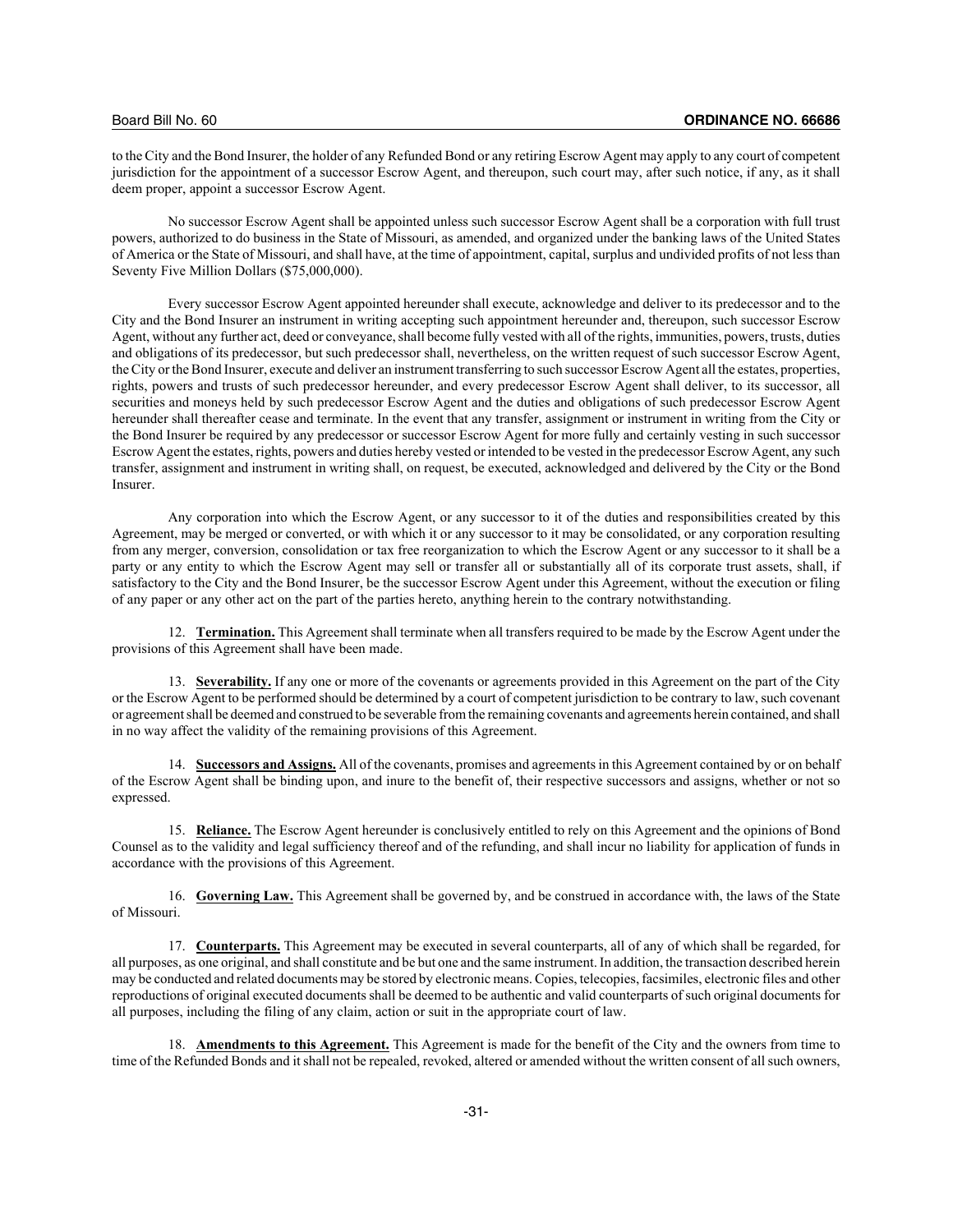the City and the Escrow Agent; provided however, that the City and the Escrow Agent may, without the consent of, or notice to, such owners, enter into such agreements supplemental to this Agreement as shall not adversely affect the rights of such owners and as shall not be inconsistent with the terms and provisions of this Agreement, for any one or more of the following purposes:

- (a) to cure any ambiguity or formal defect or omission in this Agreement;
- (b) to grant to, or confer upon, the Escrow Agent for the benefit of the holders of the Refunded Bonds, any additional rights, remedies, powers or authority that may lawfully be granted to, or conferred upon, such holders or the Escrow Agent; and
- (c) to subject to this Agreement additional funds, securities or properties.

The Escrow Agent shall be entitled to rely exclusively upon an opinion of counsel, nationally recognized on the subject of municipal bonds, acceptable to the Escrow Agent with respect to compliance with this Section, including the extent, if any, to which any change, modification, addition or elimination affects the rights of the holders of the Refunded Bonds, or that any instrument executed hereunder complies with the conditions and provisions of this Section.

19. **Notices.** Except as otherwise provided herein, it shall be sufficient service of any notice, request, complaint, demand or other paper required by this Agreement to be given or filed with the following parties if the same is duly mailed and received by first-class, certified or registered mail, addressed as follows:

If to the City:

City of St. Louis, Missouri City Hall 1200 Market Street St. Louis, Missouri 63103 Attention: Treasurer, Room 220

With copies to the Mayor, Room 200 and the Comptroller, Room 212

(b) If to the Paying Agent for the Refunded Bonds:

UMB Bank, N.A. 2 South Broadway, Suite 435 St. Louis, Missouri 63102 Attention: Corporate Trust Department

(c) If to the Escrow Agent:

UMB Bank, N.A. 2 South Broadway, Suite 435 St. Louis, Missouri 63102 Attention: Corporate Trust Department

20. **Definitions.** Terms not otherwise defined herein shall have the meanings given to them in the 200 5 Ordinance.

21. **Receipt of Documents.** The Escrow Agent hereby acknowledges receipt of a true and correct copy of the 2005 Ordinance, certified to be true and correct by a duly authorized officer of the City, and reference herein to or citation herein of any provisions of said document shall be deemed to incorporate the same as a part of this Agreement in the same manner and with the same effect as if it was fully set forth herein.

**IN WITNESS WHEREOF,** the parties hereto have each caused this Agreement to be executed by their duly authorized officers or elected officials, and their corporate seals to be hereunder affixed and attested as of the date first above written.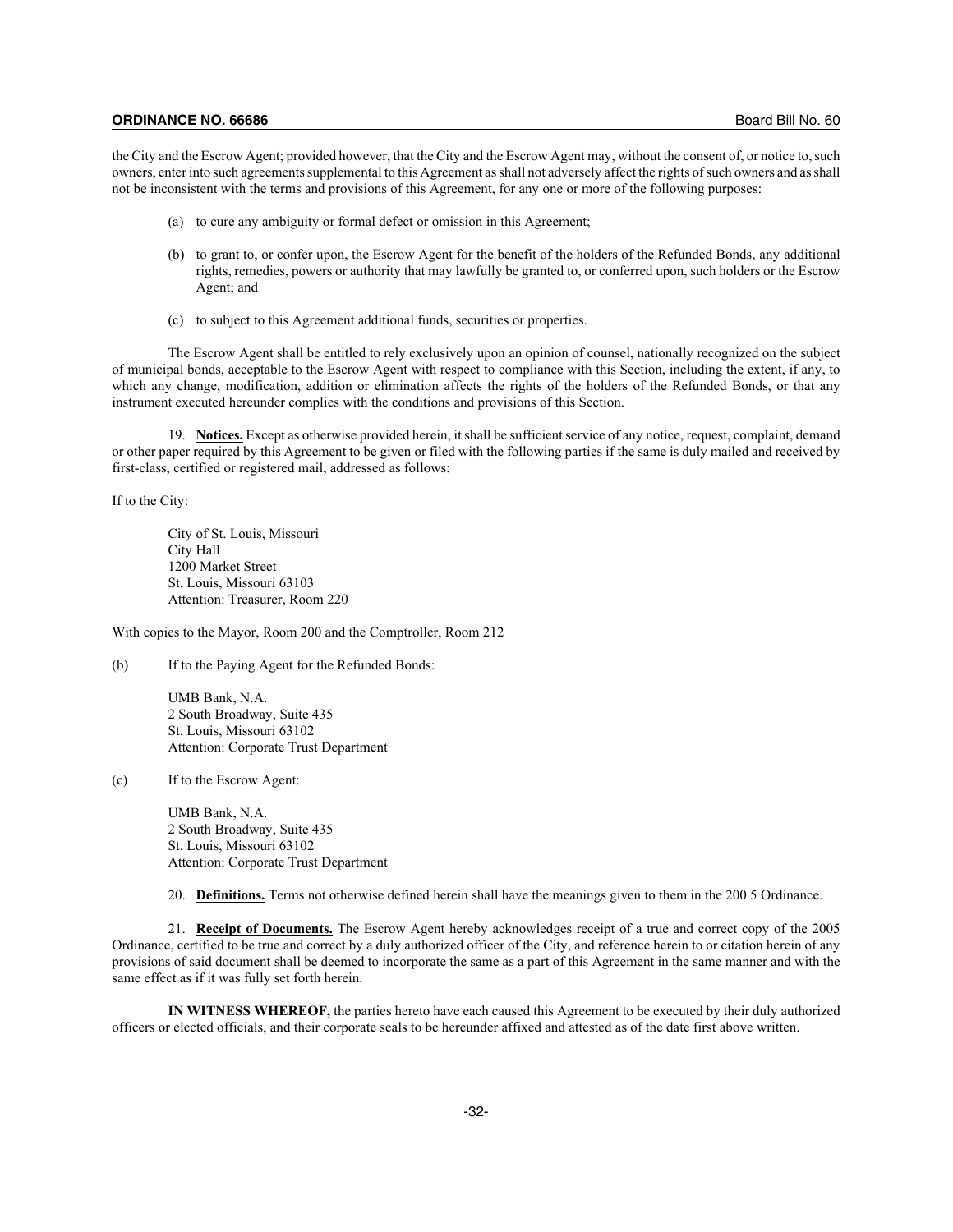|                      |                         |                                                 | THE CITY OF ST. LOUIS                              |                                                                                                                                                                                                                                                                                                                                                                                                                                                   |            |
|----------------------|-------------------------|-------------------------------------------------|----------------------------------------------------|---------------------------------------------------------------------------------------------------------------------------------------------------------------------------------------------------------------------------------------------------------------------------------------------------------------------------------------------------------------------------------------------------------------------------------------------------|------------|
|                      |                         |                                                 |                                                    | By: Mayor                                                                                                                                                                                                                                                                                                                                                                                                                                         |            |
|                      |                         |                                                 |                                                    | By: Comptroller                                                                                                                                                                                                                                                                                                                                                                                                                                   |            |
|                      |                         |                                                 |                                                    | $\begin{minipage}{0.9\linewidth} By: \begin{tabular}{l} \hline \textbf{1} & \textbf{2} & \textbf{3} & \textbf{4} & \textbf{5} \\ \hline \textbf{2} & \textbf{3} & \textbf{4} & \textbf{5} & \textbf{6} & \textbf{7} \\ \hline \textbf{3} & \textbf{4} & \textbf{5} & \textbf{6} & \textbf{7} & \textbf{8} \\ \hline \textbf{4} & \textbf{5} & \textbf{6} & \textbf{7} & \textbf{8} & \textbf{8} & \textbf{9} \\ \hline \textbf{5} & \textbf{6} &$ |            |
| (SEAL)               |                         |                                                 |                                                    |                                                                                                                                                                                                                                                                                                                                                                                                                                                   |            |
| ATTEST:              |                         |                                                 |                                                    |                                                                                                                                                                                                                                                                                                                                                                                                                                                   |            |
|                      | By: Register            |                                                 |                                                    |                                                                                                                                                                                                                                                                                                                                                                                                                                                   |            |
| Approved as to form: |                         |                                                 |                                                    |                                                                                                                                                                                                                                                                                                                                                                                                                                                   |            |
|                      | By: City Counselor      |                                                 |                                                    |                                                                                                                                                                                                                                                                                                                                                                                                                                                   |            |
|                      |                         |                                                 |                                                    |                                                                                                                                                                                                                                                                                                                                                                                                                                                   |            |
|                      |                         |                                                 | UMB BANK, N.A., as Escrow Agent                    |                                                                                                                                                                                                                                                                                                                                                                                                                                                   |            |
|                      |                         |                                                 |                                                    | By: Vice President                                                                                                                                                                                                                                                                                                                                                                                                                                |            |
| (SEAL)               |                         |                                                 |                                                    |                                                                                                                                                                                                                                                                                                                                                                                                                                                   |            |
| ATTEST:              |                         |                                                 |                                                    |                                                                                                                                                                                                                                                                                                                                                                                                                                                   |            |
|                      | By: Assistant Secretary |                                                 |                                                    |                                                                                                                                                                                                                                                                                                                                                                                                                                                   |            |
|                      |                         |                                                 | <b>EXHIBIT A</b>                                   |                                                                                                                                                                                                                                                                                                                                                                                                                                                   |            |
|                      |                         |                                                 | <b>SCHEDULE I</b><br><b>Defeasance Obligations</b> |                                                                                                                                                                                                                                                                                                                                                                                                                                                   |            |
| <b>Type</b>          | CUSIP or ID             | Par Amount                                      | Yield                                              | <b>Maturity Date</b>                                                                                                                                                                                                                                                                                                                                                                                                                              | Dated Date |
|                      |                         |                                                 | <b>EXHIBIT A</b>                                   |                                                                                                                                                                                                                                                                                                                                                                                                                                                   |            |
|                      |                         | <b>Debt Service Schedule for Refunded Bonds</b> | <b>SCHEDULE II</b>                                 |                                                                                                                                                                                                                                                                                                                                                                                                                                                   |            |
|                      |                         |                                                 | <b>EXHIBIT B</b>                                   |                                                                                                                                                                                                                                                                                                                                                                                                                                                   |            |
|                      |                         |                                                 | NOTICE TO OWNEDS OF                                |                                                                                                                                                                                                                                                                                                                                                                                                                                                   |            |

**NOTICE TO OWNERS OF THE CITY OF ST. LOUIS, MISSOURI PUBLIC SAFETY GENERAL OBLIGATION BONDS, SERIES 1999 DATED JUNE 1, 1999, MATURING ON FEBRUARY 15, 20\_\_\_, AND THEREAFTER \*\*[DESCRIBE REFUNDED BONDS]\*\***